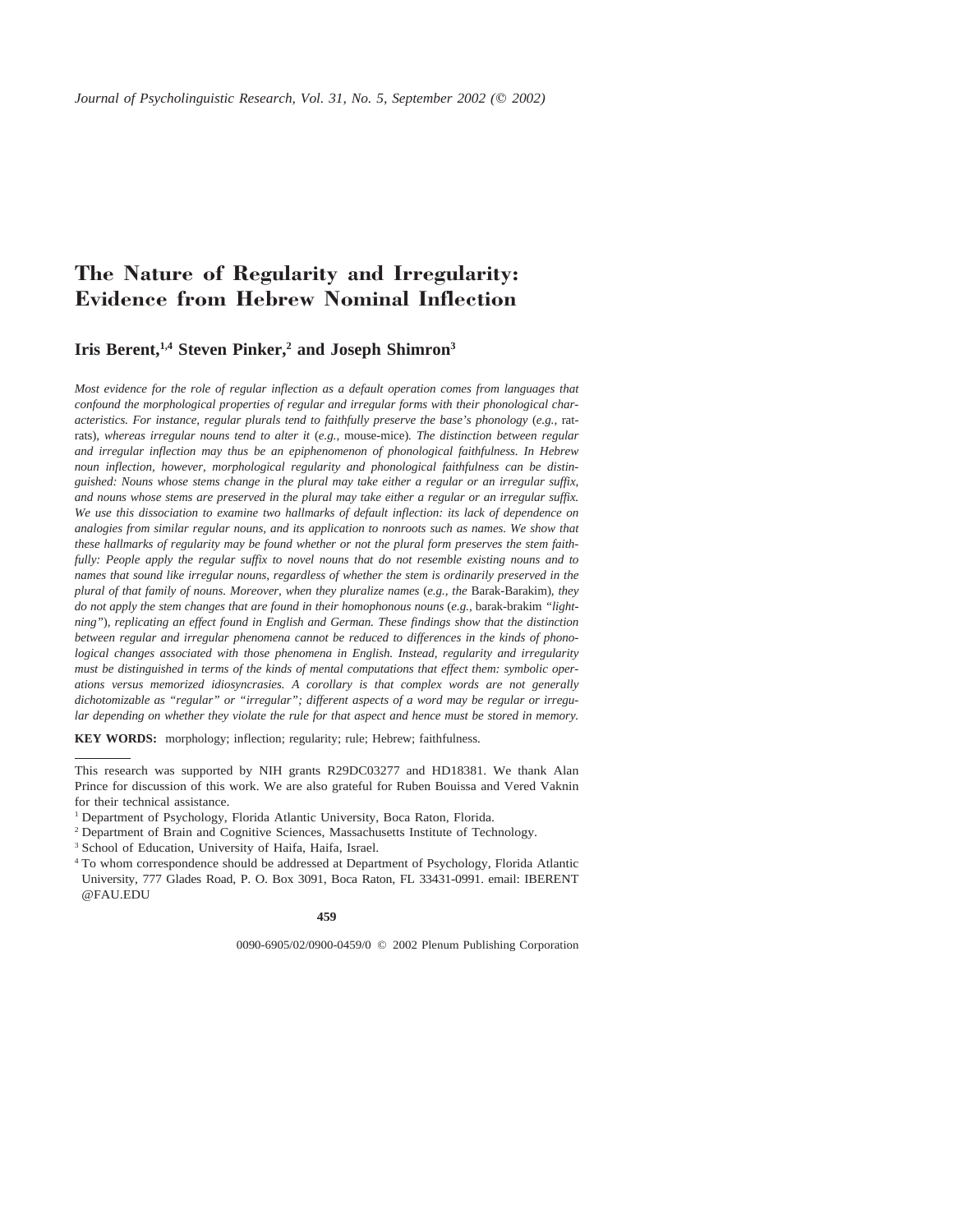## **INTRODUCTION**

Many languages contrast regular (e.g., *rat-rats*) and irregular (e.g., *mousemice*) processes of inflection (for reviews, see Pinker, 1991, 1999). Regular and irregular inflection differ in their sensitivity to memorized forms. The application of regular inflection is general: It is easily applied to rare words, whose memory trace is weak (Gordon & Alegre, 1999; Ullman, 1999), and to novel words that do not resemble any existing words in memory and hence cannot get an inflected form by analogy (Berent, Pinker, & Shimron, 1999; Marcus, Brinkman, Clahsen, Wiese, & Pinker, 1995; Prasada & Pinker, 1993). In contrast, irregular inflection is highly dependent on memorized forms: Most irregulars are frequent; the rarer ones are likely to be regularized (Bybee, 1985; Marcus, Pinker, Ullman, Hollander, Rosen, & Xu, 1992), and people are unlikely to apply an irregular pattern to a novel word unless it is highly similar to an existing irregular (Berent *et al.,* 1999; Bybee & Moder, 1983; Prasada & Pinker, 1993).

There are also various grammatical processes that are selective with respect to regularity. For example, names take regular but not irregular inflection despite their similarity (or even identity) to existing irregular words (e.g., Julia and her husband are the *Childs,* not the *Children;* see Marcus *et al.,* 1995; Kim, Marcus, Pinker, Hollander, & Coppola, 1994). Conversely, compounds selectively admit irregular, but not regular plurals (cf. *mice-earters* versus *rats-eaters;* e.g., Alegre & Gordon, 1996; Gordon, 1985). The distinction between regular and irregular inflection is further evident in on-line priming effects (e.g., Kempley & Morton, 1982; Stanners, Neiser, Hernon, & Hall, 1979), developmental patterns (e.g., Marcus *et al.,* 1992), genetic disorders (Clahsen & Almazen, 1998; Ullman & Gopnik, 1999), and neurological dissociations (e.g., Marslen-Wilson & Tyler, 1997; Ullman, Berdiga, & O'Craven, 1997).

The words/rules account (Pinker, 1991, 1999) attributes the contrast between regular and irregular inflection to the properties of two distinct computational mechanisms. Irregular forms are stored in memory (which associates words by their sound, meaning, and spelling, allowing limited generalization by analogy to similar forms), whereas regular inflection is achieved by a rule<sup>5</sup> (e.g.,  $N_{\text{plural}} = N + -s$ ), applying by default upon the fail-

<sup>&</sup>lt;sup>5</sup> We use the term "rule" to refer to any mental operation that combines variables productively, including principles, constraints, unification, optimality, and so on. In the linguistic literature, however, a "rule" has a more specific meaning, namely, an operation that transforms inputs into outputs, as opposed to a constraint, that directly circumscribes the forms of outputs. Our use of the term "rule" is neutral with regard to this distinction. Regardless of whether they operate on inputs or outputs, rules and constraints alike may apply to mental variables. It is the role of variables that is critical to our definition of a mental operation as a "rule."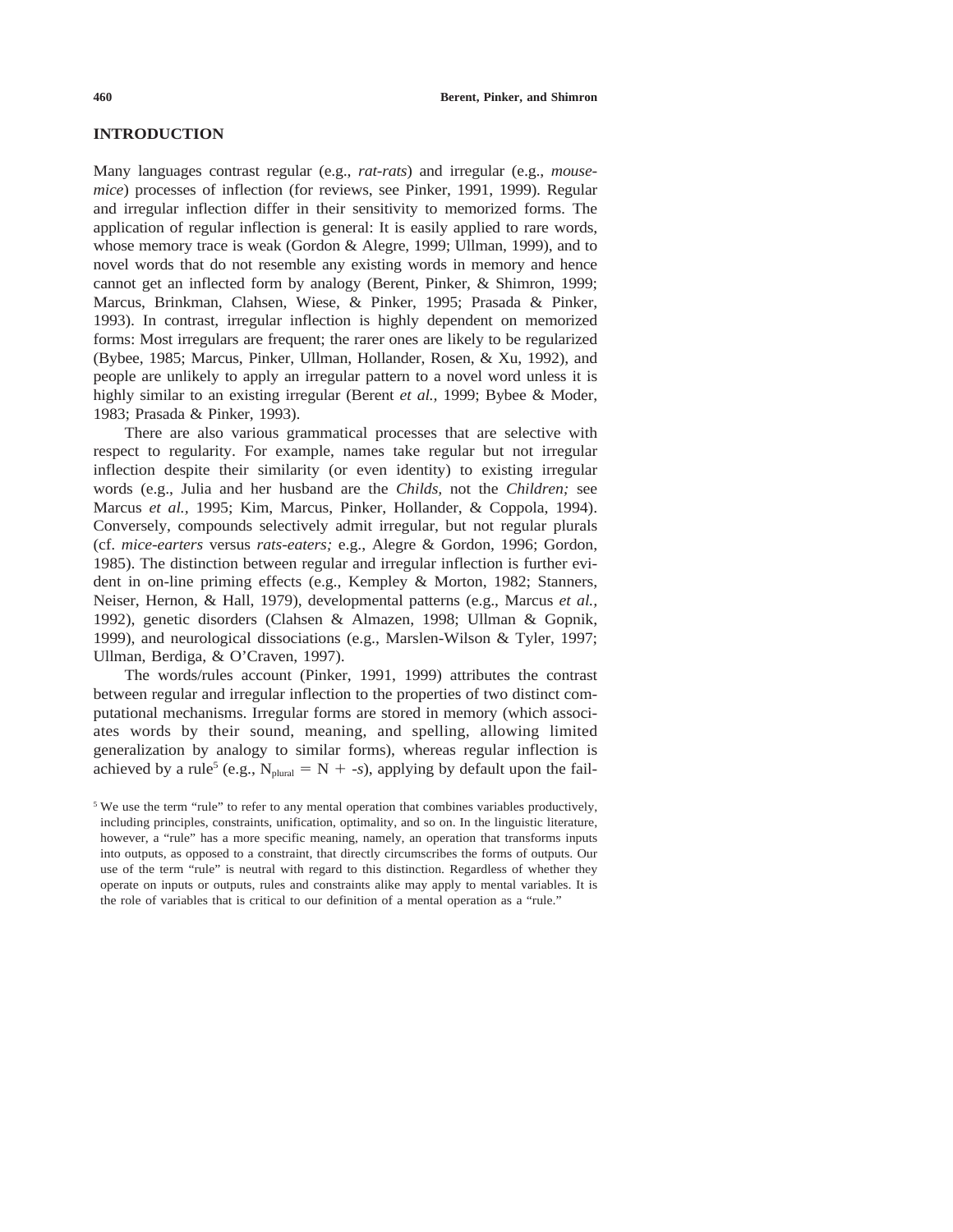ure to retrieve a stored irregular (or one highly similar to it) from memory. Numerous connectionist models, however, deny the existence of a rule (e.g., Daugherty & Seidenberg, 1992; Plunkett & Marchman, 1991; Plunkett & Nakisa, 1997; Rumelhart & McClelland, 1986). These accounts attribute both regular and irregular inflection to a single associative process that analogizes similar phonological forms. The distinction between regular and irregular forms is explained by the statistical phonological properties of the language. Indeed, much of the existing experimental evidence for the regular default comes from English, a language that largely confounds the morphological properties of regular and irregular words with their phonological characteristics. Regular inflection invariably attaches a consonantal suffix to the base, and it does not modify the stem's phonological form (e.g., *rat-rats*). Regular inflection is thus phonologically "faithful" to the base $<sup>6</sup>$  (the term</sup> comes from Optimality Theory and refers to a family of constrains that require phonological outputs to be identical to their inputs in certain respects, e.g., Benua, 1997; McCarthy & Prince, 1995b, Prince & Smolensky, 1997). In contrast, irregular inflection tends to be phonologically unfaithful to the base, altering the base's phonological structure, primarily its vowels (e.g., *mouse-mice*). This systematic confound raises the concern that morphological regularity is an epiphenomenon of phonological faithfulness (e.g., Rueckl, Mikolinski, Raveh, Miner, & Mars, 1997; Stemberger, 1995, 1998).

A phonological explanation for morphological regularity must be examined because the phonological correlates of regularity are known to affect word identification and production. For instance, Stemberger (1995) notes that words that differ on their vowel are confusable; hence, they are more susceptible to substitution errors in speech production than words that differ on a consonant. Most irregular nouns in English differ from their bases on their vowels (e.g., *find-found, mouse-mice*), whereas regular nouns invariably differ from their base only on their final consonant (e.g., *rat-rats, thankthanked*). Because irregular forms are more confusable with their base, speakers are more likely to replace the base by an irregular form on purely phonological grounds. Phonological confusability has also been claimed to explain the greater vulnerability of irregular verbs to overtensing (e.g., *founded*) compared to regular verbs (e.g., *thankeded*), and the admissibility of irregular, but not regular, plurals in compounds (cf., *mice-eater* versus *ratseater*). Other contrasts between regular and irregular forms could be explainable by the fact that regular, but not irregular, inflection often produces a consonant cluster at the word's edge (e.g., *rats, thanked*). Stemberger (1995) suggests that the emergence of regularization errors in language development (e.g., *runned*) may not necessarily reflect the acquisition of a morphological

<sup>6</sup> More precisely, the stem in inflected forms is phonologically faithful to the singular base.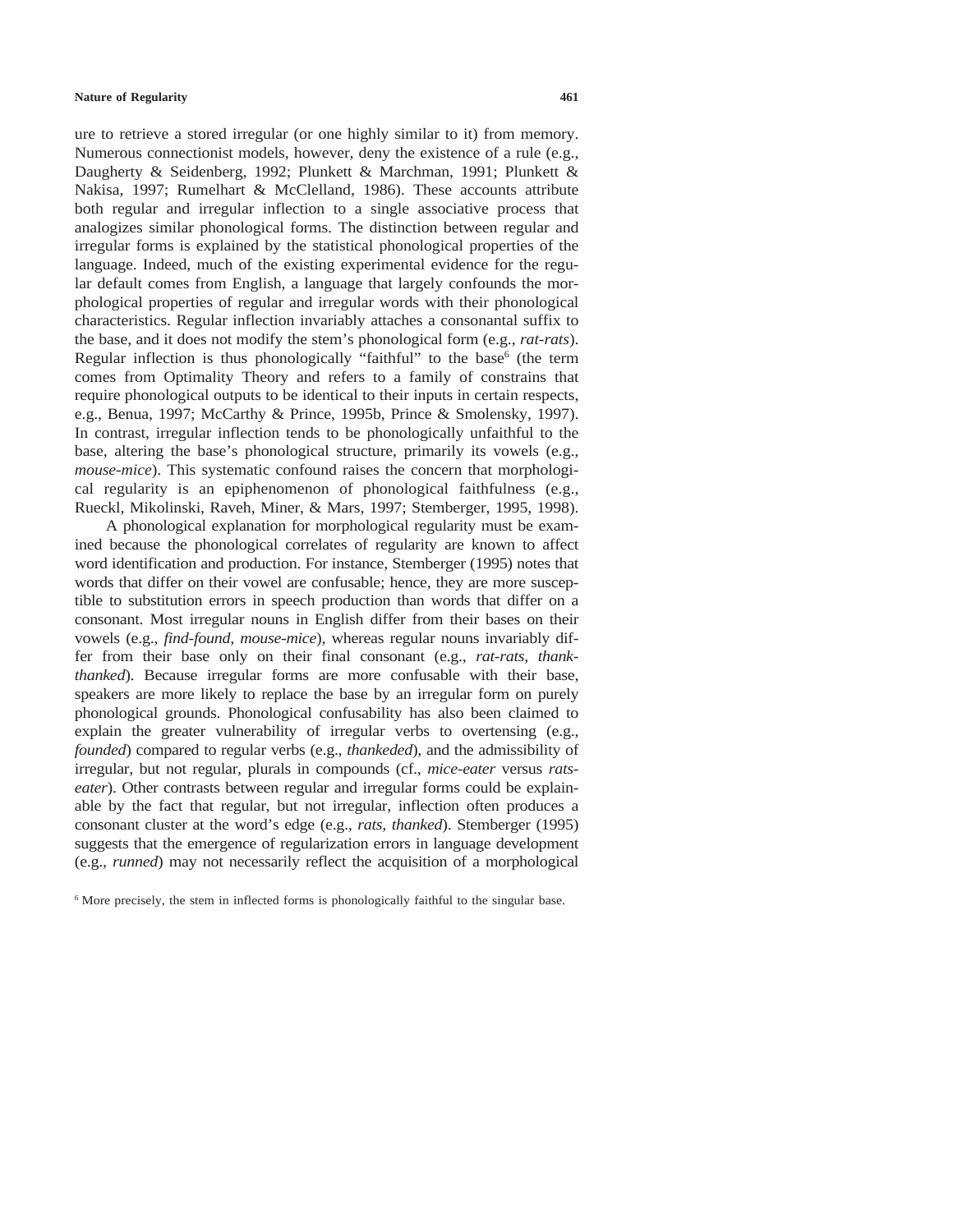rule, but instead may be attributed to a milestone in phonological development, namely, the ability to form clusters at the word's edge. Phonological confounds may also contribute to the distinct patterns of priming observed for regular and irregular inflection. Several studies have demonstrated that regularly inflected words have a greater potential to prime their base compared to irregular words (Kempley & Morton, 1982; Stanners *et al.,* 1979). Morphological priming effects, however, are strongly sensitive to the degree of phonological and orthographic overlap between the target and prime (Pastizzo & Feldman, 2002; Rueckl *et al.,* 1997). Because regularly inflected words tend to be more faithful to the base than irregular targets, it has been suggested that their greater priming potential may be due to phonological/orthographic faithfulness (Rueckl *et al.,* 1997).

Though these phonological confounds complicate the interpretation of morphological regularity effects in English, they cannot, at present, explain all of these effects. A few irregular forms in English do preserve the stem faithfully, yet they follow the same grammatical constraints as irregular forms that change the stem. For example, irregular *oxen* preserves the stem *ox,* unlike *mouse-mice* and *tooth-teeth,* yet all three behave the same in regard to being admissible in compounds (compare *oxen power* with *\*horses power,* a contrast identical to *mice-infested* versus *\*rats-infested* and *teethmarks* versus *\*clawsmarks*). Similarly, the irregular participle *shaken* preserves the stem *shake,* yet it behaves just like stem-changing irregular participles in being regularized when the stem is derived from a noun. Just as one says *ringed the city* ("form a ring around"), not *rang,* one says *I can't have any more milkshakes: I'm shaked out* ("had too many shakes"), not *shaken* (Kim, Pinker, Prince, & Prasada, 1991). Moreover, this regularization effect holds across a wide variety of phonological patterns relating irregular past or participle effects to their stems.7 Though it is unlikely that phonological confounds can account for all the phenomena related to regularity in English, the confound does raise an important and unanswered theoretical question: How does the regularity of an inflectional process depend on the phonological correspondence between the base and the inflected form? Specifically, does the role of regular inflection as a default require phonological faithfulness?

From the perspective of the words/rules account (Pinker, 1991, 1999), the correlation between regularity and faithfulness in English is of no par-

<sup>7</sup> These patterns include vowel change: *stick-stuck* versus *-high-sticked* ("hit with a stick"); no change: *cost-cost* versus *costed* ("computed the costs"); vowel-change plus suffix: *mean-meant* versus *meaned* ("computed the mean") rime replacement: *stand-stood* versus *grandstanded* ("play to the grandstand"); suppletion: *be-was* versus *to-be-or-not-to-be'd* ("recited 'to be or not to be'"). For experimental data, attested citations from speech, and additional examples, see Pinker (1999, Chapter 6).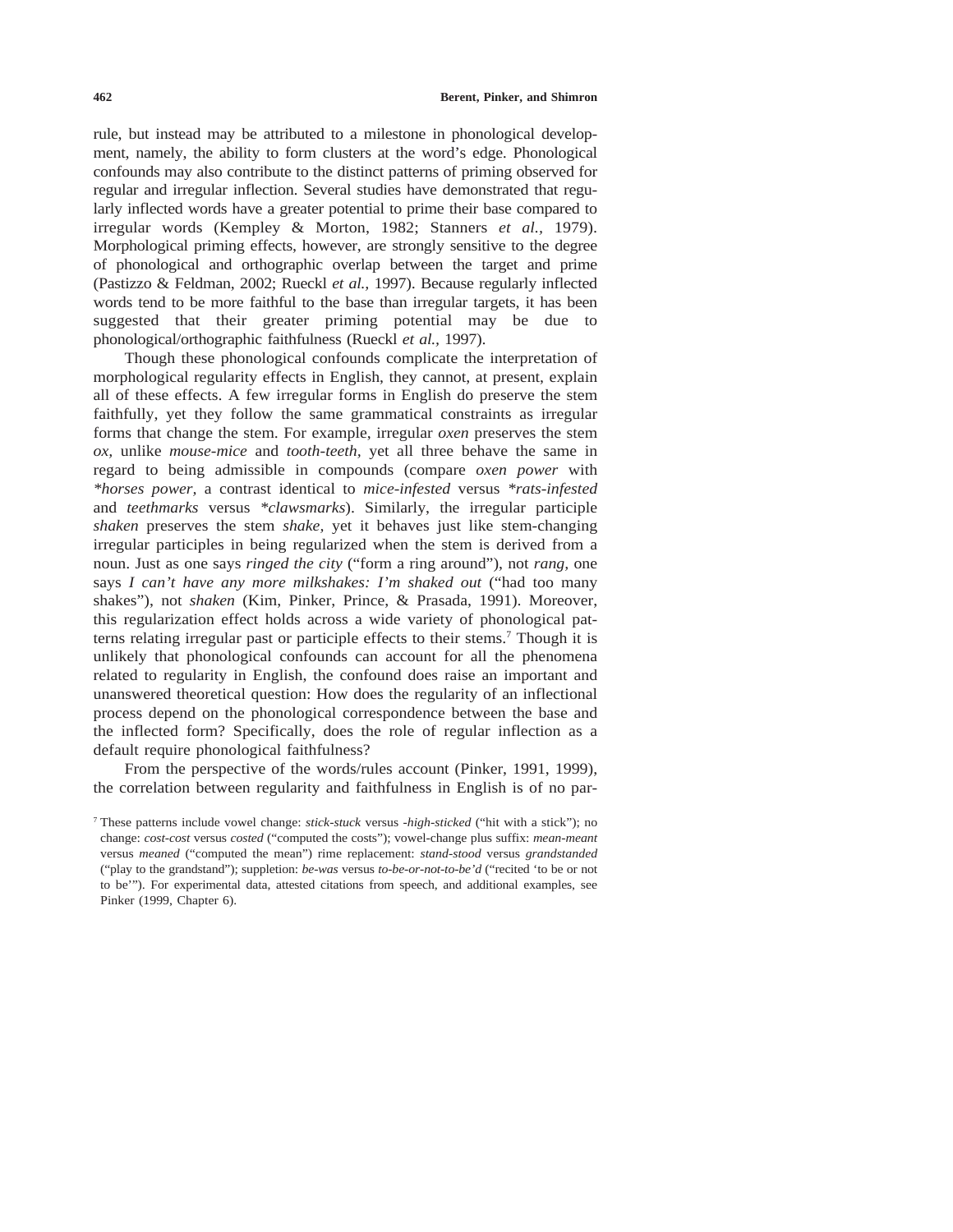ticular theoretical significance. The regularity of a form is defined with respect to an inflectional rule, which concatenates variables (abstract placeholders, e.g., *stem, suffix*) and is insensitive to the phonological content of the words they stand for. An output of a rule is thus regular (with respect to that rule), whereas a form that cannot be generated by a rule (hence, must be stored in memory) is irregular. However, a rule can apply regardless of anything else that might happen to the stem as a result of other rules or memorized associations. For example, the stem (regular or irregular) may be subject to phonological modifications. Although such modifications may well be irregular with respect to the phonological component of the grammar, they need not alter the regularity of the stem with respect to the inflection rule. Conversely, a form with an irregular suffix may exhibit regular or no phonological modifications to its stem. This proposal can thus account for the existence of morphologically irregular forms that are phonologically faithful (i.e., preserve the stem) as well as morphologically regular forms that are phonologically unfaithful. It follows under this theory that there is no such thing as a regular or irregular word per se. When a word is generated by a set of processes (phonological and morphological), some of these processes may be applied by rules, whereas others may require idiosyncratic output forms and must be retrieved from memory. The former parts or aspects of a word will be "regular" and the latter parts or aspects of *the same word* will be "irregular." The regularity or irregularity of one such part does not necessarily affect the regularity of others.

The coexistence of regular and irregular components within a single word are indeed attested in various languages. Consider English, for instance: Although English plurals are typically faithful to the base, a few regular plurals exhibit changes in voicing to the stem's final consonant (e.g., *knives, wolves, houses, mouths).* These changes are unpredictable, because they are absent in comparable contexts (cf., *wives* versus *waifs, mouths* versus *booths,* etc.). In some phonological theories the stem change is effected by a limitedscope phonological rule of "regressive-voicing" (e.g., Chomsky & Halle, 1968); in others (Lieber, 1980) the altered stem is simply stored as a suppletive form in memory (e.g., *knive-knive*<sub>plural</sub>). The idiosyncrasy in the stem, however, does not prevent it from taking the regular suffix by a rule. Evidence for the regularity of such plurals is their inadmissibility to insertion in compounds, similar to other regular, not irregular, plurals. Senghas, Pinker, Kim, and Collins (1991) showed that subjects reject regressive-voicing plurals in novel compounds (*\*scarves-holder, \*thieves-trainer*) to the exact same extent that they reject faithful regular plurals in novel compounds (*\*slaveskeeper*). These hybrids regular/irregular forms appear even more plentiful in languages with richer inflectional systems. For example, French, like other Romance languages, has several conjugational classes for verbs (*-er, -ir, -re*),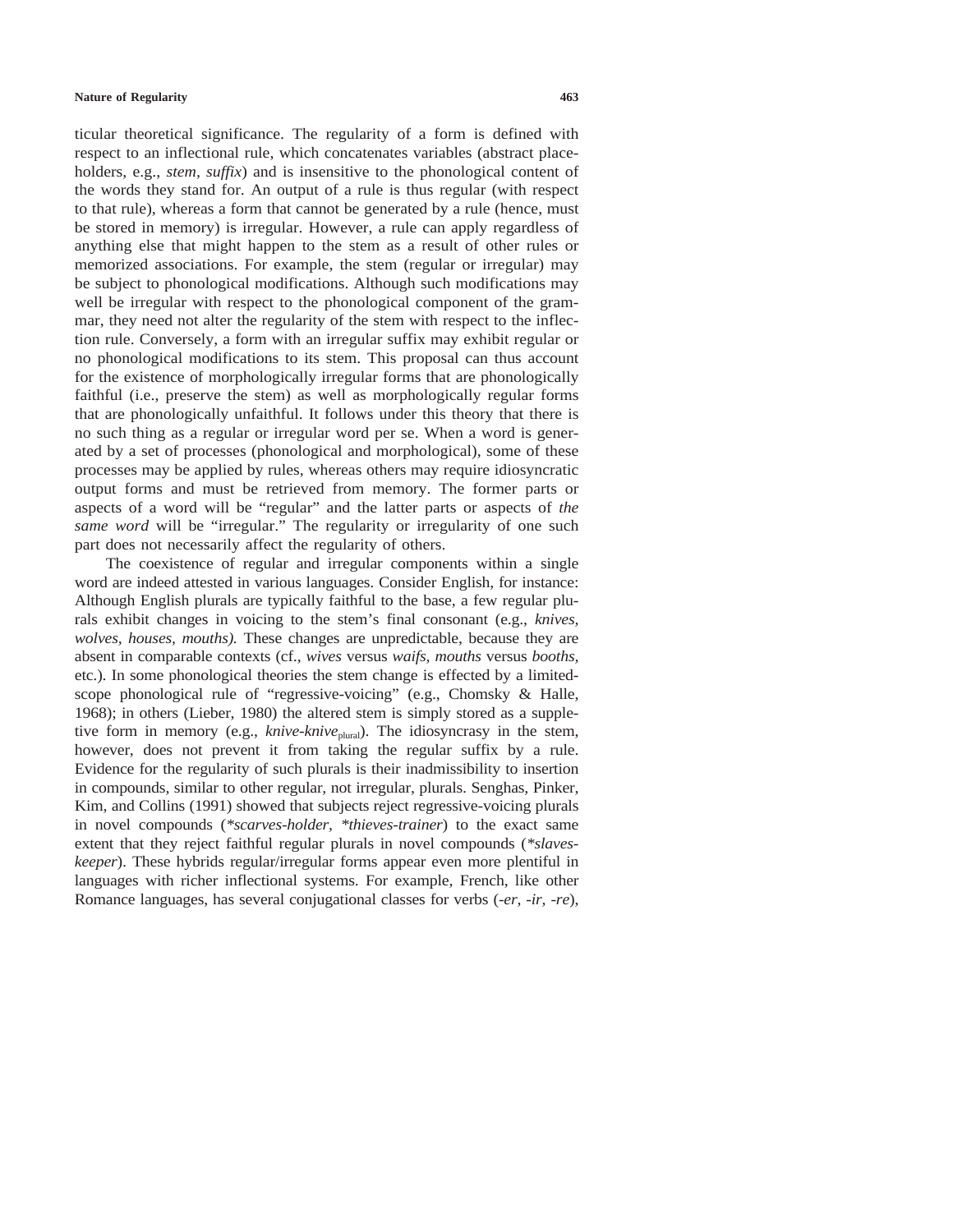one of which (-er) serves as a default (e.g., the class that novel verbs derived from nouns will naturally fall into). However, once a verb is assigned to one of these classes, it may or may not take a standard set of inflections for that class. For example, within the nondefault (irregular) *-re* class, *vendre* "sell" undergoes a regular conjugation, with participle *vendu,* whereas *prendre* "take" is irregular, with a participle *pris* that must be memorized. Likewise, Italian verbs that undergo phonological changes to the stem may take regular suffixes (cf., the faithful *am-are/am-a-to,* loved versus the unfaithful *piangere/pian-to,* cried). Although Orsolini and Marslen-Wilson (1997) failed to find evidence for default inflection in this language, it is conceivable that this result may be due to the admissibility of unfaithful nouns to the inflection rule (Orsolini and Marslen-Wilson considered such items as morphologically irregular), rather than to the confound of regularity effects in English with phonological correlates, as suggested by these authors.

According to the words/rules account, faithfulness is not only unnecessary for rendering a word regular (the inflection rule may tolerate unfaithful stems—it is also insufficient for people to perceive it as irregular: The inflection rule may be blocked for morphologically irregular stems despite their phonological faithfulness. Evidence supporting this prediction has been recently observed in German by Sonnenstuhl, Eisenbeiss, and Clahsen (1999). Sonnenstuhl *et al.* (1999) demonstrated that morphologically regular words show a greater priming potential even when regular and irregular forms each preserve the segmental contents of the base. In particular, irregular participles showed a reduced priming effect despite the fact that they did not alter the stem's segments or syllabic structure (e.g., *schlafegeschlafen,* sleep). These findings clearly demonstrate that morphological regularity is not an artifact of faithfulness to the base's segmental contents. However, proponents of the phonological account of inflection could still attribute regularity effects to prosodic properties. Regular participle and noun plural suffixes (*-t,* and *-s,* respectively) typically do not add a syllable to the stem, whereas irregular suffixes, (*-en* and *-er*) often add a syllable. The role of these regular German suffixes as a default may thus be due to a preference for shorter words (Stemberger, 1998). Furthermore, although the German results elegantly demonstrate that morphological irregularity tolerates phonological faithfulness, they do not allow one to determine whether the morphological default permits phonological unfaithfulness.

Hebrew presents a complete dissociation between phonological faithfulness and morphological regularity. It frequently exhibits irregular stem modifications within otherwise morphologically regular forms, as well as faithful reproduction of the stem within irregularly suffixed forms. Hebrew thus provides an opportunity to examine in more detail the possibility that morphological regularity may coexist with either phonologically faithful or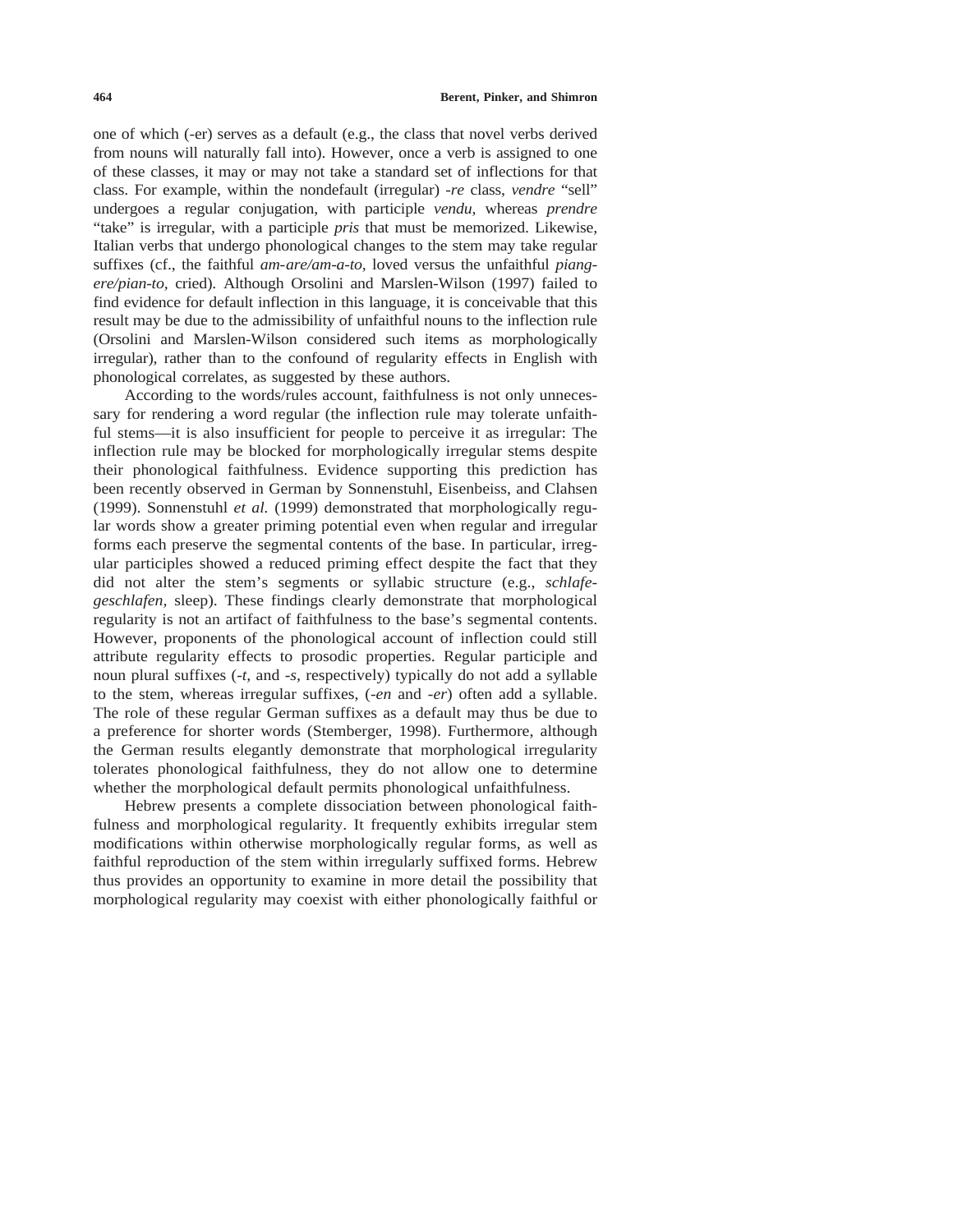phonologically unfaithful stems, which in turn would show that regularity is not a by-product of phonological faithfulness.

Hebrew words include two ingredients: the consonantal root $8$  and the word pattern. The root is a sequence of typically three consonants. The word pattern provides vowels and affixes and specifies their location relative to the root consonants by means of abstract placeholders. Words are formed by inserting the consonantal root in the word pattern. For instance, the words *tamár* (date) and *zanáv* (tail) are each formed by inserting the roots *znb* and *tmr* in the word pattern CaCaC (C stands for any consonant), whereas *shikór* (drunk) and *kinór* (violin) are generated by inserting their respective roots (*shkr* and *knr*) in the CiCoC word pattern. Hebrew nouns are further marked for gender as either masculine or feminine. Masculine regular nouns are inflected by concatenating the *-im* suffix to the base, whereas irregular masculine plurals take the *-ot* suffix (The *-ot* suffix also happens to be the regular plural marker for female nouns). For instance, *tamár* and *shikór* are regular masculine nouns that take the plural suffix *-im,* whereas *zanár* and *kinór* are irregular masculine nouns, and their plural takes the *-ot* suffix.

Many plurals, however, manifest phonological alterations to the base. These changes typically result in vowel deletion, and, in some cases, vowel epenthesis. For instance, the inflection of the regular noun *tamár* (date, pl. *tmarím*) not only adds the regular suffix, *-im,* but also deletes the initial vowel. Such changes appear to be motivated by the prosodic properties of the singular word pattern (for a prosodic account of the broken plural in Arabic, see McCarthy & Prince, 1990; 1995a). Words sharing the same singular word pattern tend to exhibit similar changes to the stem in the plural form (Table I). Stem alteration is indeed not specific to inflection; similar (albeit not necessarily identical) alterations apply also in compounding and derivation. Although stem alterations are statistically sensitive to the properties of the singular word pattern, they are not entirely predictable in Modern Hebrew. For instance, the words *gamál* (camel) and *gamád* (*dwarf*) share the same singular word pattern; yet, the former is unfaithful to the base in

<sup>&</sup>lt;sup>8</sup> There is some ambiguity in the linguistic literature concerning the notion of a root (Aronoff, 1994). A root is used to refer to (at least) two distinct concepts. One is specific to word and pattern morphologies: The root is the sequence of (three) consonants that are inserted in word pattern templates. A second, more general, meaning of a root is of a "lexical atom" carrying stored idiosyncrasies. These two meanings may not overlap. Indeed, two Hebrew words sharing the same consonantal root may differ on their plural suffix (e.g., *dimyon-dimyonot,* imagination versus *dimuy-dimuyim,* images); hence the constituent marked for regularity may well include some aspects of the word pattern. To discriminate between these concepts, we refer to the consonantal root as the "root melody," whereas the carrier of idiosyncrasies is referred to as a "canonical root."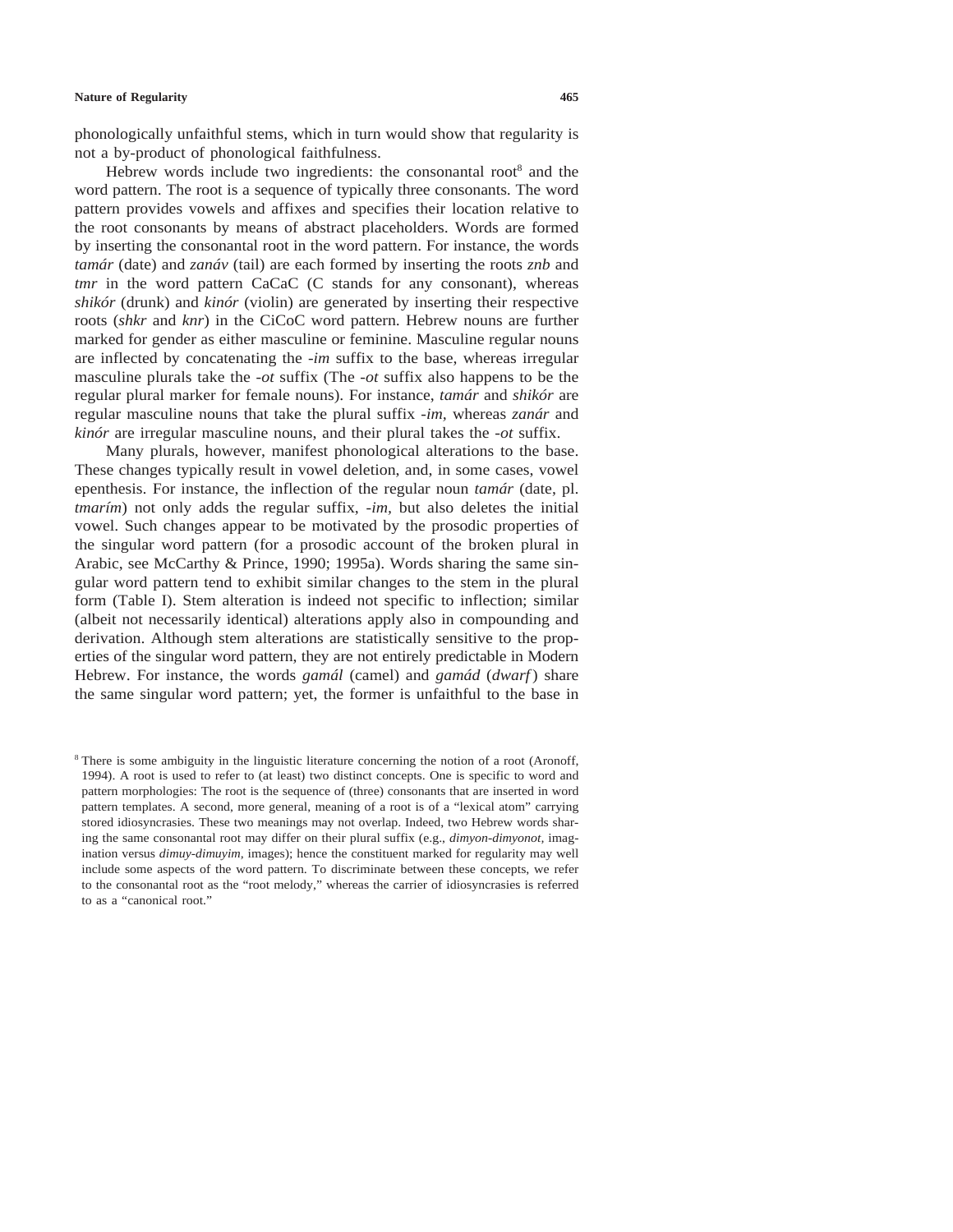| Singular                 | Plural                      | Gloss                      |
|--------------------------|-----------------------------|----------------------------|
| CaCáC                    | $CCaC$ -suffix              |                            |
| gamal<br>barak<br>zanav  | gmalim<br>brakim<br>znavot  | Camel<br>Lightning<br>Tail |
| CaCéC                    | CCeC-suffix                 |                            |
| zaken<br>kaved<br>gader  | zkenim<br>kvedim<br>gderot  | Old<br>Liver<br>Fence      |
| CéCeC                    | CCaC-suffix                 |                            |
| kelev<br>sefer<br>nefesh | klavim<br>sfarim<br>nfashot | Dog<br><b>Book</b><br>Soul |

**Table I.** The Sensitivity of Stem Alterations to the Singular Word Pattern

its plural (*gmalím*), whereas the latter (*gamadím*), is faithful.<sup>9</sup> Such arbitrary changes must be stored in the lexicon as irregular suppletions (e.g., [*gamal*]- [*gmal<sub>-plural</sub>]*), similar to the representation proposed for English unfaithful plurals (e.g., *knife-knive*-plural).

The striking property of Hebrew is that stem alterations are orthogonal to morphological regularity. Stem modification is motivated (though not completely determined) by the phonological properties of the singular word pattern. Because regular and irregular nouns often share the same word pattern, they may undergo identical phonological changes. For instance, the plurals of *zanáv* and *tamár* alter the base's phonology in a similar fashion, but one is suffixed regularly as *tmarím,* whereas the other is suffixed irregularly as *znavót*. These plural forms contrast in the regularity of their suffix despite their identical pattern of phonological unfaithfulness. Conversely, the plurals of *shikór* and *kinór* differ on their morphological regularity despite sharing complete phonological faithfulness to their bases (Table II).

<sup>9</sup> Stem alterations appear to be triggered by vowel and consonant length, phonological contrasts that were present in Tiberian Hebrew, but have been lost in Modern Hebrew (Bolozky, 1978). For instance, Tiberian Hebrew contrasted the words *gaamaal* (camel) and *gammaad* (dwarf) on vowel length and syllabification (Bat-El, 1996). The open initial syllable in *gaa-maal* triggered vowel deletion in its plural, *gmaa-lim,* whereas the plural of *gam-maad,* whose initial syllable is closed, remained faithful to the base (e.g., *gam-maa-dim*). Modern Hebrew erases the distinction between these two words with respect to consonant/vowel length and syllabification (e.g., *gamal, ga-mad*). Consequently, the presence of stem alteration in *gamal* and its absence in *gamad* appears arbitrary. Although many stem modifications are arbitrary in Modern Hebrew, certain aspects of stem modifications may be predicted by the grammar. For instance, the vowel reduction in CCaC-suffix may indicate a preference for a bysyllabic word (for a similar preference in the Hebrew verbal system, see Bat-El, 1994; Ussishkin, 1999). The contribution of grammatical constraints versus stored associations to stem alterations in Hebrew requires further research.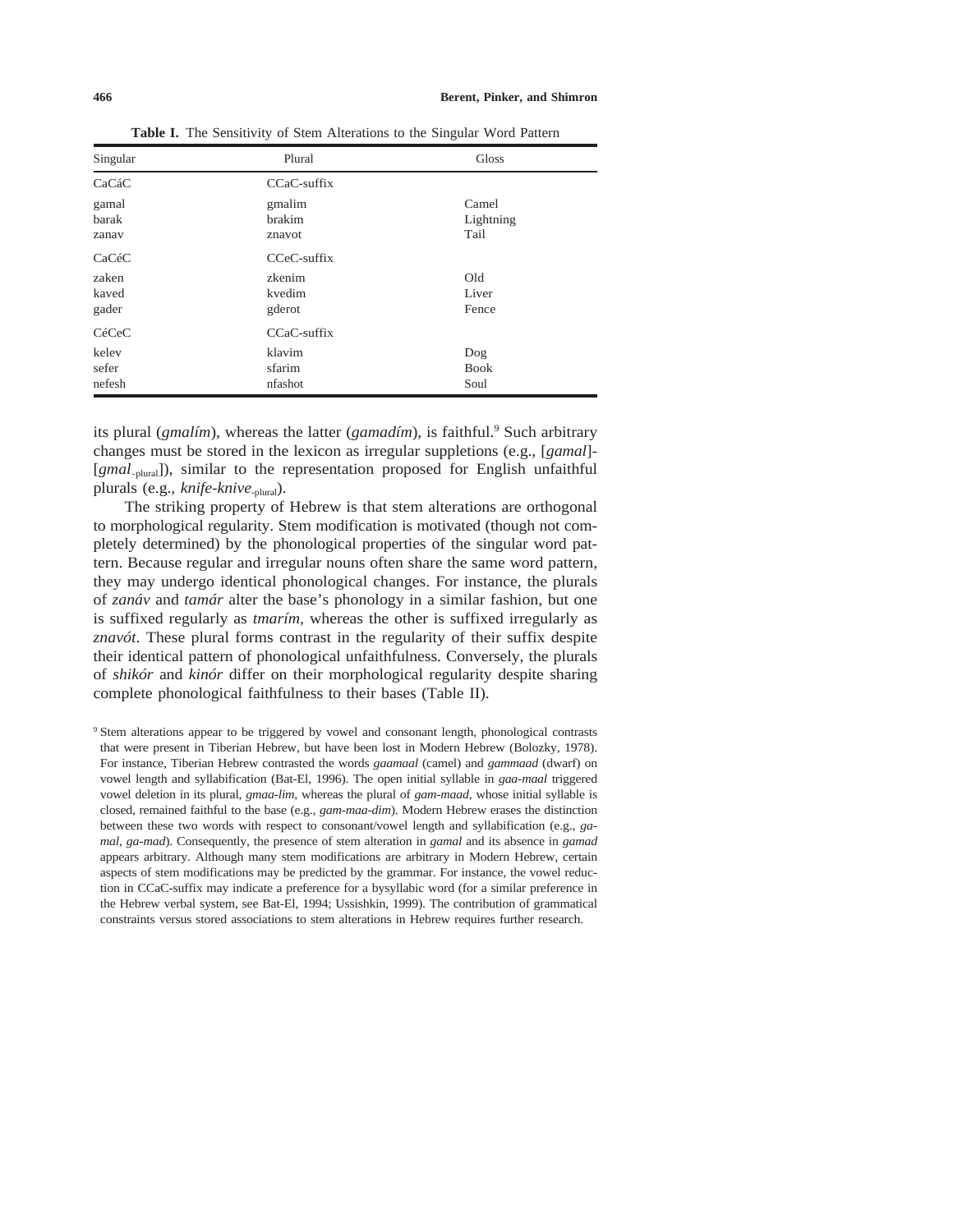**Table II.** An Illustration of the Dissociation Between Morphological Regularity and Phonological Faithfulness in the Inflection of Hebrew Nouns

|                           | Regular suffix  | Irregular suffix |
|---------------------------|-----------------|------------------|
| Phonologically faithful   | shikor-shikorim | kinor-kinorot    |
| Phonologically unfaithful | tamar-tmarim    | zanav-znavot     |

This natural dissociation between the phonological faithfulness of the stem and the morphological regularity of the suffix permits examining whether the psychological distinction between regular and irregular inflection (characterized here as symbol manipulation versus memory lookup) depends on phonological faithfulness. One aspect of this distinction concerns the role of regular inflection as a default. Regular inflection applies across the board upon failures to retrieve a target noun from memory or failure to retrieve a set of nouns similar to the target, which may be used as an analogy. Such failures occur for two general reasons. One is a target noun that is dissimilar from familiar irregular nouns. A second is a target noun that lacks a canonical root and hence is never looked up among, or compared to, the canonical noun roots stored in memory. Irregularity is a property of canonical roots: arbitrary pairings among a meaning, a sound (following a language-specific canonical template), and a grammatical category stored in memory (Marcus *et al.,* 1995; Pinker, 1999; Pinker & Prince, 1988). A word may lack a canonical root—that is, it may be perceived as lacking a canonical, arbitrary soundmeaning pairing—because it is onomatopoeic, eponymic (derived from a proper name), formed by artificial means (truncations and acronyms), or derived from a different category (a verb from a noun or vice versa). If so, speakers will not access their memory system of canonical roots in which irregular forms (also arbitrary sound-meaning pairings) are stored. Such words will not take irregular inflection either by lookup or by analogy. Importantly, if a regular default rule exists in the language, such failures of retrieval or analogy will not leave speakers without an available form; they will apply the rule and end up with a regularly inflected form that is perceived as more natural for that word, even if speakers are unable to explain why.

The following experiments examine two such cases in which access to stored irregular forms is expected to fail. Experiments 1 and 2 examine the inflection of novel words whose similarity to familiar regular and irregular nouns is manipulated; Experiment 3 probes for the inflection of names. We investigate whether the application of the regular default depends on the phonological properties of the stem, including both phonological faithfulness and its similarity to regularly suffixed attracting forms. The statistical properties of Hebrew provide a unique opportunity to assess each of these aspects. Unlike English, for instance, in which regularizations are often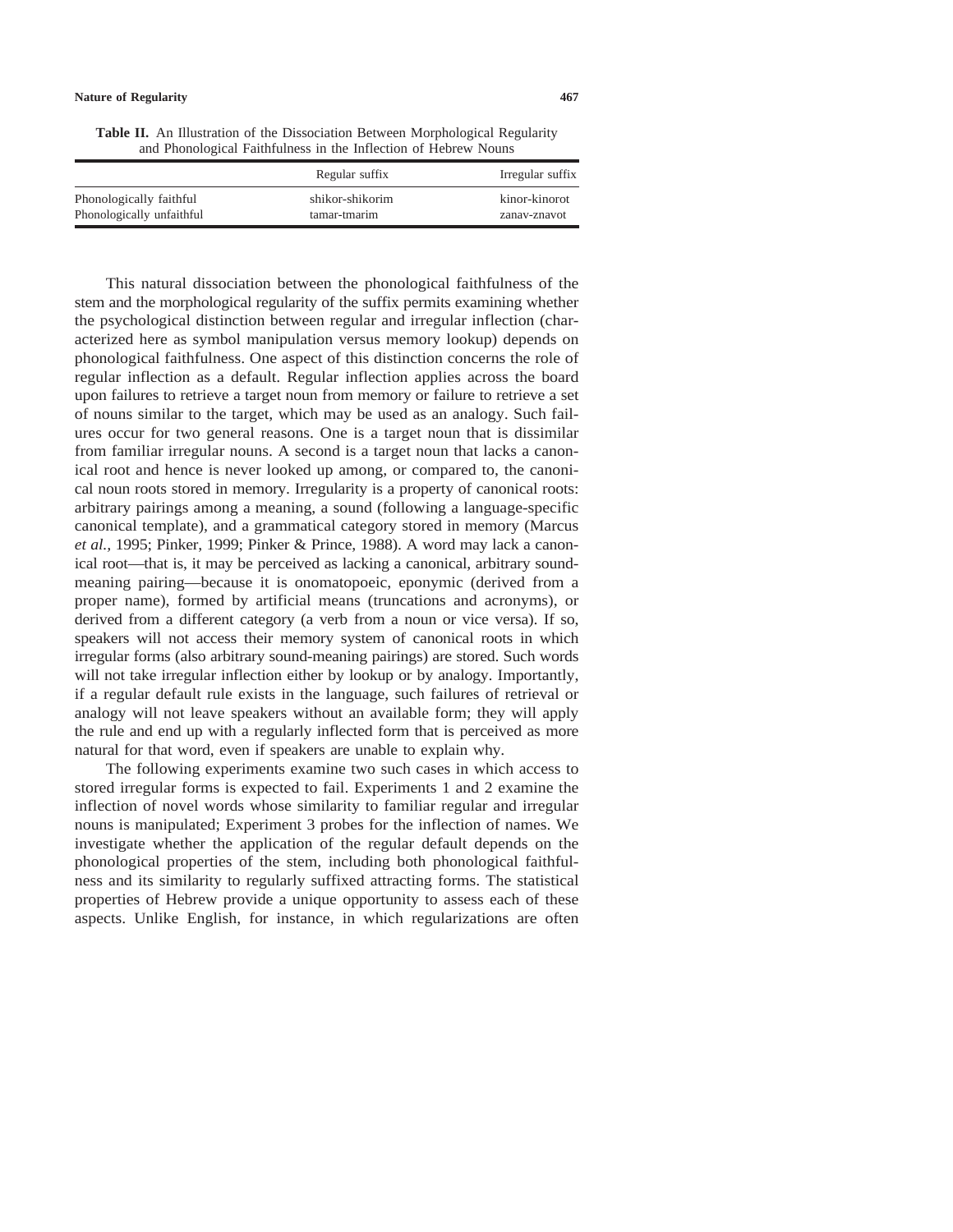analogous to regular neighbors (e.g., *childs,* is analogous to *wilds*), Hebrew has irregular sounding words that lack any regular neighbors. If regular inflection is achieved by associative memory, then speakers should not apply the regular suffix to such words. Furthermore, if regular inflection requires phonological faithfulness, then evidence for default inflection should be found only when the plural form is phonologically faithful to the base. In contrast, if default inflection is achieved by a morphological rule, then it may be independent of the phonological properties of the stem or its neighbors. Specifically, the words/rules account predicts that (1) a regular suffix may be applied regardless of whether the form is faithful, and (2) a regular suffix may be applied regardless of whether the result is phonologically similar to an existing regular plural. In fact, the selection of the inflectional suffix may be dissociable from the phonological properties of the stem altogether, a special case of our proposal that the regular/irregular distinction is a distinction between rule and memory that applies separately to every part or aspect of a morphologically complex word, rather than as a binary classification of entire words. Our experiments test these predictions.

#### **SELECTIVE SIMILARITY EFFECTS**

Experiments 1 and 2 examine the inflection of novel words (targets) generated by analogy to familiar regular and irregular nouns (sources). Targets analogous to regular sources are considered regular, whereas targets analogous to irregular sources are irregular. According to the words/rules account, regular inflection is achieved by a rule; hence, it should be relatively unaffected by the similarity of the target to familiar regular words (except when dissimilarity from stored regular words correlates with similarity to stored irregular words, which will then block or interfere with the rule). Conversely, irregular inflection requires that the target activate an irregular word from memory, which, being associative, will activate words that are similar to, not just perfect matches with, the target. Irregular inflection should thus be sensitive to similarity: As the similarity to familiar irregular words decreases, targets should be less likely to take irregular inflection and more likely to take regular inflection, by default. In a recent study, Berent *et al.* (1999, Experiment 1) observed a general application of regular inflection to novel Hebrew nouns, regardless of their similarity to existing regular nouns, coupled with a strong similarity effect for irregular targets. These findings support the hypothesis that the regular *-im* suffix operates as a morphological default for the inflection of masculine nouns. Unfortunately, the materials confounded regularity and faithfulness: All the regular nouns had stems that were faithful (identical) to the base, whereas about half of the irregular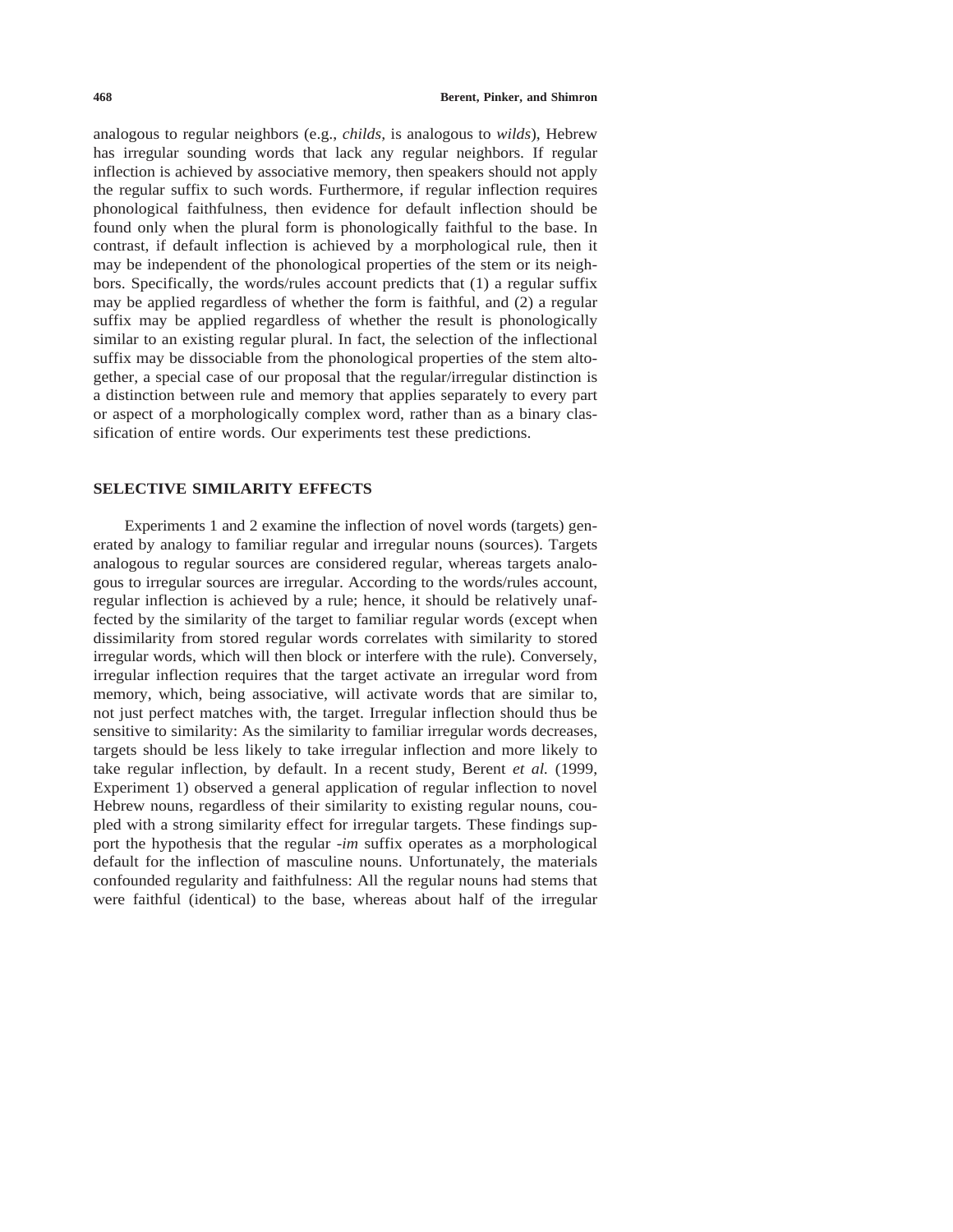nouns manifested phonological alterations to the stem. Thus the ability of the regular suffix to function as a default could have been due in part to a lack of change in the stem, rather than to the nature of the operation applying the suffix.

These experiments addresses the problem by examining the effect of regularity while controlling for phonological faithfulness. The regular and irregular targets employed in Experiment 1 are all generated from word patterns that are phonologically unfaithful to the base: inflecting such targets systematically changes the stem. In contrast, the targets employed in Experiment 2 are invariably faithful, preserving the stem in the plural form. To demonstrate that regular inflection does not require similarity to regular words, the regular and irregular targets employed in Experiment 1 were selected from two different word patterns that are each strongly consistent on its suffix (regularity is manipulated between items). Because the irregular-sounding targets in this experiment are exclusively associated with irregular nouns in the language, and are dissimilar to regular nouns, they are extremely unlikely to take regular inflection by analogy to regular words. To ensure that the differences between regular and irregular forms are not due to idiosyncratic aspects of their distinct word patterns, Experiment 2 compares regular and irregular forms that are matched on their (faithful) word patterns (a within-item manipulation of regularity). In view of the differences in the manipulation of regularity for unfaithful and faithful targets (between-versus within-item manipulation, respectively), the effect of faithfulness must be examined in separate experiments. To minimize response strategies that may be triggered by a homogeneous block of targets (e.g., encouraging phonologically faithful responses in the presence of faithful targets), we mixed these two types of materials in a common list, presented to a single group of participants.

## **EXPERIMENT 1**

Experiment 1 examines the inflection of targets generated by analogy to regular and irregular sources. The plurals of these source words were strongly unfaithful and highly consistent on their plural suffix. Specifically, these irregular sources were not similar to any regular word. Using these source words, we generated a set of regular and irregular targets by systematically manipulating their similarity to the source, a method previously used in both English (Bybee & Moder, 1983; Prasada & Pinker, 1993) and Hebrew (Berent *et al.,* 1999). "Highly similar" targets were constructed by replacing one of the phonemes in the source with a phoneme that shares the same place of articulation. "Moderately similar" targets also differed from the source by one phoneme, but the new phoneme had a different place of articulation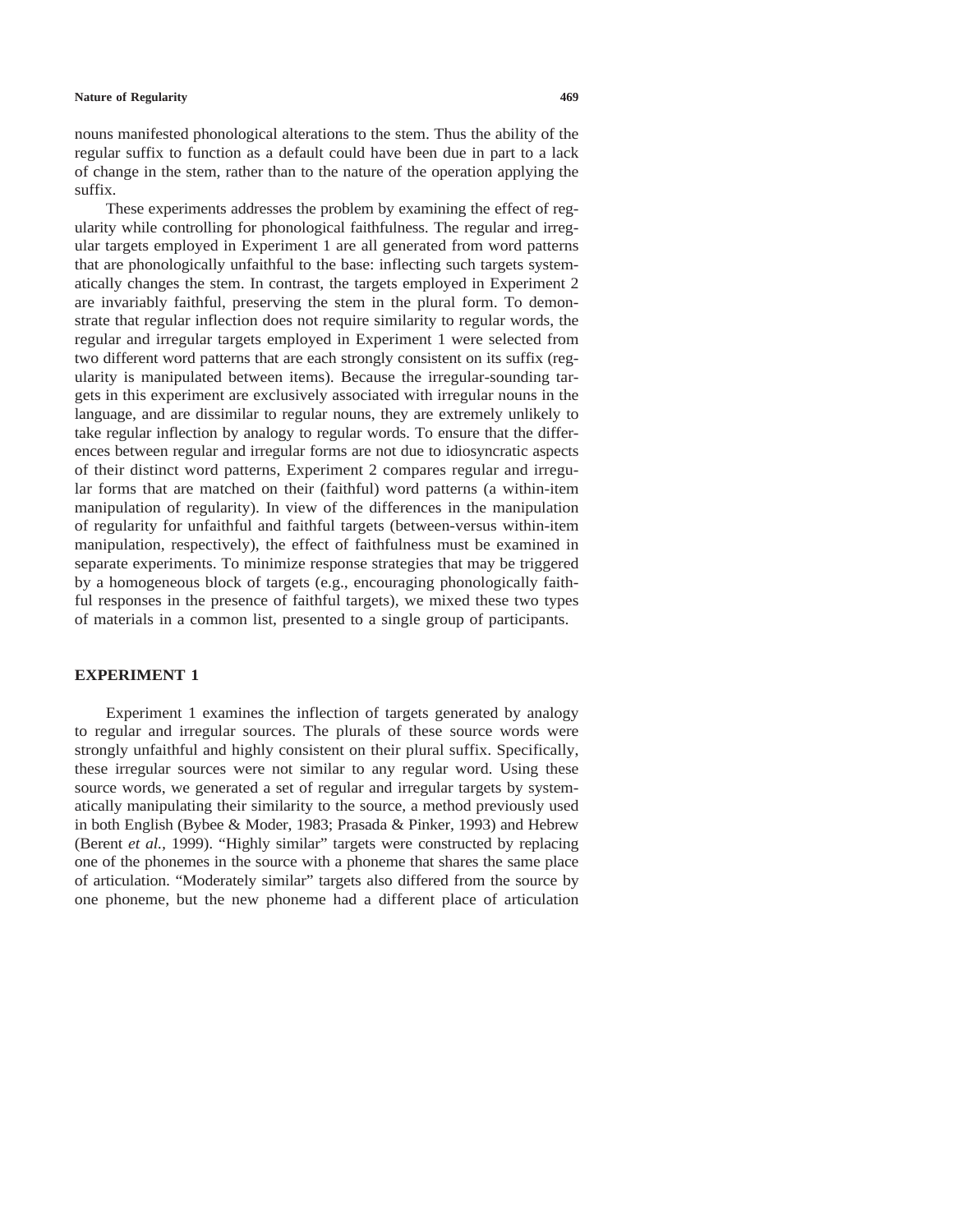#### **470 Berent, Pinker, and Shimron**

from the one in the source. Finally, "dissimilar targets" preserved none of the source's root consonants in their original position (Table III). Participants were presented with a printed list of these targets and asked to write down their plural forms. Because the plurals of the source nouns invariably alter the stem's phonology, we expect the inflection of our targets to manifest changes to the stem. The words/rules account predicts that, despite their phonological unfaithfulness, which should make the word as a whole be referred to similar forms in memory, regular targets should elicit a regular suffix, irrespective of similarity. In contrast, irregular suffixes should be elicited most strongly when the target is highly similar to nouns in memory; as the similarity to source nouns decreases, the irregular targets should be less likely to elicit an irregular suffix, and they should take the regular suffix, by default.

## **Method**

#### *Participants*

Twenty University of Haifa native Hebrew speakers participated in Experiments 1 and 2. Participants were paid to take part in the experiment.

## *Materials*

The source nouns were 15 regular and 15 irregular masculine nouns whose plurals exhibit phonological changes to the base (i.e., they are unfaithful). Irregular source nouns were all members of the CiCaCón word pattern, whereas regular sources were members of the CéCeC word pattern. These sources were selected for the high predictability of their plural suffix and stem alteration. The predictability of the source's suffix may be captured by comparing the number of word pattern members that take its suffix (morphological friends) and those that take a different suffix (morphological enemies). For example, the morphological friends of the regular source word *kélev* (dog, plural: *klavím*) include the word *gézer* (carrot, plural: *gzarím*), whereas its

**Table III.** An Illustration of the Regular and Irregular Targets and Their Sources in Experiment 1

|                    | Regular suffix                 | Irregular suffix                  |
|--------------------|--------------------------------|-----------------------------------|
| Source             | beged<br>(pl. bgadim, clothes) | zikaron<br>(pl. zikronot, memory) |
| Target             |                                |                                   |
| Highly similar     | beget                          | zikalon                           |
| Moderately similar | begem                          | zikavon                           |
| Dissimilar         | gelev                          | rizagon                           |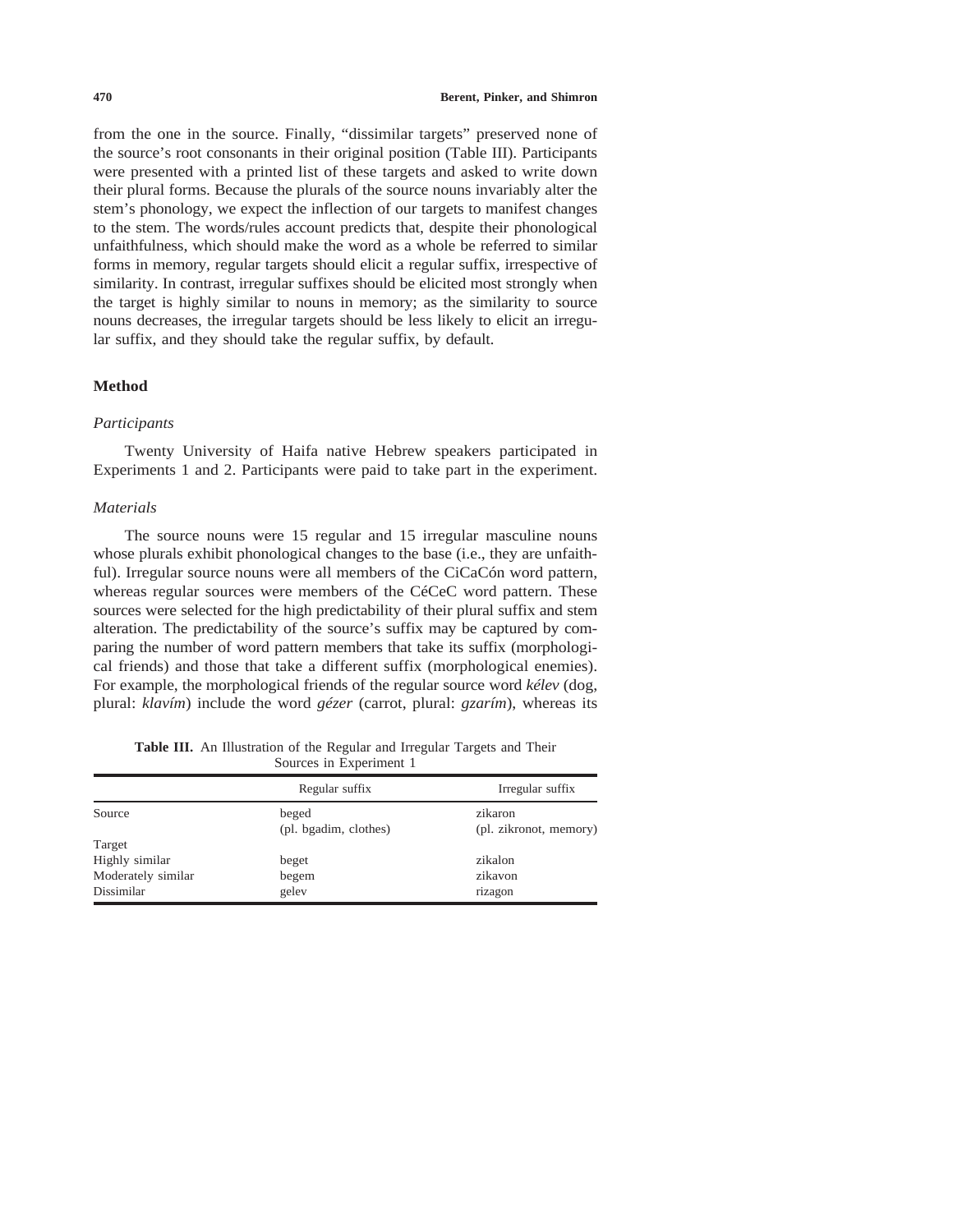enemies include the word *regesh* (feeling, plural: *rgashot*). Likewise, the strength of evidence supporting the phonological form of the plural may be operationalized in terms of phonological friends versus enemies. Phonological friends are nouns that share the target's singular and plural phonological forms, whereas phonological enemies share the target's singular stem pattern but take a different stem pattern in the plural. For instance, the noun *régesh* is a phonological friend of the source *kélev,* whereas *?emet* (truth, plural: *?amitót*) is its phonological enemy. We estimated the characteristics of our source words using a database of 1778 nouns listed in a Hebrew grammar book (Goshen, Livne, & Shafan, 1970; for further discussion, see Berent *et al.,* 1999). Table IV provides the number of morphological and phonological friends and enemies of the source words.

Members of the word pattern CiCaCón, the pattern used to generate our irregular targets, are highly predictable with respect to both their suffix and stem form. All members of this pattern take the irregular *-ot* suffix, and the stem is invariably altered to CiCCon-suffix.10 In fact, these changes appear obligatory, because there is no existing Hebrew word whose plural has the stem CiCaCon-suffix. Predictability of stem and suffix is also characteristics of our regular targets, albeit to slightly lesser extent. Regular targets were generated by analogy to nouns in the CéCeC word pattern. This word pattern includes 158 members; 155 are inflected as CCaC-suffix, and 148 take the regular suffix. However, because the Hebrew writing system does not indicates stress, novel words manifesting the singular CeCeC pattern may also be interpreted as belonging to the CeCéC singular word pattern.11 This

 $10$  Members of the CiCaCon word patterns whose initial consonant is guttural are inflected as CeCCon-suffix, rather than CiCCon-suffix. Because vowel raising for gutturals is a predictable phonological process, we do not distinguish between these two plural patterns.

<sup>11</sup> The classification of this word pattern is uncertain. The orthography captures the initial vowel by a schwa, and its realization as /e/ may well be due to a predictable phonological change, triggered by the following glottal consonant, shared by all its members (e.g., *ze?ev-ze?evim*).

**Table IV.** The Number and Proportion of Morphological and Phonological Friends and Enemies for the Source Nouns Used in Experiment 1 as a Function of the Source's Regularity

|                       |             | $\sigma$ and $\sigma$ and $\sigma$ is regarded. |           |                |
|-----------------------|-------------|-------------------------------------------------|-----------|----------------|
|                       | No. Friends | No. Enemies                                     | % Friends | % Enemies      |
| Morphological friends |             |                                                 |           |                |
| Regular               | 154         | 11                                              | 93.3      | 6.7            |
| Irregular             | 38          | 0                                               | 100       | $\overline{0}$ |
| Phonological friends  |             |                                                 |           |                |
| Regular               | 155         | 10                                              | 93.9      | 6.1            |
| Irregular             | 38          | $\theta$                                        | 100       | $\Omega$       |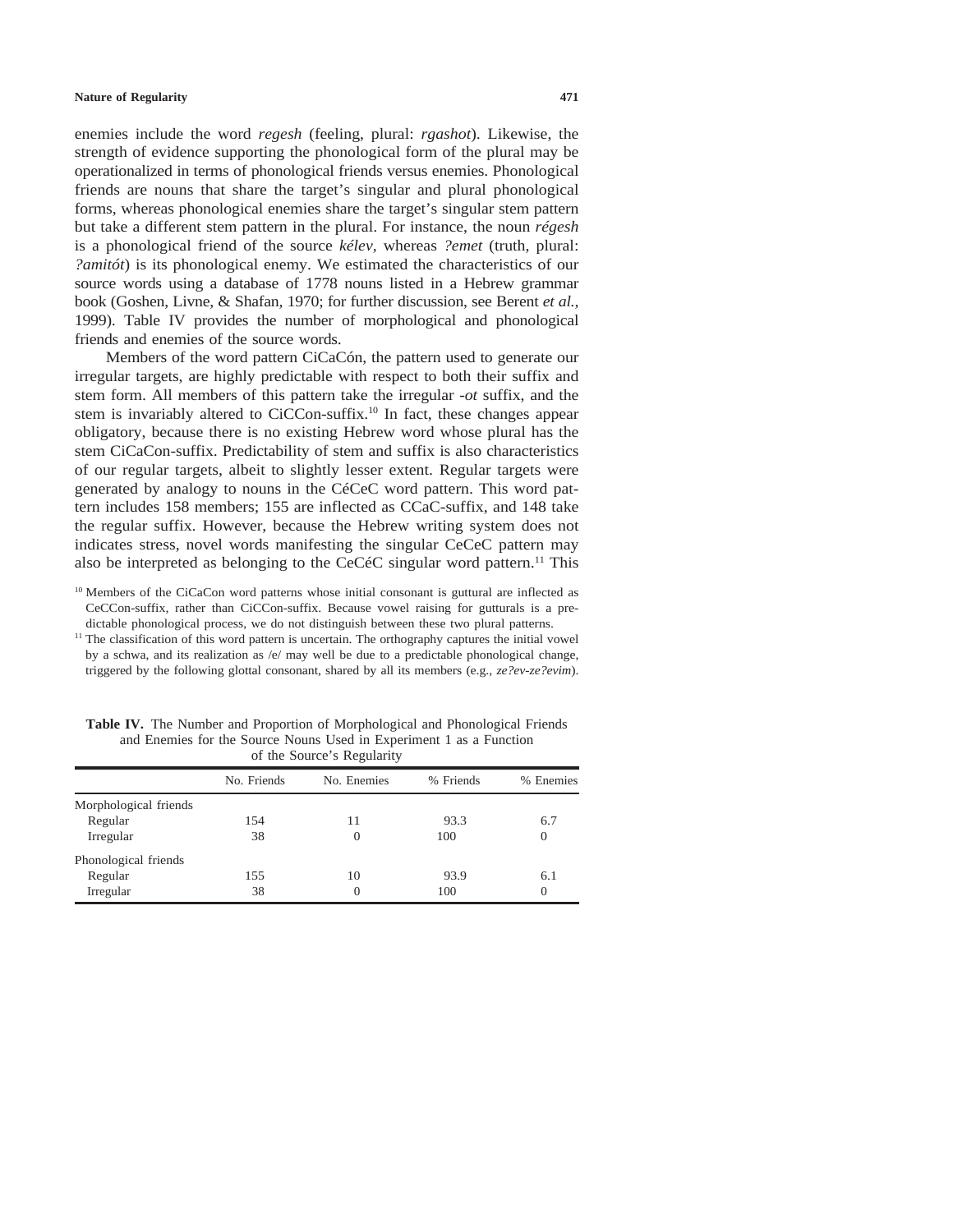word pattern (including 7 members; 6 of them are regular), takes various plurals forms that are all different from CCaC-suffix. The morphological and phonological neighborhoods of regular targets reported in Table IV are thus summed across the CeCéC and CéCeC word patterns. Although the stem of the regular targets is not perfectly predictable, it is largely so, because almost all of the neighbors of the regular and irregular sources are high consistent with respect to either stem alterations or suffix. People are thus likely to analogize the targets created from such consistent word patterns using the source's suffix and its (altered) stem. To ensure that the sources of regular and irregular targets are matched for their familiarity, we obtained familiarity ratings from 10 native Hebrew speakers on a  $1-5$  scale (1 = unfamiliar;  $5 =$  familiar). The mean ratings for regular and irregular sources, respectively, were 3.78 and 3.74  $[F_s(1,28) < 1, \text{ MSE} = .028, F_i(1,14) = 1.01, \text{ MSE} =$ 1.01,  $p = .93$ , n.s.].

For each of these source nouns, we generated targets that are highly similar, moderately similar, or dissimilar as described above (see Appendix A). These 90 targets were mixed with the set of 120 phonologically faithful words from Experiment 2 and presented in a randomized printed list. The vowels of all words were specified using diacritic marks.

#### *Procedure*

Participants were told that the purpose of the experiment is to examine how Hebrew speakers produce the plural form of novel words. They were asked to silently pronounce each word and write down the plural form that sounds the best. Participants were asked to indicate the pronunciation of their responses using diacritic marks.

### *Coding Scheme*

Participants' responses were scored for the analogical transfer of the source's stem and suffix. A response was coded as analogizing the source's suffix if it had the same suffix as the source (e.g., regular suffix for regular sources). Likewise, a response was coded as analogizing the source's stem if it had the same phonological form as the source's plural. Note that for the phonological unfaithful sources used in this experiment, a response that analogizes the stem to the plural of its source invariably differs from the target's (and source's) singular base. The coding schemes for the suffix and stem are independent: A response may analogize the stem without analogizing the plural suffix or vice versa. Stem and suffix analogizing are expressed as mean correct responses; hence, the difference between the mean and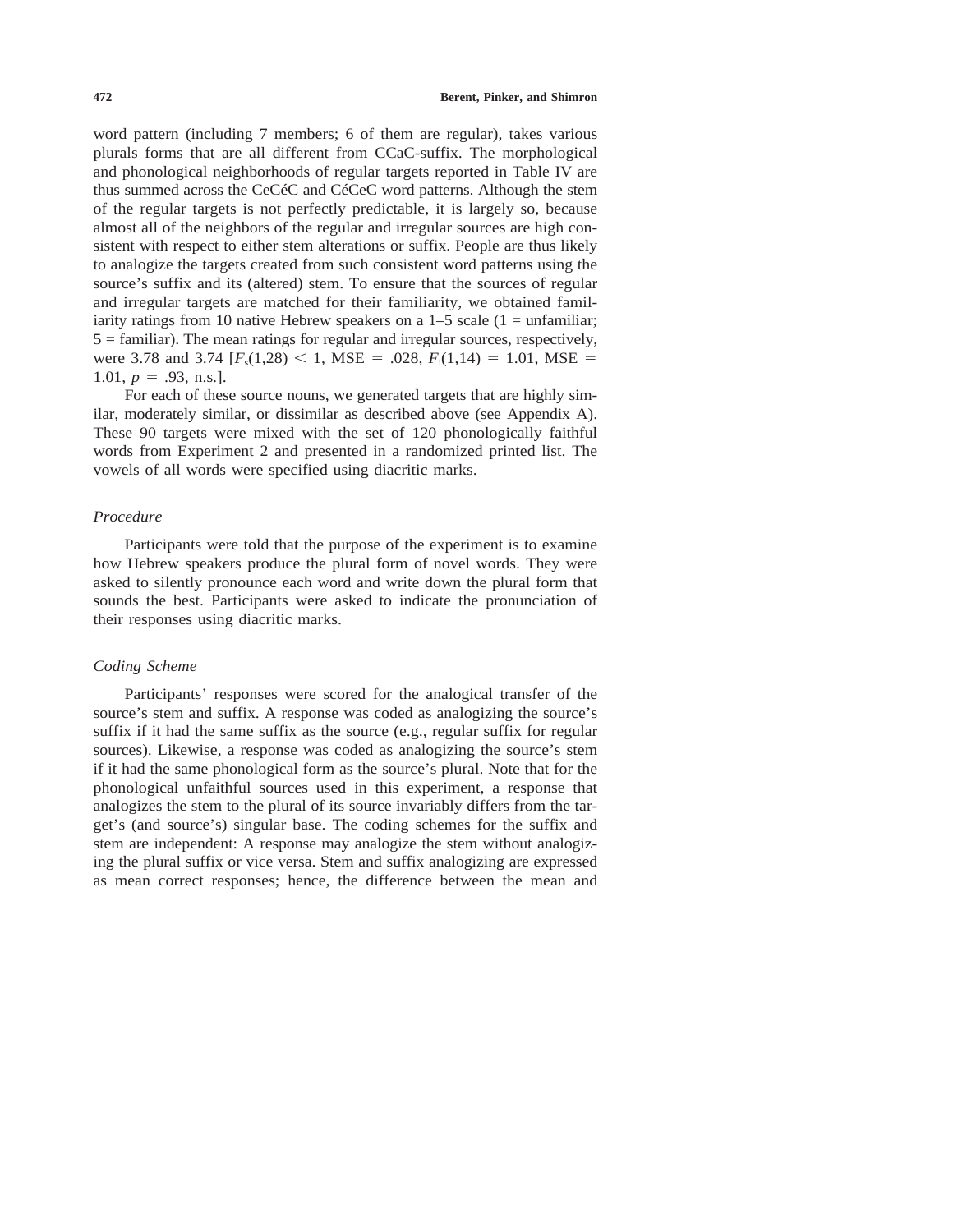100% indicates the proportion of responses that differed from the stem or suffix (as the case may be) of the source. Note that for stems the score reflects the proportion of times that people faithfully copied over the stem verbatim, as opposed to changing it the way the source noun does. Suffix errors are failures to respond, failures to provide any suffix, or an error in the consonantal form of the singular. Erroneous response with respect to the stem were mostly failures to fully specify the phonological structure of the plural (because of the omission of diacritic marks), an alteration of the base's consonantal structure, or, on rare occasions, a form whose base matches neither the singular nor the plural form of the source noun.

## **Results**

Participants were generally accurate in their responses. Suffix and stem errors amounted to 1.1% and 5.6% of the total observations, respectively, and they were equally distributed across the combinations of similarity *x* regularity.

We next assessed the effect of similarity on the use of regular and irregular suffixes and altered and unaltered stems. The proportions of responses analogizing the suffix and stem of the target are provided in Table V. Participants analogized the stem alternation pattern of the source noun on 94.3% of the trials. There was a slightly higher tendency for irregular targets to use their source's (altered) stem pattern, compared to regular targets: an ANOVA (2 regularity  $\times$  3 similarity) on proportion of stems analogized to the target yielded a significant effect of regularity in the analysis by items  $[F_s(1,19) < 1, \text{ MSE} = 356.37; F_i(1,28) = 4.83, \text{ MSE} =$ 22.71,  $p = .04$ . This is probably because regular sources had slightly more

**Table V.** Experiment 1: Proportion of Responses That Analogized the Suffix or Stem Pattern of the Source for Regular and Irregular Targets

| Stem analogies     | Regular | Irregular |
|--------------------|---------|-----------|
| Highly similar     | 94.3    | 95.0      |
| Moderately similar | 92.1    | 97.9      |
| Dissimilar         | 92.3    | 95.7      |
| Suffix analogies   | Regular | Irregular |
| Highly similar     | 98.7    | 89.7      |
| Moderately similar | 98.0    | 87.0      |
| Dissimilar         | 95.7    | 74.1      |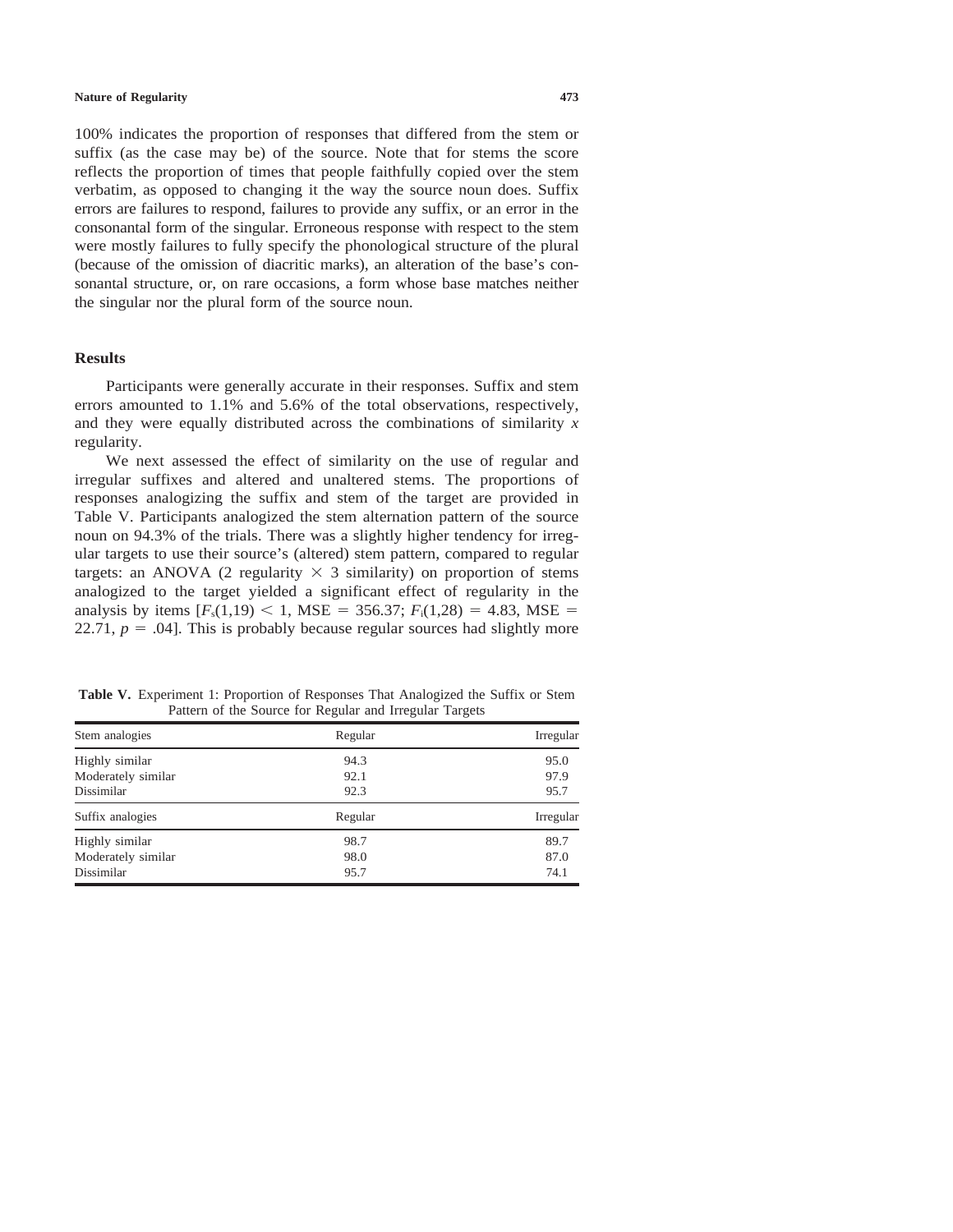phonological enemies (with stems unaltered in the plural) than did irregular sources. No other effects were significant.<sup>12</sup>

Given that most regular targets tend to alter the stem of their singular form in accord with their source, we can now examine whether such phonological unfaithfulness precludes regular inflection from serving as a default. An ANOVA (2 regularity  $\times$  3 similarity) conducted on proportion of suffixes that were analogized from their sources yielded significant effects of regularity  $[F_s(1,19) = 32.86, \text{MSE} = 174.81, p < .0001; F_i(1,28) = 52.63,$  $MSE = 82.18, p = .0001$ , similarity  $[F_s(2,38) = 12.27, MSE = 79.53, p =$ .0001;  $F_1(2,56) = 11.87$ , MSE = 59.94,  $p = .0001$ ], and their interaction  $[F_s(2,38) = 7.31, \text{MSE} = 61.81, p = .0021; F_i(2,56) = 5.43, \text{MSE} = 59.94,$  $p = .007$ . The simple main effect of similarity was only marginally significant for regular targets  $[F_s(2,38) = 3.25, \text{MSE} = 15.35, p = 05; F_i(2,56)$ 1, MSE  $= 59.84$ ]. None of the differences among regular targets reached significance by planned comparisons<sup>13</sup> (all  $p > .23$ ). In contrast, a significant simple main effect of similarity was observed for irregular targets  $[F<sub>s</sub>(2,38) =$ 10.93, MSE = 126.00,  $p < .001$ ;  $F_i(2,56) = 16.69$ , MSE = 59.94,  $p < .001$ ]. Dissimilar targets were less likely to analogize their source's irregular suffix compared to both moderately  $[F_s(1,38) = 26.75, p < .0001; F_i(1,56) =$ 19.42,  $p < .0001$ ] and highly similar targets  $[F_s(1,38) = 38.67, p < .0001;$  $F_1(1,56) = 31.83$ ,  $p < .0001$ . The difference between the suffix analogizing for highly versus moderately similar irregular targets was not significant  $[F_s(1,38) = 1.14, p = .29; F_i(1,56) = 1.04, p = .31]$ . Thus, as the similarity of irregular targets to the base decreases, they are likely to analogize to their source's irregular suffix, and they are more likely to take the regular suffix by default.

#### **Discussion**

Experiment 1 examined the effect of similar source nouns on the inflection of regular- and irregular-sounding targets when the sources in the

<sup>&</sup>lt;sup>12</sup> The ANOVA (2 regularity  $\times$  similarity) on the accuracy of stem responses yielded no significant effects in the analysis by participants or items (all  $p > .13$ ). Likewise, the analysis on correct suffix reports reflected no significant effects in the analysis by participants (all  $p > .12$ ). The analysis by items yielded a significant effect of regularity  $[F(1,28) = 6.86, MSE = 1.98,$  $p = .01$ ] and a marginally significant effect of similarity  $[F(2,56) = 2.85, \text{MSE} = 2.85, p = .06]$ . These effects indicate slightly higher accuracy in reporting the suffix for regular  $(M = 99.89)$ than irregular target ( $M = 99.1\%$ ), as well as for similar ( $M = 100\%$ ) compared moderately similar ( $M = 99.3\%$ ) or dissimilar ( $M = 99.2\%$ ) targets. However, none of these differences reached significance (Tukey HSD contrasts, all  $p > .05$ ).

<sup>&</sup>lt;sup>13</sup> In this and all subsequent experiments, planned comparisons are performed using the mean square error from the relevant effect in the omnibus ANOVAs.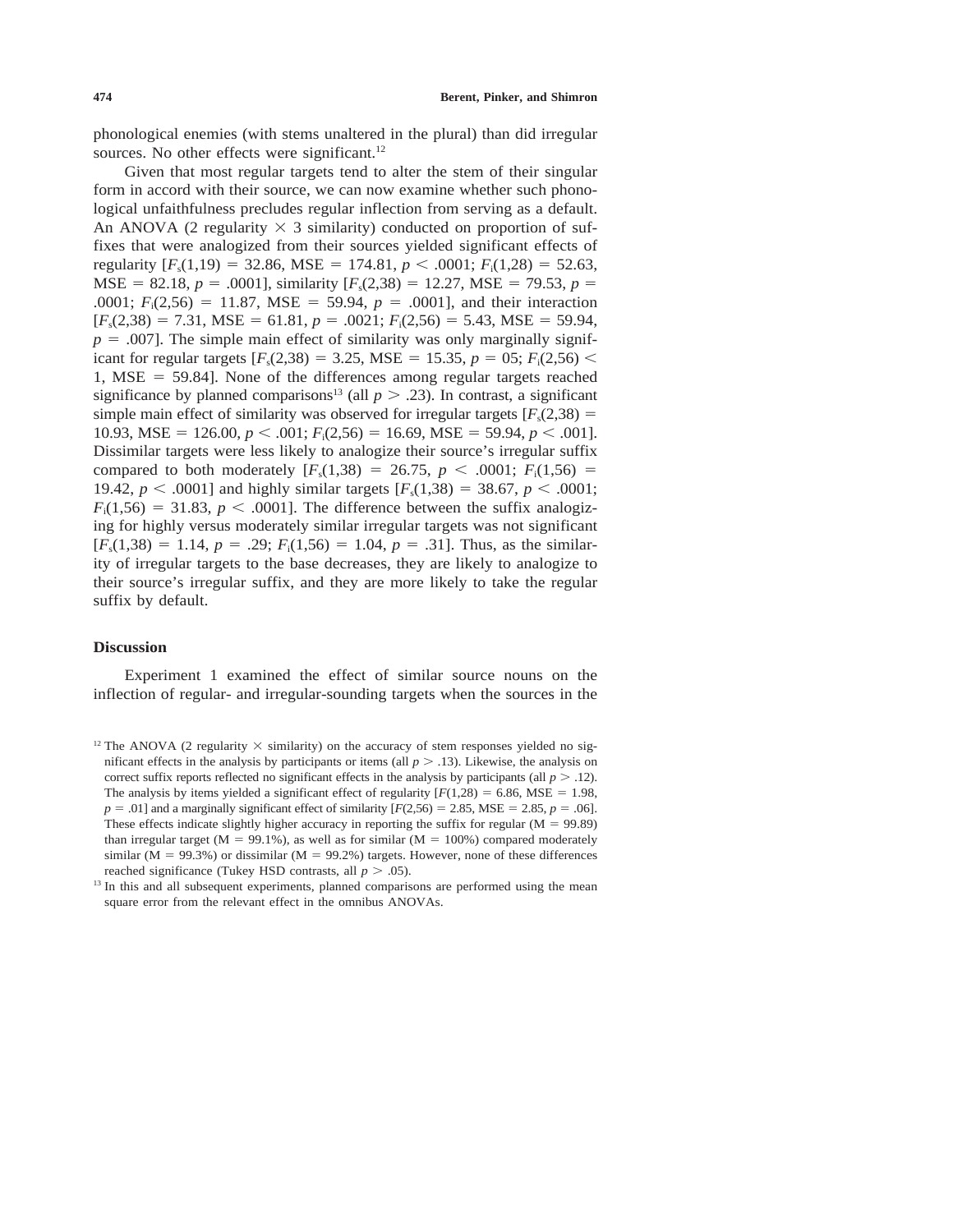language undergo systematic phonological changes to the stem. Despite this phonological unfaithfulness, regular and irregular targets were differently affected by similarity to existing nouns. Replicating our previous findings (Berent *et al.,* 1999), the generalization of an irregular suffix was sensitive to similarity: The more similar a target was to an existing irregular noun, the more likely participants were to analogize its irregular suffix. If the use of such graded analogies was triggered by the phonological unfaithfulness of the plural stem to the base stem, then, other things being equal, participants' use of regular suffixes should be sensitive to similarity, too. Contrary to this expectation, no reliable similarity effects were observed for regular unfaithful targets. These findings demonstrate that a distinction between regular and irregular forms is maintained despite the fact that the relevant phonological factors are equated: they both manifest stem alterations, and their inflection adds a suffix to the stem. This is consistent with the view that the similarity-insensitivity of regular inflection previously demonstrated for English, German, and Hebrew is not an artifact of a confound of regularity with faithful copying of the stem.

The pattern of usage of irregular suffixes may be explained as follows. The irregular sources were unusually consistent: members of the CiCaCón pattern, which are completely irregular (in contrast, most word patterns in Hebrew are dominated by regular members). This created a particularly tempting analogy for use of the irregular suffix, accounting for its use between 74% and 90% of the time (similar figures have been reported in English and German for verbs that are highly similar to fairly consistent irregular families; *spling,* for example, is commonly inflected as *splang* or *splung;* Bybee & Moder, 1983; Prasada & Pinker, 1993; Marcus *et al.,* 1995). Interestingly, when the similarity to this highly consistent class is relaxed by changing the consonants, people use the regular suffix, underscoring the potency of the regular suffix to apply as a default despite the absence of analogous regular words.

#### **EXPERIMENT 2**

Experiment 2 examines the inflection of novel words modeled after regular and irregular sources whose plural form does not change (i.e., is faithful to) the base's phonology (Table VI). Regular and irregular sources shared the same word patterns in their singular and plural forms. For example, the regular source *dfus* (press, pl.: *dfusim*) was compared with the irregular source *gvul* (border, pl.: *gvulot*). Consequently, regular and irregular targets are strictly matched on the phonological form of the stem and the number of phonological neighbors. If the role of regular inflection as a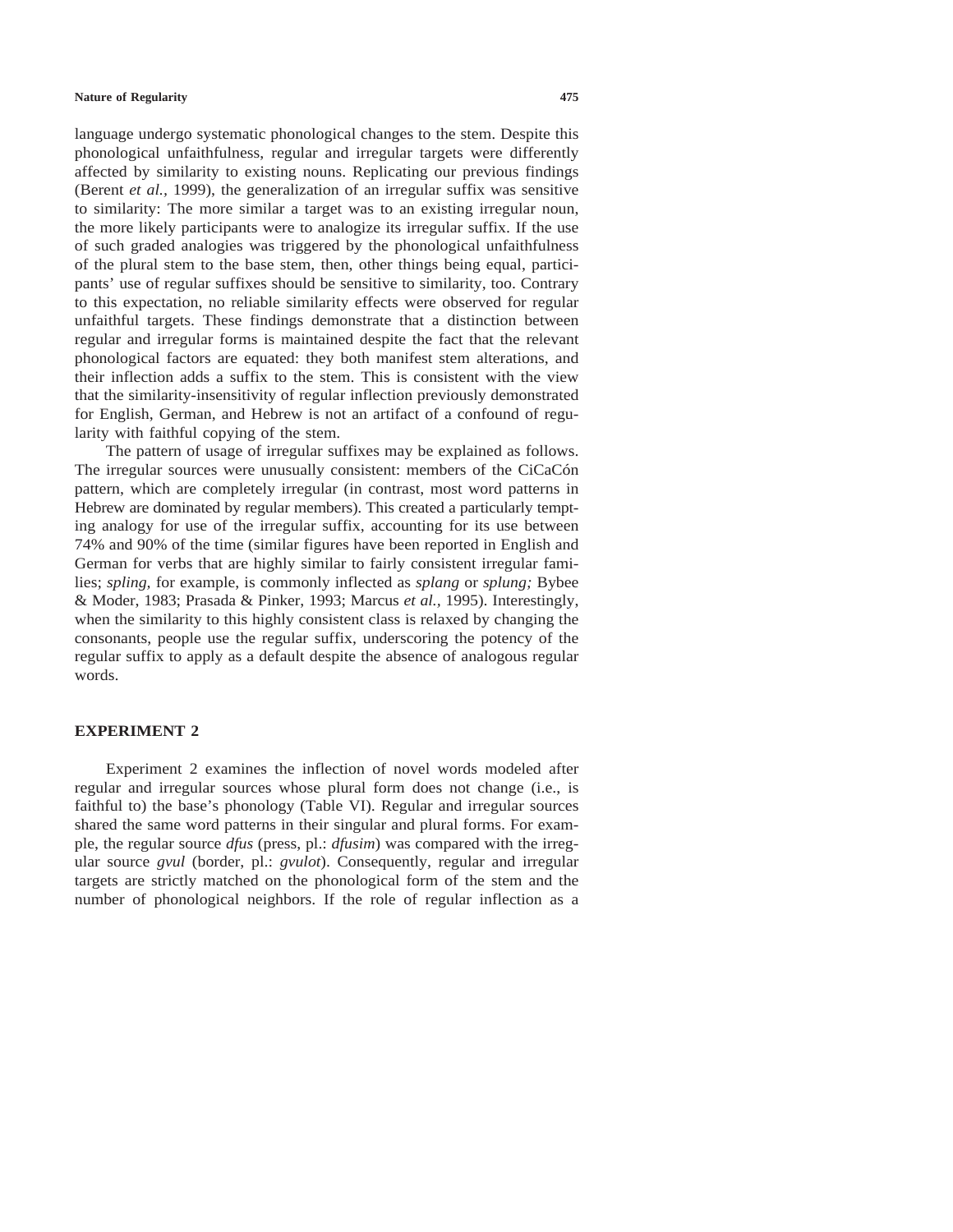|                    | Regular suffix          | Irregular suffix         |
|--------------------|-------------------------|--------------------------|
| Source             | dfus<br>(dfusim, press) | gvul<br>(gvulot, border) |
| Target             |                         |                          |
| Highly similar     | dvus                    | gful                     |
| Moderately similar | dlus                    | grul                     |
| Dissimilar         | kluk                    | pruf                     |

**Table VI.** Illustration of the Regular and Irregular Targets and Their Sources in Experiment 2

default is an epiphenomenon of phonological confounds, then no evidence for the regular acting as the default should be obtained when targets are equated on their phonological properties: The generalization of the irregular suffix *-ot* to novel nouns should be unaffected by similarity to existing irregular nouns, just as we see in the generalization of the regular suffix *-im.* That is, the similarity manipulation should yield comparable effects for regular and irregular targets. Conversely, if default inflection is independent of faithfulness (because more generally, regularity of one part of a word may be independent of the regularity of another part), the generalization of irregular suffixes should still depend on similarity despite the faithfulness of the phonology of the plural stem to the phonology of the base stem. As before, dissimilar irregular targets that fail to activate their irregular source should take the regular *-im* suffix by default.

## **Method**

## *Participants*

Twenty University of Haifa students who participated in Experiment 1 served as participants.

#### *Materials*

The source nouns were 19 regular and 19 irregular masculine nouns whose plural form does not change the stem's segments. Each regular source was matched to an irregular source exhibiting the same word pattern. The number of morphological and phonological neighbors of these source words is listed in Table VII. These source nouns were each modified to create a highly similar, moderately similar, and dissimilar target as described in Experiment 1 (see Appendix B). The targets constructed to the regular and irregular source-pairs were matched for the position of the changed letters within the word. The mean number of letters for our regular and our regu-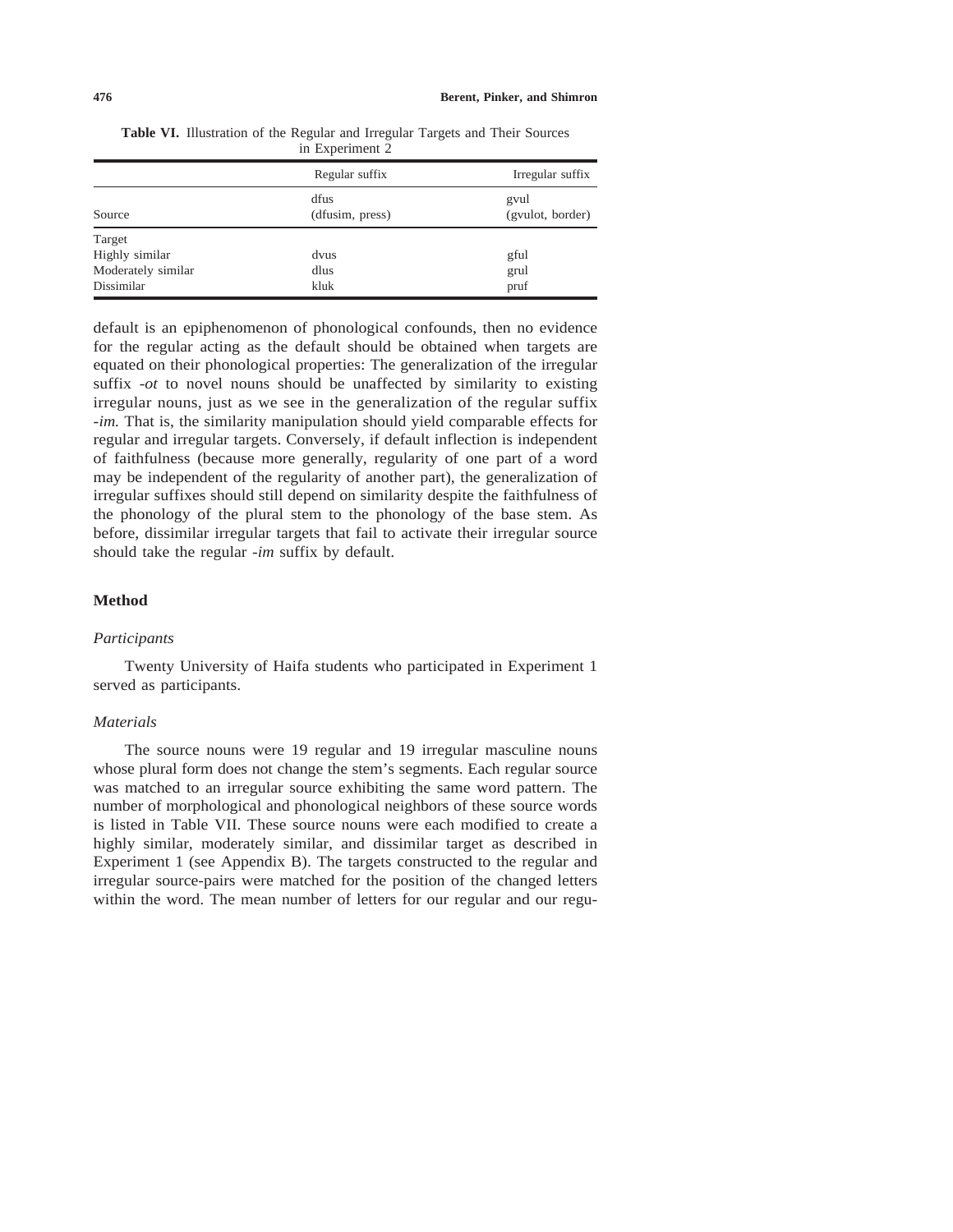**Table VII.** The Number and Proportion of Morphological and Phonological Friends and Enemies of the Source Nouns Used in Experiment 2 as a Function of the Source's Regularity

| No. Friends | No. Enemies | % Friends | % Enemies |
|-------------|-------------|-----------|-----------|
|             |             |           |           |
| 13.8        | 5.7         | 70.7      | 29.3      |
| 5.7         | 13.8        | 29.3      | 70.7      |
|             |             |           |           |
| 22.9        | 1.7         | 93.0      | 7.0       |
| 22.9        | 1.7         | 93.0      | 7.0       |
|             |             |           |           |

lar targets was  $4.47$  (SD = 0.51) and the mean syllable length was 1.84  $(SD = 0.37)$ . The resulting 114 targets were mixed with the 90 targets used in Experiment 1 and presented in a randomized printed list. The experimental list also included six additional targets generated from one additional pair of sources that did not clearly contrast in regularity; these targets were removed from all analyses. The mean frequency ratings (using a 1–5 scale;  $1 =$  unfamiliar,  $5 =$  familiar) assigned to these targets by a group of 10 native Hebrew speakers were 3.78 and 3.75, for regular and irregular targets, respectively  $[F_s(1,10) < 1, \text{MSE} = .025; F_i(1,18) < 1, \text{MSE} = .469]$ .

The procedure and data scoring were as described in Experiment 1.

#### **Results**

The proportion of responses that used the suffix and stem of the target nouns is provided in Table VIII.<sup>14</sup> Consider first the use of the unaltered stem in the plural (which is consistent with the source nouns). Participants did so between 96% and 100% of the time. An ANOVA (2 regularity  $\times$ 3 similarity) yielded a main effect of similarity  $[F<sub>s</sub>(2,38) = 9.56, MSE =$ 15.47,  $p = .0004$ ;  $F<sub>i</sub>(2,36) = 3.13$ , MSE = 44.91,  $p = .05$ ], showing that the slight difference comes from targets that were less similar to their sources, largely because of three noun pairs whose singular pattern, CaCóC, matches a group of unfaithful nouns (e.g., *karon-kronot,* wagon). The

<sup>&</sup>lt;sup>14</sup> The rate of errors in reporting the suffix and stem was 1.2% and 4.1%, respectively. An ANOVA (2 regularity  $\times$  3 similarity) on suffix reports indicated that the rate of suffix report was slightly more accurate for irregular ( $M = 99.2\%$ ) than regular targets [ $M = 98.33\%$ ;  $F_s(1,19) = 4.54$ , MSE = 5.13, *p* = .04;  $F_i(1,18) = 3.29$ , MSE = 6.65, *p* = .08]. A similar analysis conducted on the correct reports of the stem yielded only a marginally significant interaction of regularity  $\times$  similarity, significant only in the analysis by participants [ $F<sub>s</sub>(1,19)$  = 3.02, MSE = 14.07,  $p = .07$ ;  $F<sub>i</sub>(1,36) < 1$ , MSE = 22.94]. None of the parities comparisons, however, was significant (Toukey, HSD test, all  $p > .05$ )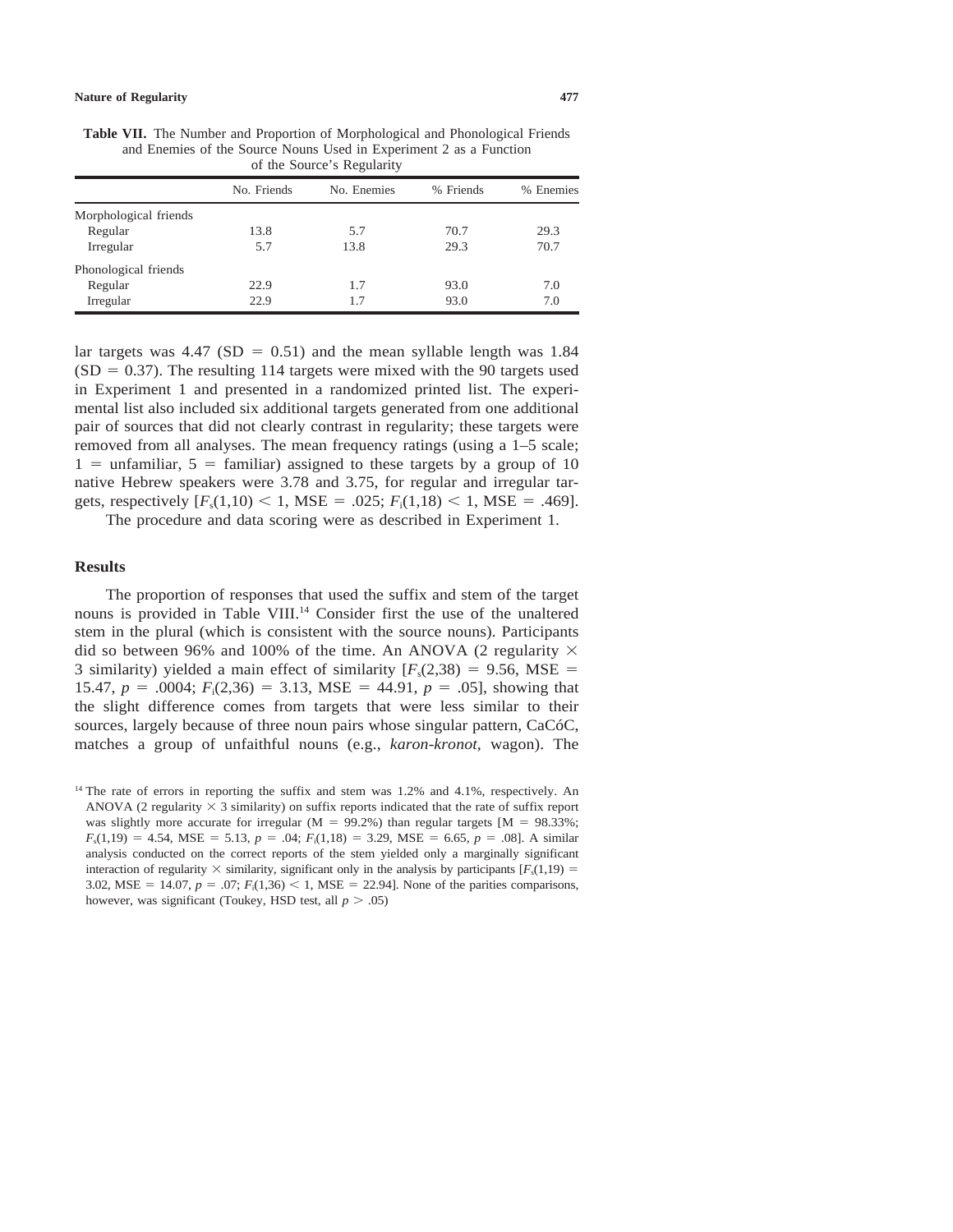| Stem analogies                       | Regular       | Irregular    |
|--------------------------------------|---------------|--------------|
| Highly similar<br>Moderately similar | 100.0<br>96.4 | 99.4<br>98.3 |
| Dissimilar                           | 96.1          | 95.7         |
| Suffix analogies                     | Regular       | Irregular    |
| Highly similar                       | 73.3          | 63.0         |
| Moderately similar                   | 68.1          | 53.5         |
| Dissimilar                           | 66.3          | 28.0         |

**Table VIII.** Experiment 2: Proportion of Responses That Analogized the Suffix or Stem Pattern of the Source for Regular and Irregular Targets

interaction of similarity  $\times$  regularity was marginally significant by participants only  $[F_s(2,38) = 3.11, \text{MSE} = 6.38, p = .05; F_i(2,36) = 1.07, \text{MSE} =$ 18.51,  $p = .35$ ].

Does this very high degree of phonological faithfulness, which is characteristic of regular inflection in English, eliminate the sensitivity of irregular inflection to similar familiar irregular nouns? The ANOVA (2 regularity  $\times$ 3 similarity) on the proportion of suffixes analogized form their source nouns yielded significant effects of regularity  $[F_s(1,19) = 23.79$ , MSE = 560.92,  $p = .0001$ ;  $F_1(1,18) = 5.34$ , MSE = 2398.02,  $p = .03$ ], similarity  $[F_s(2,38) = 55.15, \text{MSE} = 82.15, p < .0001; F_s(2,36) = 21.85, \text{MSE} =$ 195.98,  $p \le 0.0001$ ], and their interaction  $[(F_s(2,38) = 22.49, \text{MSE} =$ 101.155,  $p < .0001$ ;  $F_i(2,38) = 9.38$ , MSE = 229.19,  $p = .0005$ ]. The simple main effect of similarity for regular targets was only marginally significant  $[F_s(2,38) = 5.10, \text{MSE} = 51.77, p = .01; F_i(2,36) = 1.22, \text{MSE} =$ 186.85,  $p = .31$ , n.s.]. Planned comparisons indicated that the rate of analogizing the source's regular suffix among highly similar regular targets did not differ significantly from moderately similar targets  $[F_s(1,38) = 2.70$ ,  $p = .11$ ;  $F<sub>i</sub>(1,36) < 1$ ], and was only marginally higher compared to dissimilar targets  $[F_s(1,38) = 4.82, p = .03; F_s(1,36) = 1.91 p = .17]$ . The difference in analogizing the regular suffix among moderately and dissimilar regular targets was not significantly  $(F < 1)$ . In contrast, the similarity effect for irregular targets was highly significant  $[F_s(2,38) = 49.74$ , MSE = 131.54,  $p < .0001$ ;  $F_i(2,36) = 26.03$ , MSE = 283.32,  $p < .0001$ ]. Irregular targets took the irregular suffix significantly more often when the target was highly similar to an existing irregular noun than when it was moderately similar  $[F_s(1,38) = 8.80, p = .005; F_i(1,36) = 3.70, p = .06]$ , which, in turn, elicited irregular suffixes significantly more often than when the target was dissimilar to existing irregular nouns  $[F_s(1,38) = 120.82, p < .0001;$  $F_i(1,36) = 50.57, p < .0001$ .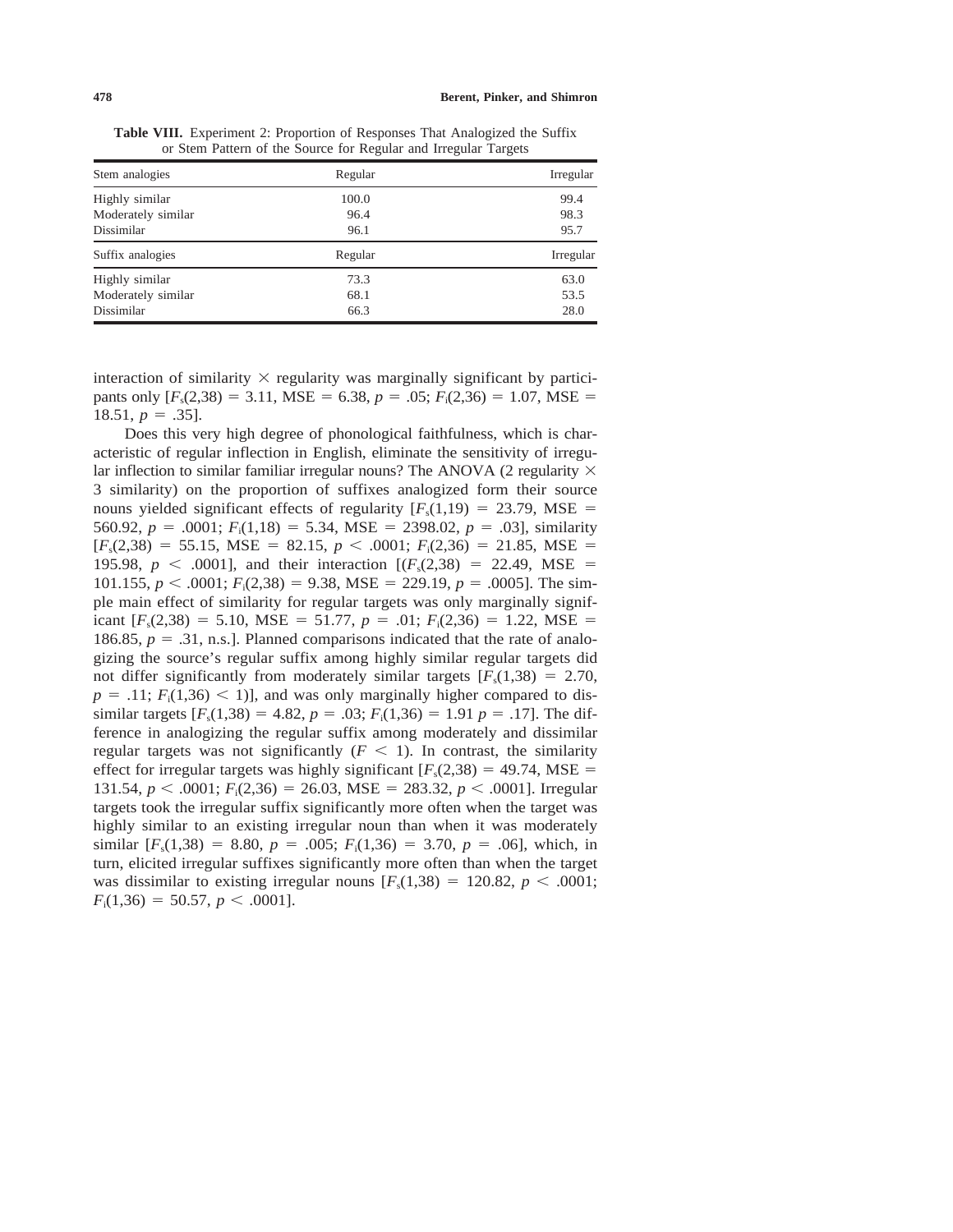#### **Discussion**

The findings of Experiment 2 demonstrate that even when irregular forms preserve the stem of the base perfectly (which is typical of regular inflection, especially in English), people generalize an irregular suffix to a new noun primarily when it is highly similar to an existing irregular noun, whereas they generalize a regular suffix to a new noun at about the same rate whether the noun is similar or dissimilar to existing regular nouns. Even the weak effect of similarity for regular-sounding nouns may not have been caused by dissimilarity to existing regulars but rather by similarity to competing irregulars: Closer inspection of the results shows that the effect is largely due to a group of eight targets that end with the *-on* suffix, which is strongly associated with irregular inflection. The only Hebrew word pattern that is consistently irregular, CiCaCon, exhibits this singular suffix, and its use in Experiment 1 indeed resulted in a high rate of irregular inflection; the inadvertent resemblance of the "regular" targets to this irregular family via the unusual *-on* suffix may have resulted in a lower rate of regular inflection here. For the remaining regular items, the rate of suffix preservation was 85%, and it was unaffected by similarity (all  $p < .18$ ). Importantly, among irregular-sounding targets, the phonological distance from the irregular source not only decreased the use of irregular inflection but increased the use of regular inflection. Dissimilar irregular targets took the regular suffix on 72% of the trial.15 These findings underscore how regular and irregular inflection differ even when regular and irregular forms are strictly matched on their phonological properties.

## **EXPERIMENT 3: THE INFLECTION OF NAMES**

Experiments 1 and 2 examined one case in which a novel noun cannot be inflected by analogy to existing nouns, namely, when there is no exist-

<sup>&</sup>lt;sup>15</sup> The greater sensitivity of our faithful irregular targets to stored similar tokens also cannot be due to the existence of other unfaithful targets in the experimental list. The pattern of results replicates when the same targets are presented in a separate list. Eleven participants served in this experiment. The ANOVA (2 regularity  $\times$  3 similarity) on the rate of analogizing the source's suffix yielded significant interaction of regularity  $\times$  similarity  $[F<sub>s</sub>(2,20) = 14.40$ ,  $MSE = .008$ ,  $p = .0001$ ;  $F_i(2,36) = 13.12$ ,  $MSE = .017$ ,  $p = .0001$ ]. The simple main effect of similarity for regular targets was weak, significant by participants only  $[F_s(2,20) = 6.02,$  $MSE = .008$ ,  $p = .0001$ ;  $F_1(2,36) = 2.83$ ,  $MSE = .020$ ,  $p = .07$ ]. In contrast, significant similarity effect emerged for irregular targets  $[F_s(2,20) = 26.11, \text{MSE} = .008; F_i(2,36) = 20.94,$  $MSE = .02$ ]. As in Experiment 2, however, the weak effect of similarity for regular targets was primarily due to the activation of similar irregular targets by a group of regular targets ending with the *-on* suffix. The removal of these items eliminated the similarity effect for regular targets altogether (all  $p's > .21$ ).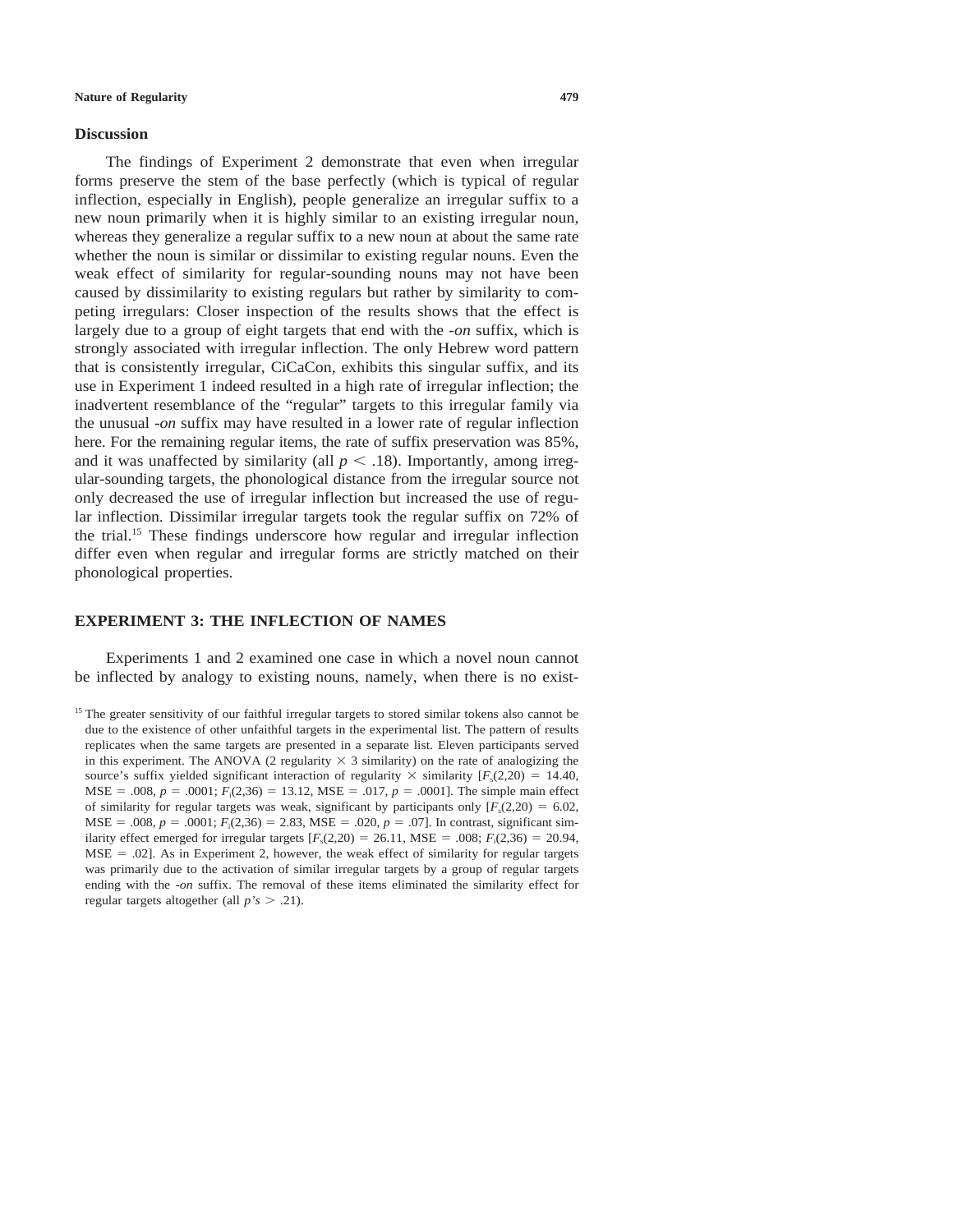ing noun that is sufficiently similar to serve as the basis for the analogy. In this experiment we explore a more radical cut-off of the use of lexical memory that applies to words across the board. As mentioned earlier, according to the words/rules account (Pinker, 1999; Pinker & Prince, 1988), irregularity consists in the storage of idiosyncratic information in the canonical root of a word: the arbitrary pairing among a meaning, a grammatical category, and a canonical sound pattern. Nouns derived from names, because they are perceived to lack canonical roots, cannot access the irregular patterns stored in familiar noun roots even if they are phonologically similar or identical to those roots. When people see a noun derived from a name, they should not connect it to the noun roots they have stored in memory, regardless of the degree of phonological similarity or dissimilarity (of the whole word or of its root alone). For example, in English, people refer to families as *the Childs, the Manns,* and *the Footes,* not *the Children, the Menn,* and *the Feete* (Kim *et al.,* 1994; Marcus *et al.,* 1995).

In a language such as Hebrew, the perception of a word as lacking a canonical root may also affect its stem. Stem modification in Hebrew appears to be the product of an associative process. For instance, stem modifications such as *barak-brakim* (lightning) are stored as suppletive pairs (*barak-brak-*plural). Because stem alterations are highly sensitive to the singular word pattern, novel words can analogize stem alterations of a familiar noun even when they do not share any root consonant. This explains why dissimilar irregular targets in Experiment 1 (sharing the word pattern with their source) analogized stem alterations, but not the suffix of their source. When a novel word is perceived as name, however, access to the lexical entry should be cut off. A cut-off to lexical entry of a name should block access to morphological irregularity, as well as idiosyncratic stem alterations. If the regular suffix and phonological content of the stem are achieved by distinct processes, then the blocking of access to stem modifications should not affect the application of the regular suffix by the rule. Because the regular suffix is triggered by a variable standing for the stem (e.g., "N"), the application of the rule can be insensitive to the phonological contents of the stem, in general, and its faithfulness to the base, in particular. Names constructed from unfaithful nouns should thus selectively elicit a regular suffix (whether or not the similar sources in memory possess that suffix), but should systematically fail to elicit any alterations to similar-sounding stems in memory. English has only a few cases in which regular suffixes accompany modified stems. These cases, however, are consistent with this prediction. For example, Mr. and Mrs. Wolfe are the *Wolfes,* not the *Wolves.* Phonological unfaithfulness among regular nouns is highly frequent in Hebrew. Nevertheless, the former Israeli prime minister Ehud Barak and his family are the *Barakim,* not the *Brakim.* Our experiment systematically investigates this phenomenon.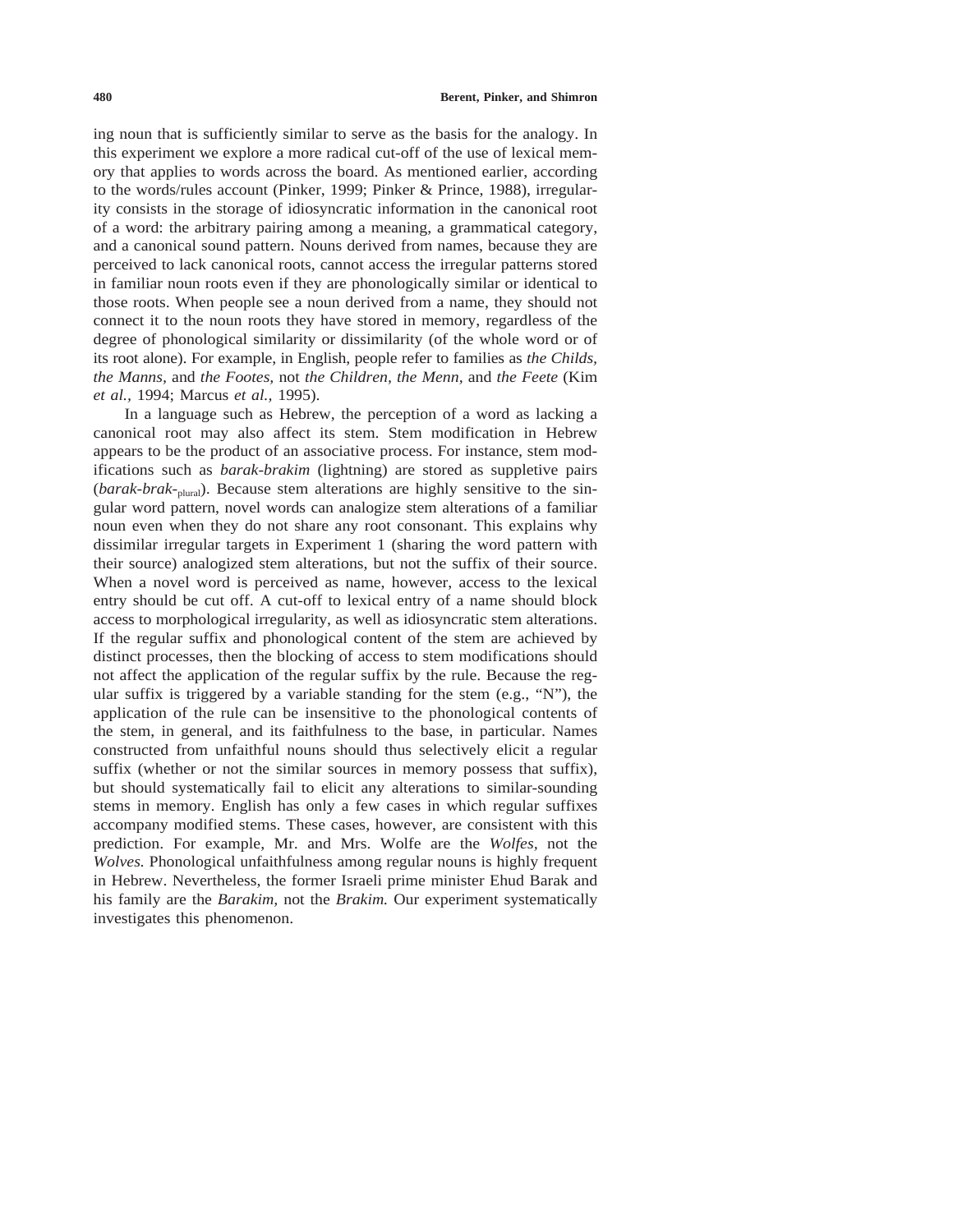In this experiment, we asked Hebrew speakers to indicate the plural form of names that are homophonous to familiar regular and irregular Hebrew native nouns (hereafter: the source). These source nouns were all phonologically unfaithful to the base. For instance, the word *tamár* (date), a regular noun, and *nahár* (river), an irregular noun, both delete the singular's initial in their plurals, CCaC-suffix, that is *tmarim* and *nharot.*<sup>16</sup> The source nouns were presented in sentential contexts requiring their interpretation as either native nouns or names (Table IX). Each sentence was presented in a context calling for a plural form, indicated by a blank line. Participants were asked to choose the correct form among four alternatives, exhibiting the four combinations of unfaithful stem (like the source noun) with either regular or irregular suffix, and a faithful stem (unlike the source noun) with regular or irregular suffix.

We predict the plurals of proper nouns to take the regular suffix and revert to the base's singular form, because neither the suffix nor the stem of the homophonous canonical noun root in memory should be elicited by these nonroots. A comparison of the plurals of name and their native noun sources should thus yield dissociation between the analogical generalization of suffixes and stems (Table X). Regular-sounding nouns and names should

<sup>16</sup> Hebrew bans clusters with a coronal sonorant at the syllable's onset. Accordingly, the deletion of the vowel in *nharot* yields a phonologically undesirable output that is repaired by the epenthesis of a schwa (*neharot*), a predictable phonological process that occurs across the board, regardless morphological structure or regularity (cf. the irregular *nahar neharot* and the regular *naxash-nexashim* (snake); the irregular *regesh-regarshot,* feeling; vs. the regular *rexev-rexavim,* vehicles). Because the schwa epenthesis in *nharot* is triggered by the deletion of the base's vowel, we treat *nharot* and *tmarim* as members of the same word pattern. Our transcription captures this abstract phonological structure, rather than surface phonetics.

Table IX. Illustration of the Sentential Contexts Generated for the Regular Noun *tamar* (Date, Plural: *tmarim*)

| Native Hebrew noun                       |                                     |
|------------------------------------------|-------------------------------------|
| For dessert, I offered my guests         | and almonds.                        |
| tmarim                                   |                                     |
| tamarim                                  |                                     |
| tmarot                                   |                                     |
| tamarot                                  |                                     |
| Name                                     |                                     |
| Joseph and Irit Tamar live upstairs. The | tend to make lots of noise at night |
| and wake me up from my sleep.            |                                     |
| tmarim                                   |                                     |
| tamarim                                  |                                     |
| tmarot                                   |                                     |
| tamarot                                  |                                     |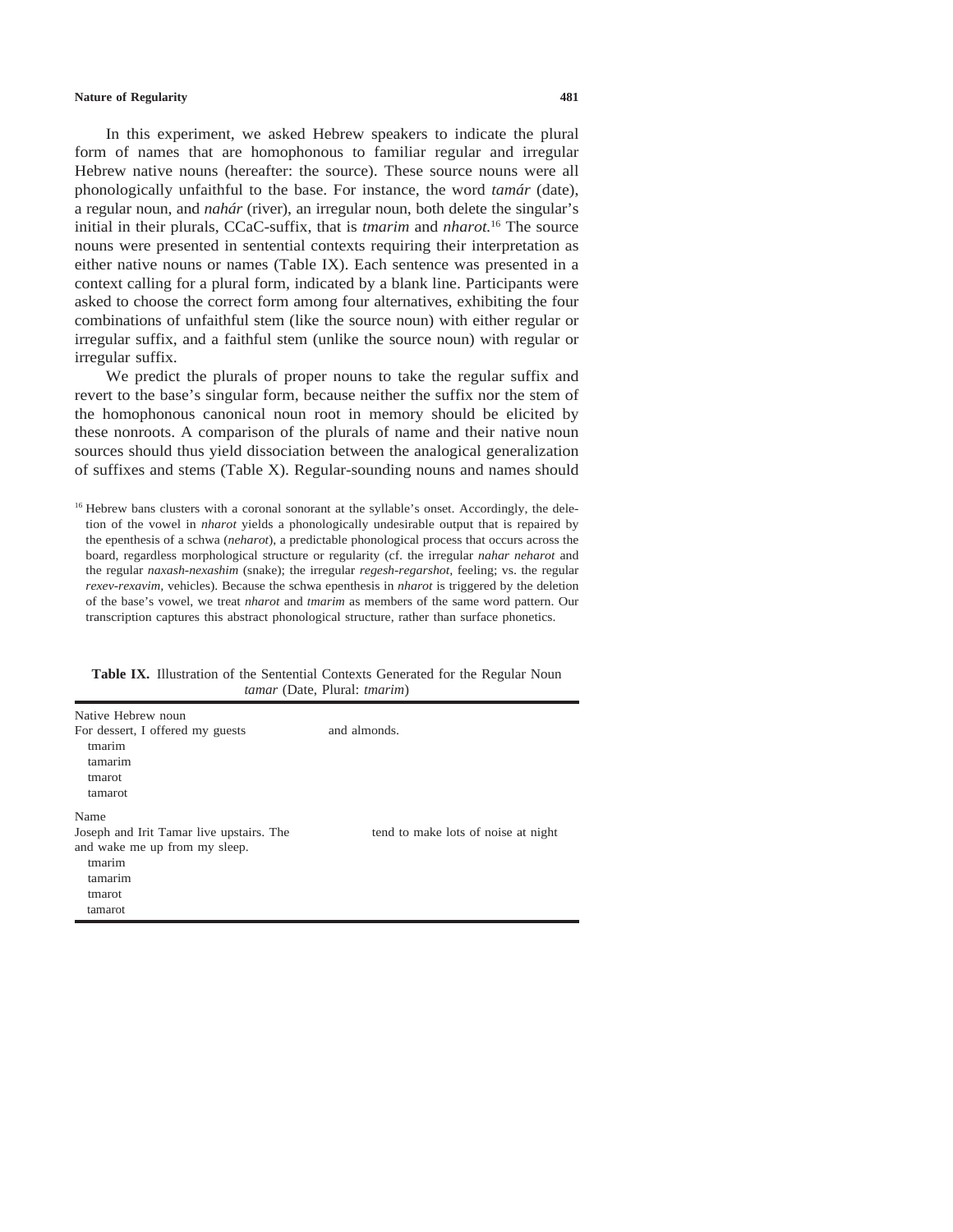**Table X.** The Predicted Plurals of Native Regular and Irregular Nouns and Their Corresponding Names

|           | Singular             | Native noun plural | Name plural |
|-----------|----------------------|--------------------|-------------|
| Regular   | <i>tamar</i> (date)  | tmarim             | Tamarim     |
| Irregular | <i>nahar</i> (river) | nharot             | Naharim     |
|           |                      |                    |             |

share the source plural's (regular) suffix, but not its stem alterations. Conversely, irregular-sounding names should fail to share either the suffix or the stem of the source plural. Moreover, the plural form of a name should not depend on the similarity structure of the language's lexicon. To test this prediction, our materials included nouns whose predicted plural form (both suffix and stem) lacks any support from similar Hebrew nouns. If the selection of the regular suffix and the reversion to the base's singular form is governed by the application of a default rule, then it should not require analogies from morphological and phonological neighbors. Such forms should take the default suffix and revert to the base's singular form despite the absence of neighbors exhibiting this plural form.

#### **Method**

## *Participants*

Twenty four University of Haifa native Hebrew speakers served as participants. They were all students in the school of Education at the University of Haifa. The experiment was administered as part of a course lecture. The participants received no compensation for their participation.

## *Materials*

The materials consisted of 16 pairs of regular and irregular target words embedded in sentential contexts (see Appendix C). The selection of these targets was primarily guided by the attempt to control for the target's neighborhood as a potential constraint on the selection of the suffix and stem for names. For this end, we chose targets whose neighbors offer the weakest possible support for the predicted forms of the suffix and stem (Table XI). Because most Hebrew nouns are regular, it was virtually impossible to find a diverse set of targets whose neighbors do not favor the regular suffix. Among stems, however, the neighborhood sizes can be equated more easily. Our targets were all members of word patterns whose stems are unfaithful; that is, they undergo changes in the plural. Furthermore, the support for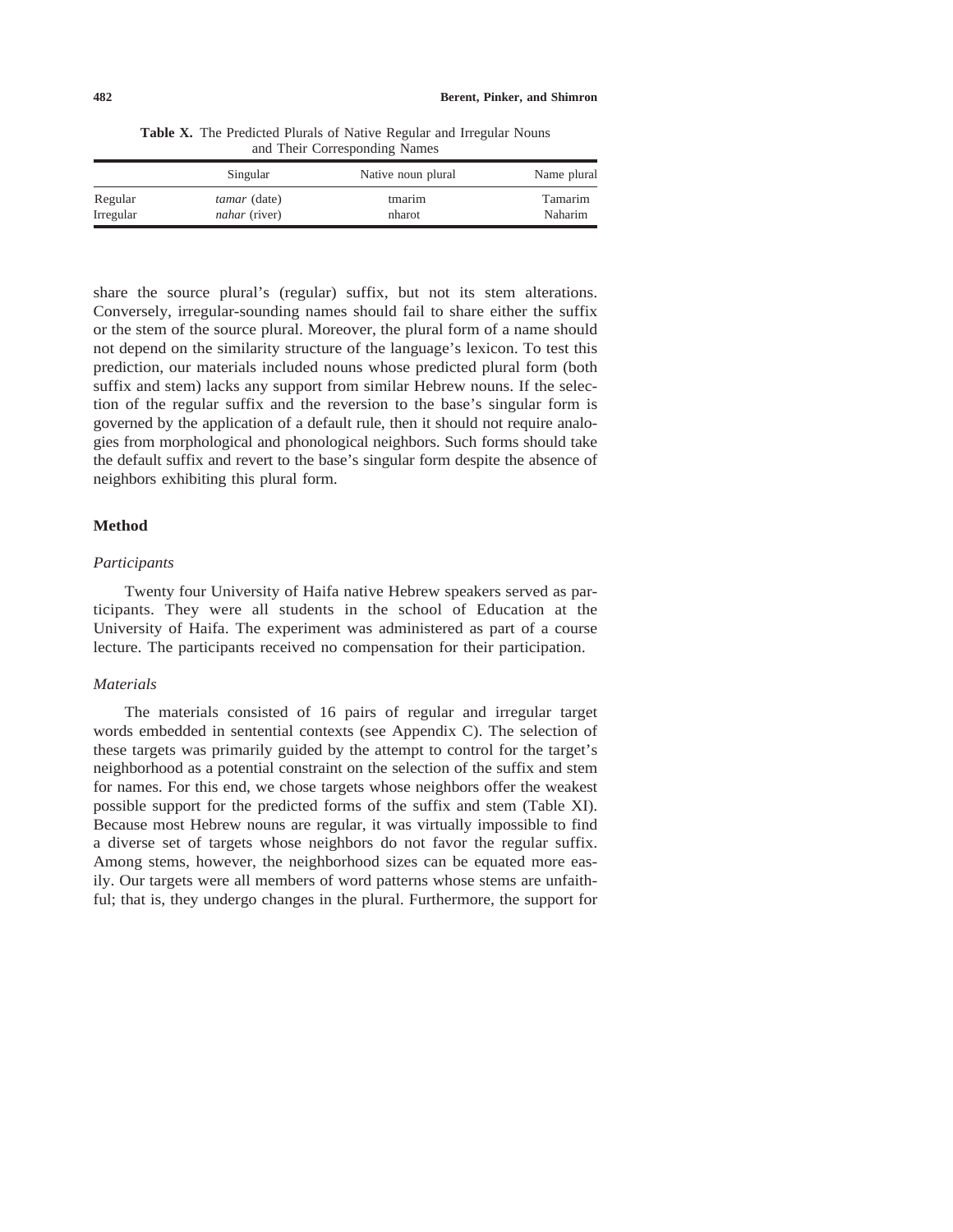|           |             | Morphological neighbors |           |           |
|-----------|-------------|-------------------------|-----------|-----------|
|           | No. Friends | No. Enemies             | % Friends | % Enemies |
| Regular   | 103.2       | 7.0                     | 90.0      | 10.0      |
| Irregular | 21.0        | 37.2                    | 48.2      | 51.8      |
|           |             | Phonological neighbors  |           |           |
|           | No. Friends | No. Enemies             | % Friends | % Enemies |
| Regular   | 108.9       | 12.1                    | 90.0      | 10.0      |
| Irregular | 58.0        | 13.4                    | 88.2      | 11.8      |

**Table XI.** The Number and Proportion of Morphological and Phonological Friends and Enemies for the Source Nouns Used in Experiment 3 as a Function of Target Regularity

these stem alterations among phonological neighbors was stronger than for any other form, including the unaltered base.

Two Hebrew word patterns (the regular CéCeC and the irregular CiCaCóC word patterns; see also Experiment 1) permit yet a tighter control for the contribution of neighbors to the selection of stem. The phonological neighborhoods of these word patterns strongly reinforce the pattern of altered stems and offer no support for the pattern of unaltered stems. Specifically, there is no Hebrew word sharing the source's singular form that does not undergo these stem alterations in the plural. Moreover, there is no Hebrew word whose plural matches that of the unaltered base: No Hebrew plural has the phonological form CéCeC-suffix or CiCaCón-suffix. Thus, such default phonological forms cannot be computed by analogy to existing nouns. Six of our 16 pairs of regular and irregular targets were members of these two word patterns. The irregular word pattern CiCaCón is also fully consistent with regard to its suffix: all members of this word pattern take the irregular -ot suffix. Thus, this word pattern provides no support for either the default suffix or stem form predicted for names.

Because of the phonological uniqueness of the CiCaCon word pattern, these 6 irregular targets are slightly longer than their regular mates in terms of the number of letters and syllables. The remaining 10 pairs of regular and irregular nouns were CVCVC words whose members were matched for the number of letters and syllables. Our regular targets had a mean length of 3.31 letters (SD = 0.48) and 2 syllables (SD = 0), whereas our irregular targets had a mean of 4.19 letters (SD = 0.834) and 2.44 syllables (SD = 0.512).

#### *Sentential Context*

The targets were embedded in sentential contexts that presented them either in their original Hebrew meaning or as surnames (see Appendix D).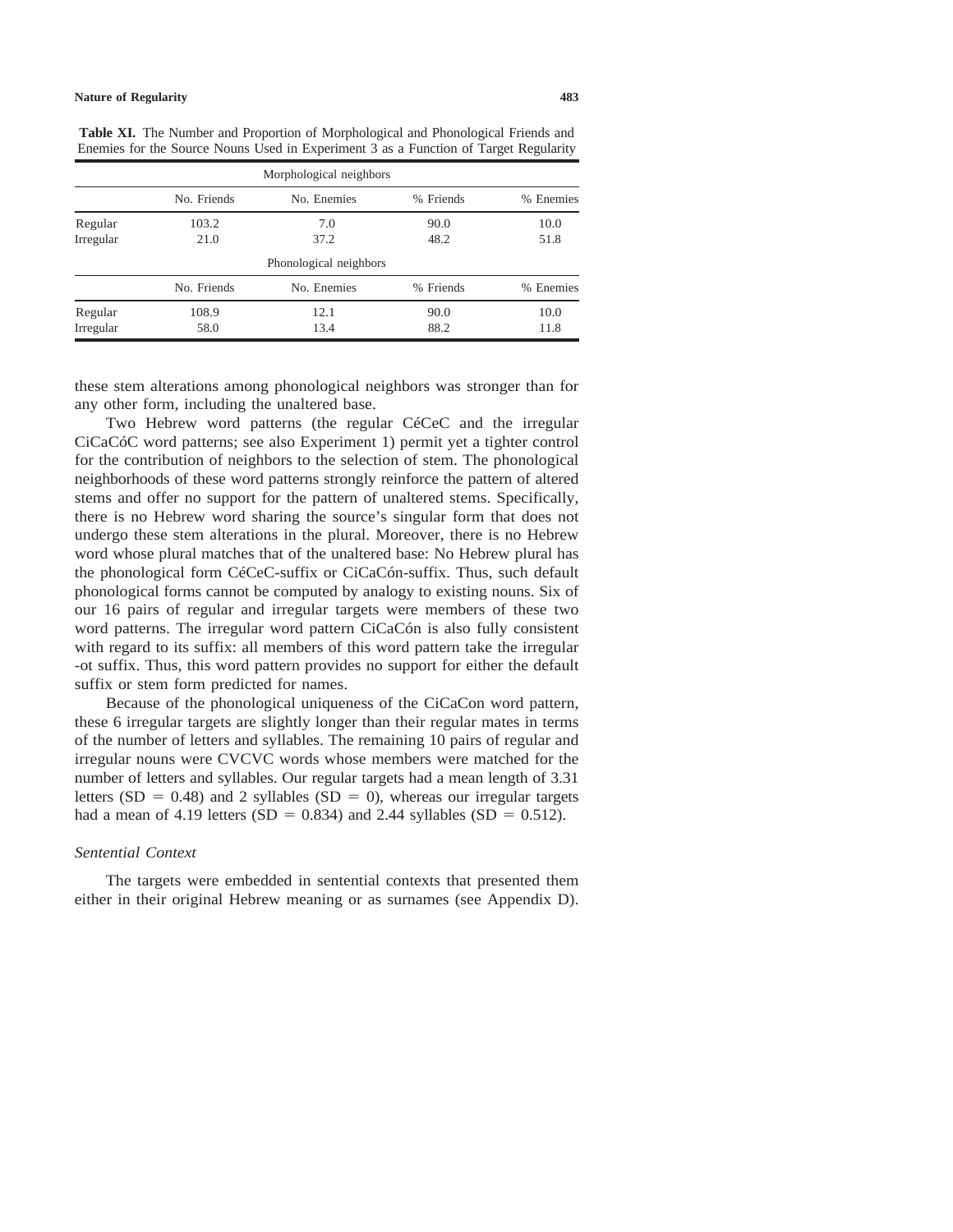The name context consisted of two sentences. The first established the meaning of the word as a surname and the second introduced its plural. The name context also established the gender of the name as masculine by presenting the plural as referring to a group including at least one masculine name (the default gender of any group including a single masculine is masculine). All words in the contexts were presented in a Hebrew script without diacritic marks, except for the target word, whose vowels were indicated by diacritic marks. The location of the plural form in the sentence was indicated by a blank line. At the end of the sentence, participants were presented with four alternatives for the plural form. Two of the alternatives maintained the phonological form of the base, one with a regular suffix and one with an irregular suffix. The other two alternatives altered the phonological form of the base in a manner that corresponds to the native noun plural. One of these alternatives had a regular suffix and the other an irregular suffix. These four alternatives were presented in a random order. The regular and irregular target mates were all presented in essentially the same name contexts, with the exception of a few minor modifications designed to make the word appear a natural name and minimize associations with the original nominal meaning.

The 32 nominal and noun contexts were randomized and arranged in two lists according to a Latin square, such that (a) each participant was presented with an equal number of regularity  $\times$  context combinations; (b) each word or context was seen only once by a single participants; and (c) each target  $\times$  context combination was equally represented across participants.

#### *Procedure*

Participants were provided with the following instructions:

"The purpose of the experiment is to investigate how Hebrew speakers produce the plural form of Hebrew words and people's names. We wish to examine what is the plural form: is the suffix, *-im* or *-ot,* and how is the word pronounced.

In the following pages you are presented with short passages. In each passage, there is a missing word whose location is underlined. Please carefully read each sentence aloud several times. Then, please choose the plural form that sounds best to you according to the context in which it appears. It is very important for us to find out what is your "gut feeling": how you speak in everyday life, not how you think you "should" speak. It is also very important to pay attention to the context in which the word appears.

Please circle the alternative that sounds best to you. *Examples:* The radio is now broadcasting Hebrew . shirim shirot (the correct alternative circled is shirim, songs, masculine plural).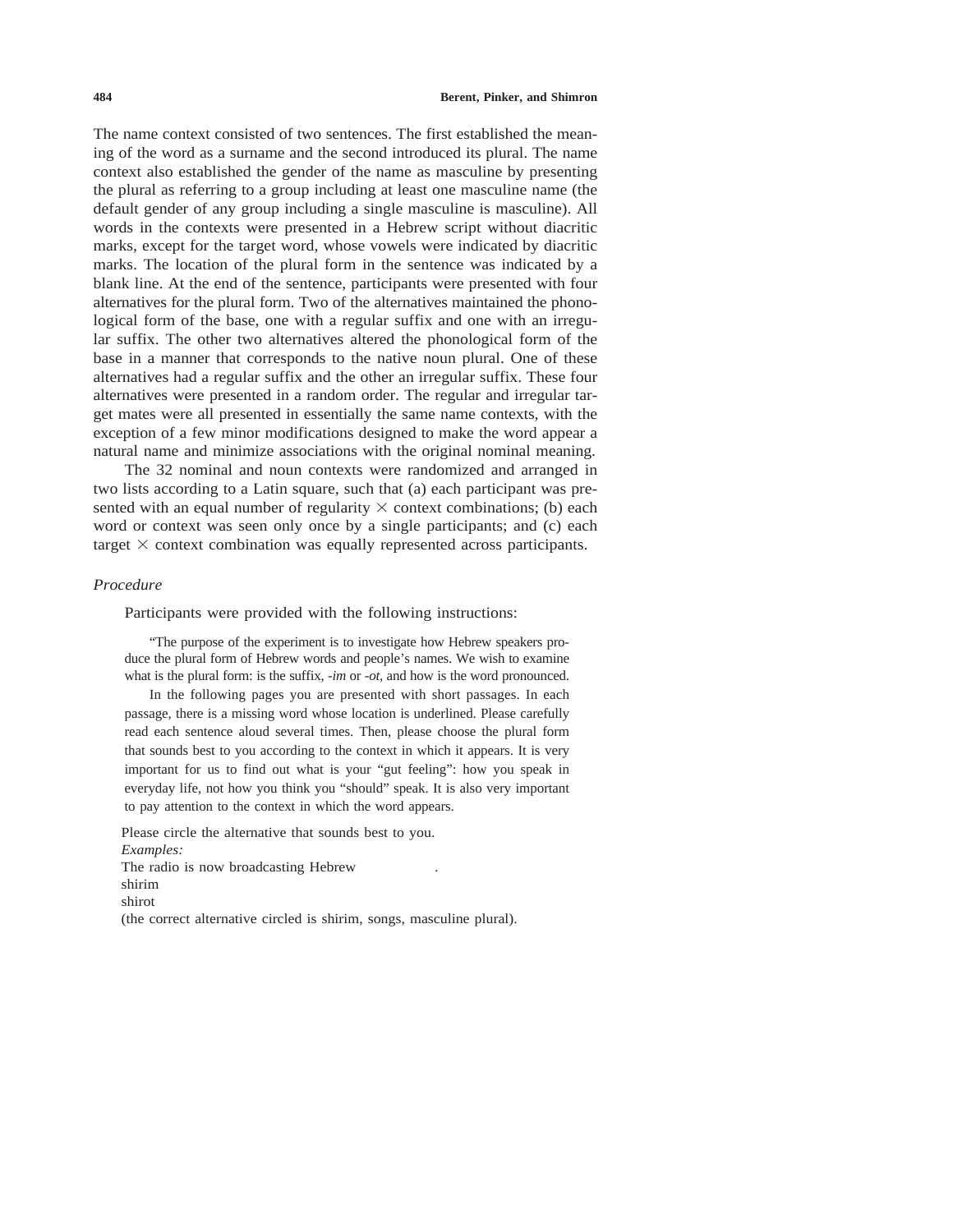The are sailing in the river. sirot sirim (the correct alternative circled is sirot, boats, feminine, plural)."

Note that the above examples were regular native nouns that do not manifest phonological changes to the stem in the plural form. These examples thus provide no information regarding the inflection of names, nor do they indicate the possible disagreement between name and native nouns on either suffix or stem.

#### **Results**

Our analyses examine how often participants pluralized names using the suffix and stem alterations of homophonous nouns. There were no failures to respond. Table XII shows the proportion of time that participants used the plural stem and plural suffix associated with each noun, depending on whether the item was treated as a noun or a name. The overall pattern is clear both with suffixes and with stems. Not surprisingly, with native nouns, participants used the appropriate plural suffix for that noun, regular or irregular. Similarly, they altered the stem in a way that is correct for the language. But when that same sound was used as a name, participants overwhelmingly used the regular suffix: 96.6% of the time when the original noun was regular to begin with, and even 92.2% of the time when the original noun was irregular and using the regular suffix required them to abandon the irregular suffix. They also abandoned the stem alterations associated with the sound, more than two thirds of the time.

These patterns are confirmed by ANOVAs (2 regularity  $\times$  2 context) performed on the proportion of trials in which participants used the suffix and stem associated with the items' sounds. For suffixes, there were signif-

**Table XII.** Proportion of Nouns and Names Pluralized with the Suffix and Stem Alterations Associated with the Source Noun

|                   | Use of the plural suffix associated with the source noun       |              |  |
|-------------------|----------------------------------------------------------------|--------------|--|
|                   | <b>Nouns</b>                                                   | <b>Names</b> |  |
| Regular targets   | 100.0                                                          | 99.5         |  |
| Irregular targets | 96.9                                                           | 7.8          |  |
|                   | Use of the altered plural stem associated with the source noun |              |  |
|                   | <b>Nouns</b>                                                   | <b>Names</b> |  |
| Regular targets   | 91.1                                                           | 32.8         |  |
| Irregular targets | 94.8                                                           | 25.0         |  |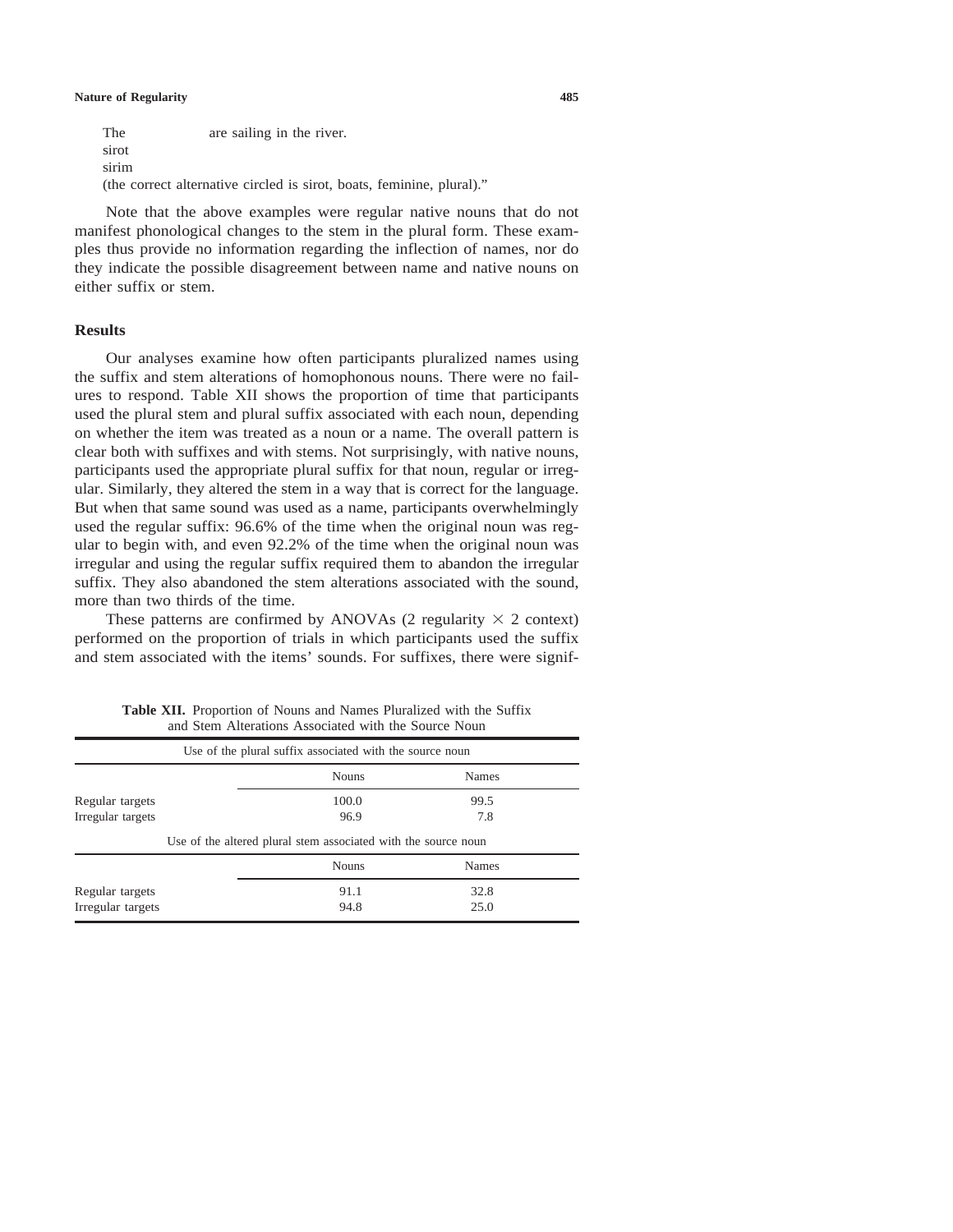icant main effects of regularity  $[F_s(1,23) = 331.24, \text{ MSE} = 162.76, p <$ .0001;  $F_i(1,30) = 1357.53$ , MSE = 26.47,  $p < .0001$ ], context  $[F_s(1,23) =$ 357.37, MSE = 134.37,  $p < .0001$ ;  $F<sub>i</sub>(1,30) = 1137.86$ , MSE = 28.21,  $p <$ .0001], and their interaction  $[F_s(1,23) = 346.92$ , MSE = 135.59,  $p < .0001$ ;  $F_i(1,30) = 1111.55$ , MSE = 28.21,  $p < .0001$ ]. Regular targets were equally likely to take the regular suffix when presented as nouns or names  $[F_s(1,23)$  < 1, n.s.;  $F_1(1,30) = 2.80$ ,  $p = .104$ , whereas irregular targets were significantly more likely to take the irregular suffix in the noun compared to the name context  $[F_s(1,23) = 702.03, p < .0001; F_i(1,30) = 2268.20, p < .0001$ .0001]. For stem alteration, there was only a significant effect of noun-versus-name context  $[F_s(1,23) = 102.74, \text{MSE} = 958.73, p < .0001; F_s(1,30)$  $= 400.24$ , MSE  $= 164.06$ . Names were far less likely to show the stem alterations exhibited by the plurals of their homophonous nouns. Although this pattern was clearly evident for both regular  $[F_s(1,23) = 293.80, p <$ .0001;  $F_i(1,30) = 166.53$ ,  $p < .0001$ ] and irregular nouns  $[F_s(1,23) =$ 420.56,  $p < .0001$ ;  $F<sub>i</sub>(1,30) = 238.40$ ,  $p < .0001$ ], its magnitude was somewhat larger for irregular nouns, resulting in a marginally significant interaction of regularity and context  $[F_s(1,23) = 5.67, \text{MSE} = 138.98, p = .02;$  $F_i(1,30) = 3.20$ , MSE = 164.06, *p* = .08].

#### **Discussion**

When native Hebrew nouns are interpreted as names, they take the regular suffix regardless of the regularity of the homophonous noun. This shows how the suffix *-im* serves as a default for the inflection of masculine nouns, a finding that extends our previous results (obtained with phonologically faithful nouns, Berent *et al.,* 1999). In addition, pluralized names discard the alterations of the stem that are associated with the homophonous noun in memory. The data are readily explained by the words/rules account (Pinker, 1991, 1999) as follows: Irregular phenomena in language consist of idiosyncratic information about any aspect of the word stored with the word's root, its arbitrary pairing of a sound, a meaning, and a grammatical category. When a word is perceived not to have a canonical root (because its sound comes from a proper noun, an environmental sound, an artificial means of creating its sound, or a word from another category), it is not looked up in the lexicon of stored roots. Homophonous and similar words in the lexicon therefore do not suggest their irregular stored forms to the inflection system, which reverts to the default. The default is a rule concatenating the regular suffix to a variable standing for the stem. The rule can thereby apply to any instance of a category (such as "Noun") even if its sound is unfamiliar or tied in memory to an irregular form. When Hebrew speakers pluralize a name, they thereby ignore both an irregular suffix stored with the homophonous noun,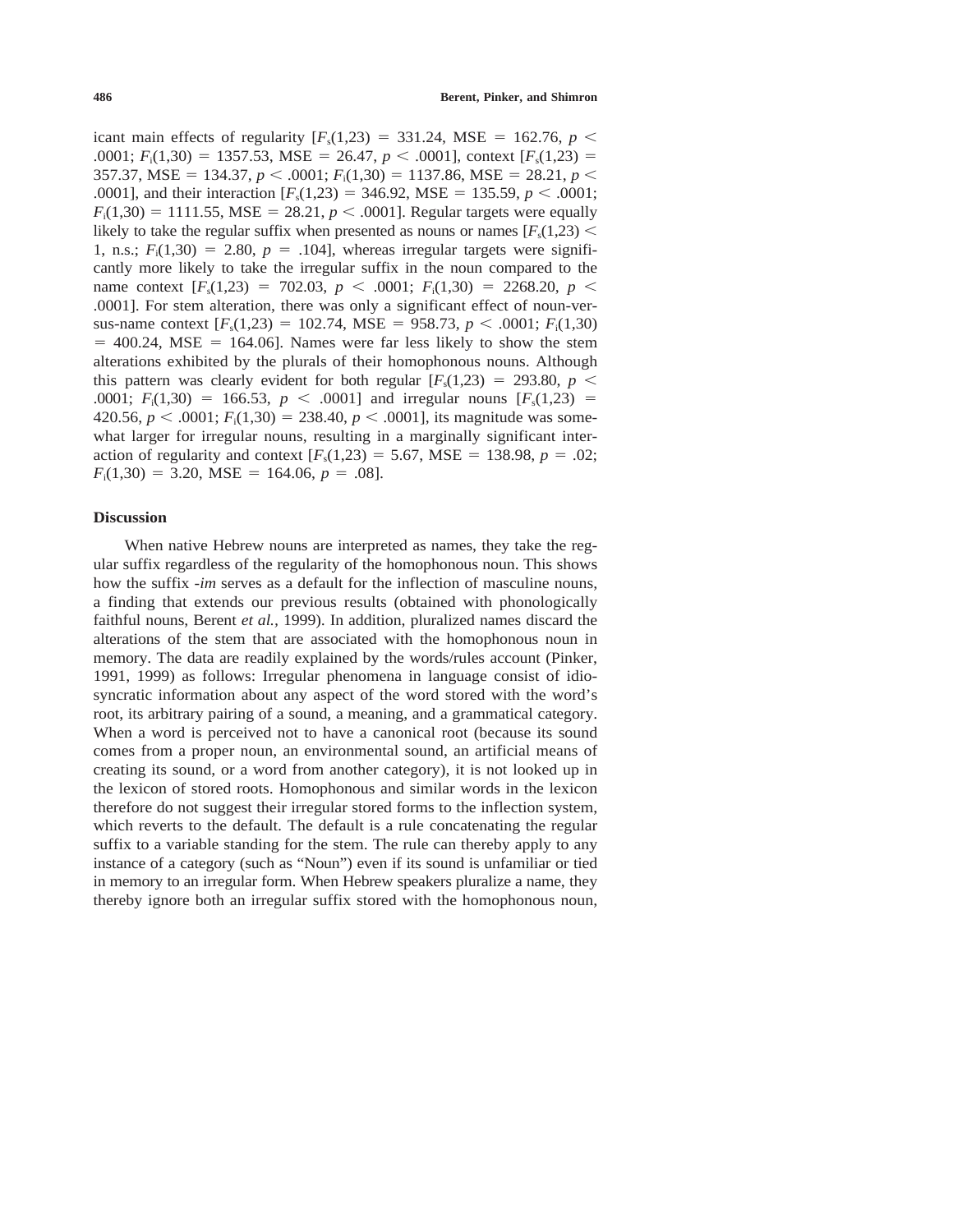and any stem alteration (which are not completely predictable and hence also irregular, by this theory), and apply the default regular suffix directly to the singular base. The plural will be the singular base plus the regular suffix, regardless of whether the homophonous noun has a regular or irregular suffix and/or a faithful or unfaithful stem.

An alternative account might view inflection as the association of the singular with a novel word. To use an English example, the inflection of the name *Wolfe* as *Wolfes* simply reflects the formation of a new association, analogous to the association of *mouse* with *mice.* The similarity between the stems of the singular (e.g., *Wolfe*) and plural forms (e.g., *Wolfes*) does not indicate a reversion to the singular base. Likewise, the abandonment of irregular suffixes and stem alterations in Hebrew is not a consequence of the architecture of the language system, but directly reflects a learned pattern that has embedded itself in the statistical structure of the Hebrew language, namely, a set of associations between names and their plurals (which just happen to consist of the name plus -*im*). If the plural forms of names were essentially new forms, produced by analogy to similar familiar forms, then the selection of the plural should depend on its phonological and morphological neighborhoods. This experiment provides evidence that such an effect exists, but cannot explain people's responses in the experiment.

The plural responses produced by participants were indeed sensitive to the statistical properties of similar plural forms. For instance, the reversion to the unaltered base was significantly more frequent when the resulting phonological form ([singular base]  $+$  suffix) had phonological friends (M = 80.1%) than when it had no phonological friends  $[M = 60.7\%, F_s(1,23) = 32.10,$  $MSE = 357.26, p < .0001; F<sub>i</sub>(1,28) = 18.61, MSE = 158.88, p = .0002$ . Such an effect is incompatible with the view that the reversion to the base in insensitive to similar familiar nouns. However, the existence of familiar similar forms is not *necessary* for the divergence between names and their homophonous nouns. Name plurals revert to the singular base and the regular suffix even when this form is utterly unfamiliar. First, the targets were designed so as to include six irregular nouns whose word patterns were consistently irregular, that is, without *any* regular neighbor. If default inflection required the existence of regular neighbors, then pluralized names based on these targets could not have taken the regular -*im* suffix, but in fact they took the regular default suffix on over 93% of the trials (compared to only 1.4% when presented as native nouns,  $[F_s(1,23) = 294.43, \text{MSE} = 322.04,$  $p = .0001$ ;  $F_1(1,5) = 465.46$ , MSE = 50.93,  $p = .0001$ ]. Neighborhood support is also not necessary for reverting to the unaltered singular form of the stem. The materials included a group of seven regular and irregular nouns whose singular base is not supported by any phonological friend. For instance, the irregular form CiCaCon always changes in the plural to CiCCoCon-suffix.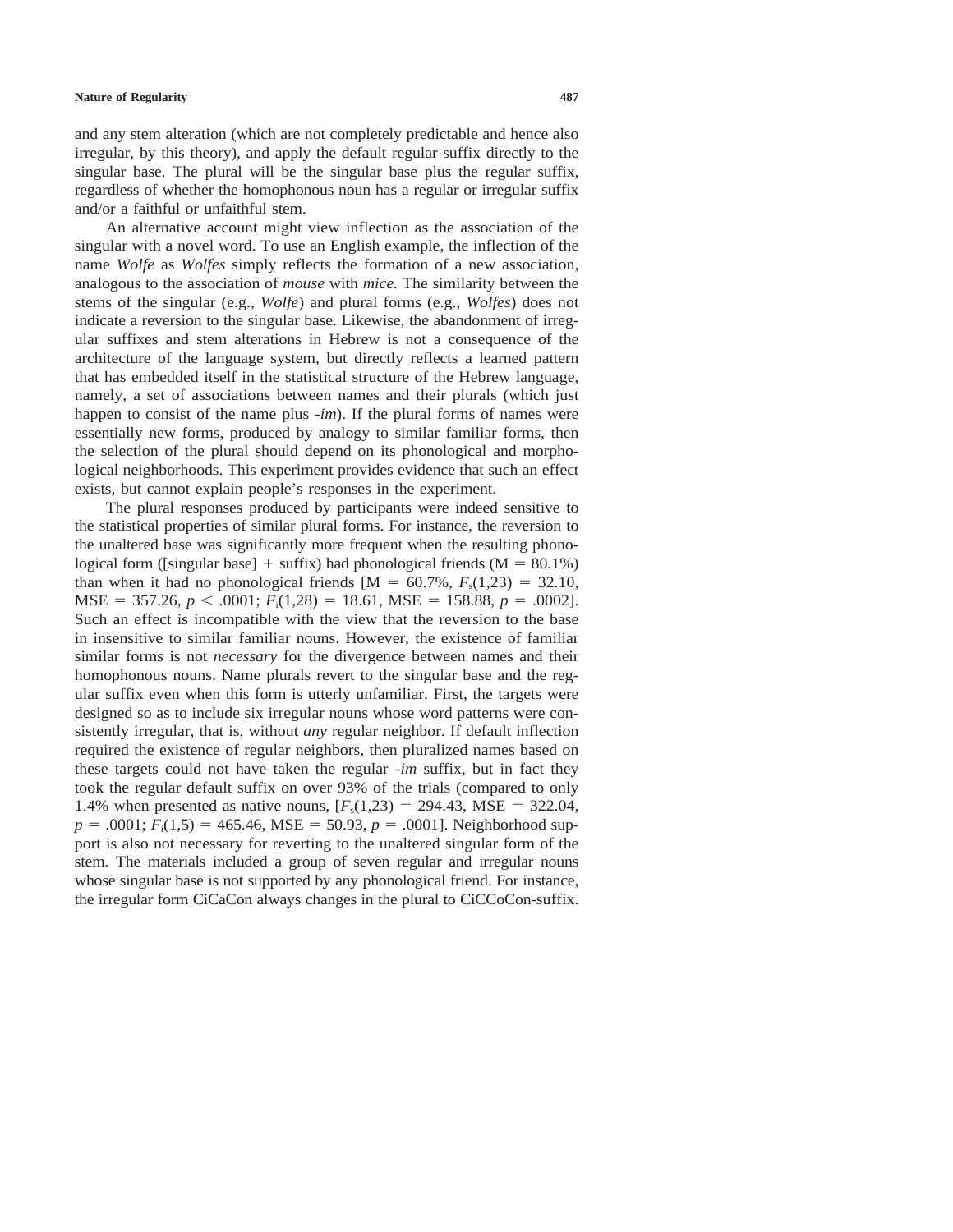Furthermore, no Hebrew word has a plural form whose stem matches the singular base, CiCaCon-suffix. When these nouns were presented as names, they nevertheless reverted to the singular base on 63.9% of the trials (compared to 1.8% of the trials when presented as native nouns  $[F<sub>s</sub>(1,23) = 49.54]$ ,  $MSE = 1544.13, p < .0001; F<sub>i</sub>(1,12) = 221.022, MSE = 119.05 p < .0001$ . The plural of names thus revert to the singular base and the default suffix even if the resulting plural form is highly unfamiliar, contrary to what would be predicted if name plurals are simply stored phonological association with the singular form.

Another problem for the alternative account is to explain *why* the plurals of names diverge from homophonous nouns. The divergence cannot simply be attributed to the mismatch between the semantic features of names and their native nouns, because semantic mismatches that do not involve the root/nonroot distinction, such as metaphors, do not trigger the [singular base  $+$  regular suffix] pattern: Metaphors based on phonologically unfaithful irregular nouns manifest both the irregular suffix and stem alterations, such as *?aratsot haxaim,* lands of life, from the irregular *?erets,* land; *meorot gdolim,* great lights (referring to rabbinical authorities), from the irregular *ma?or,* light; and *nharot dam,* rivers of blood, from the irregular *nahar,* river. (This is what happens in English as well; see Kim *et al.,* 1991, 1994; Pinker, 1999). Moreover, this alternative account must explain why name plurals specifically consist of an unaltered stem plus the plural form that (as shown in the first experiment and in Berent *et al.,* 1999) also happens to serve as the default for unusual-sounding nouns, as opposed to a plural identical to that of the homophonous noun or to some arbitrary stem alteration and suffix. But an unaltered stem plus the suffix independently motivated as the default is exactly what is predicted by the words-and-rules theory.

One aspect of the data is not directly explainable by the words-andrules theory: When pluralizing names, subjects reverted to the regular suffix more reliably (92.2%) than they reverted to the unaltered stem (71.1%). We suspect the difference comes from the fact that the reversion to the regular suffix has no significant phonological consequences, whereas the reversion to the unalterd base can yield a plural with a highly unusual prosodic pattern. For instance, all irregular nouns whose singular word pattern is CiCaCon invariably undergo vowel deletion in the plural (CiCCon-suffix, e.g., *kishalon-kishlonot,* failure). The reversion of such names to the base yields a plural form with four syllables (e.g., *kishalonim/kishalonot*). No native Hebrew noun has this phonological structure. In general, the number of syllables in a phonological word may well be constrained by the phonology of Hebrew; this has been documented in the Hebrew verb system (Bat-El, 1994; Ussishkin, 1999). The phonological markedness of the output plural form may have made subjects more squeamish about reverting to the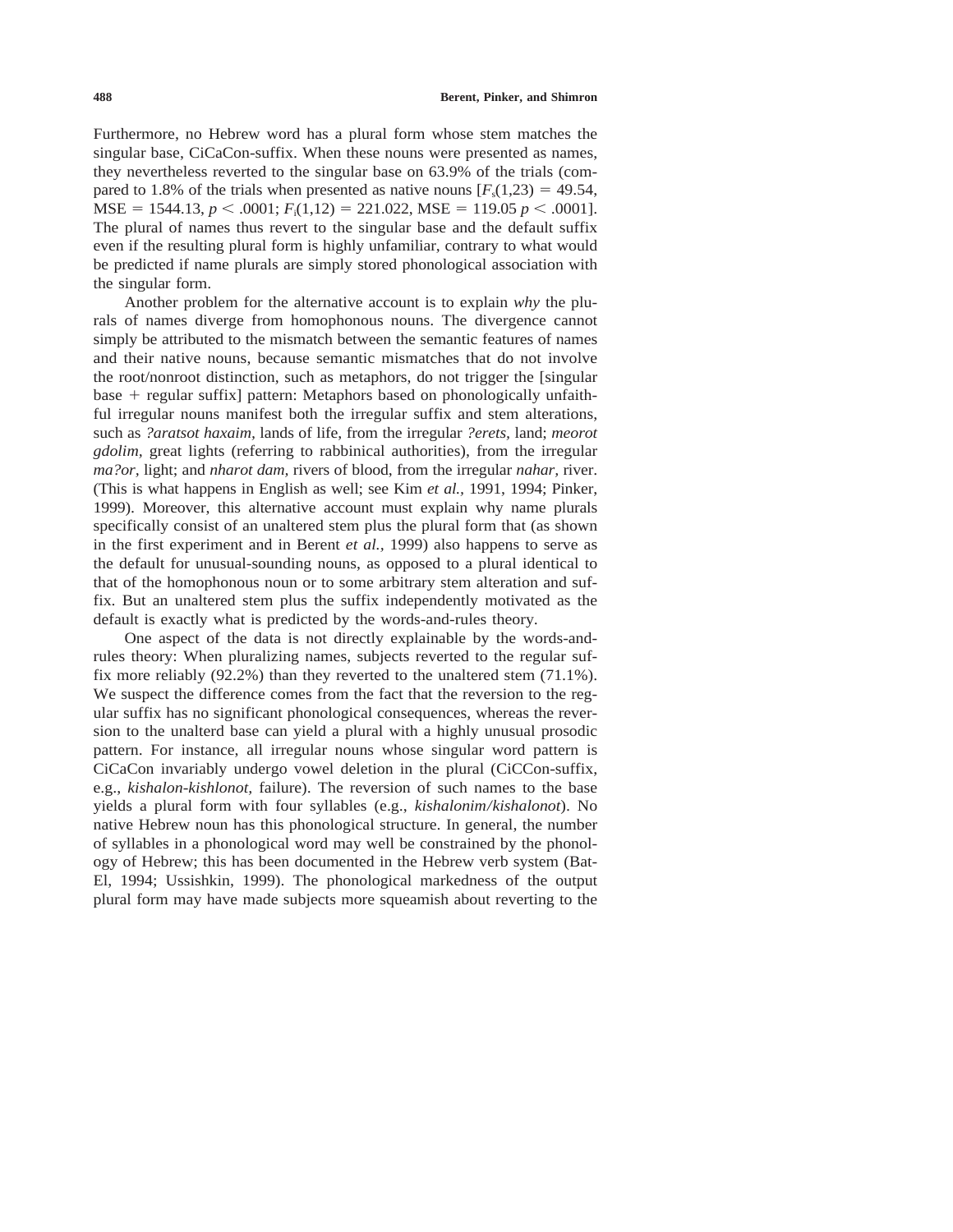singular base than they were when selecting the suffix. On the majority of trials, however, names reverted to the unaltered stem and the regular suffix even though the resulting form was inconsistent with the plurals of identical nouns and their neighbors. The reversion of names to the default suffix and stem is thus clearly independent of the statistical structure of the language. These findings are explained by the view of the stem and suffix as variables. The plural forms of names are the product of distinct symbolic processes that assign the regular suffix and copy the singular stem.

#### **GENERAL DISCUSSION**

Three experiments examined a psychological theory of regular and irregular inflection, according to which irregular inflection consists of the storage in lexical memory (specifically, memory for roots) of unpredictable information about any aspect of a word form, and regular inflection consists in the application of a rule to the members of a category by default. According to this theory, differences in how people generalize regular and irregular patterns to new words cannot be reduced to differences in the phonological properties of those words (though they may occasionally interact with those phonological properties in circumscribed ways). In the languages in which the regular/irregular distinction has been explored most thoroughly, English and German, that distinction is partly confounded with whether the stem is altered (typical of irregular forms) or whether it comes through faithfully in the inflected form (typical of regular forms). Though there was already some evidence that the confound does not allow the regular/irregular distinction to be reduced to the faithful/unfaithful stem distinction (or any other phonological pattern), it is important that the effect be replicated in such a way that the psychological hallmarks or regularity in a language be disentangled completely from alterations versus faithfulness of the stem. Hebrew is such a language, because nouns with both regular and irregular plurals may undergo stem changes or fail to undergo them.

Experiments 1 and 2 showed that one hallmark of regular generalization, its relative insensitivity to similar stored nouns that would serve as a basis for analogy, takes place regardless of whether the stem is copied faithfully or altered. Experiment 3 further showed that a second hallmark of regular generalization, its application to names, even those homophonous to nouns with irregular plurals, also takes place regardless of whether the stem is copied faithfully or altered. Moreover, in pluralizing names, subjects avoided both the irregular suffix associated with the homophonous noun and the partly idiosyncratic stem alteration associated with the homophonous noun. The experiments show that the hallmarks of regular inflection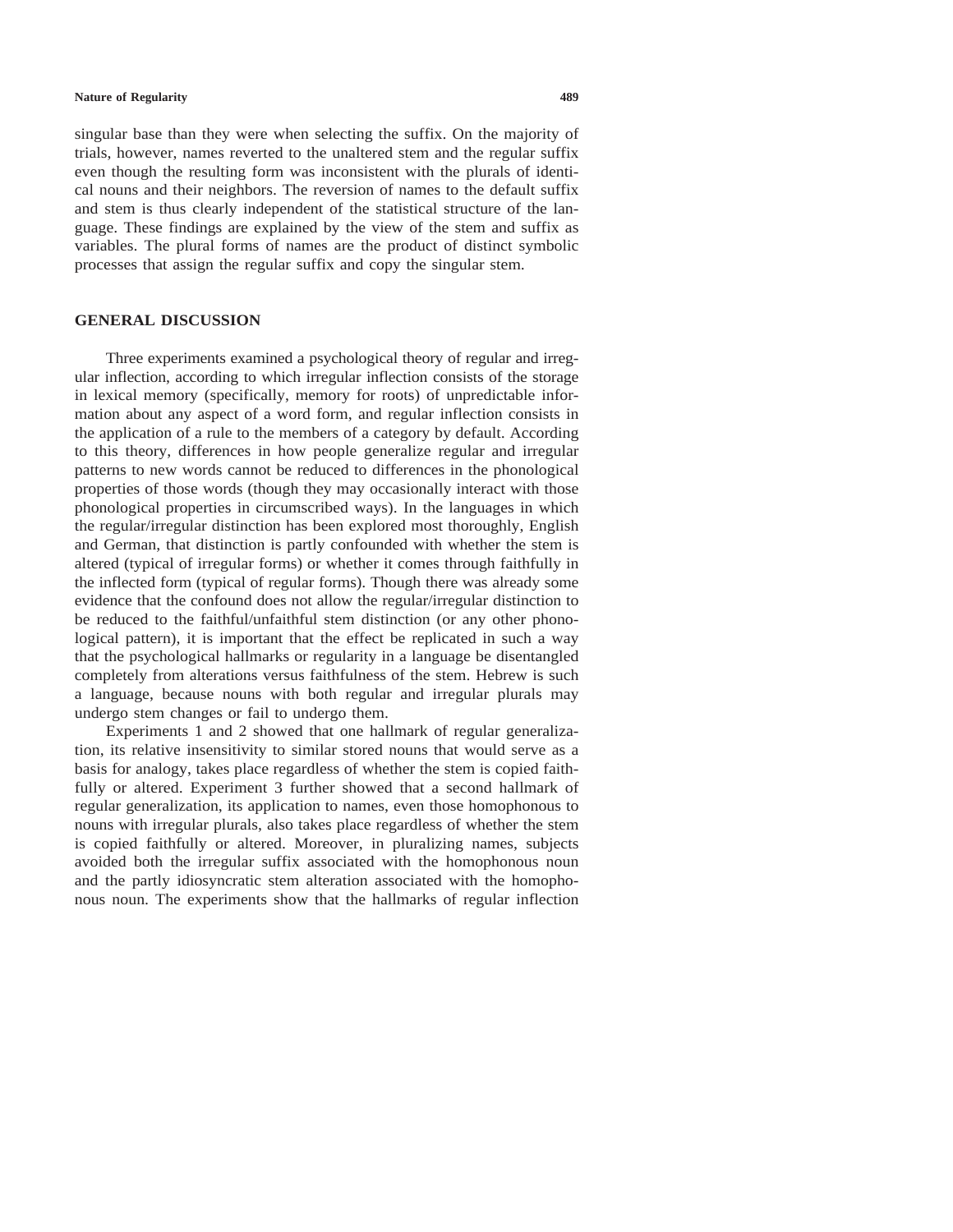cannot be reduced to the phonological confounds seen in English, and also that the regular/irregular distinction is computed separately for the different parts or aspects of a word. A word may have an irregular stem change with a regular suffix or vice versa, though some grammatical circumstances, such as the inflection of nonroots, can select for regularity across the board by circumventing the comparison of the word to be inflected with phonologically similar words stored in memory.

Our findings raise several challenges to associative phonological accounts of inflection (Daugherty & Seidenberg, 1992; Plunkett & Marchman, 1991; Plunkett & Nakisa, 1997; Rumelhart & McClelland, 1986). These models view inflection as a phonological correspondence between singular and plural words. The representations participating in this correspondence, however, do not specify the word's formal constituents (e.g., stem, suffix) or grammatical properties (e.g., irregularity, rootlessness) by mental variables. Variables are eliminated from these models and play no role in inflection. Indeed, inflection operates in a similar fashion for regular and irregular forms, and any differences between them must be reduced to statistical differences in their associations. In particular, the distinction between regular and irregular inflection has sometimes been attributed to the differing faithfulness of regular and irregular forms to their stems (e.g., Stemberger, 1995, 1998; Rueckl *et al.,* 1997), their phonological clustering (e.g., Hare, Elman, & Daugherty, 1995; Plunkett & Nakisa, 1997), and differences in type frequency (e.g., Daugherty & Seidenberg, 1992; Marchman, 1997; Plunkett & Marchman, 1991, 1993; Rumelhart & McClelland, 1986).

The studies of Hebrew provide no support for these explanations. First, the psychological properties of regular inflection clearly cannot be reduced to phonological faithfulness. Second, the regular/irregular distinction cannot be reduced to differences in their phonological clustering (such as English irregulars forming clusters of similar-sounding verbs and regulars being distributed diffusely in the rest of phonological space), because in Hebrew, regular and irregular forms usually share the same word patterns, with the phonological clusters of regular and irregular forms overlapping (Berent *et al.,* 1999); nonetheless, the Hebrew regular suffix behaves like its English counterparts. Finally, the experiments with Hebrew demonstrate that the operation of the regular suffix as a default does not depend on an attraction to large numbers of similar regular-sounding forms. Names are given the regular suffix even when they are homophonous to irregular-sounding nouns whose morphological neighborhood is entirely irregular. Likewise, unfaithful dissimilar targets in Experiment 1 were more likely to receive a regular suffix even though their word pattern was consistently irregular. The role of the regular suffix as a default in Hebrew is thus inexplicable by the phonological correspondence between the singular and plural forms or by the statistical structure of phonological clusters.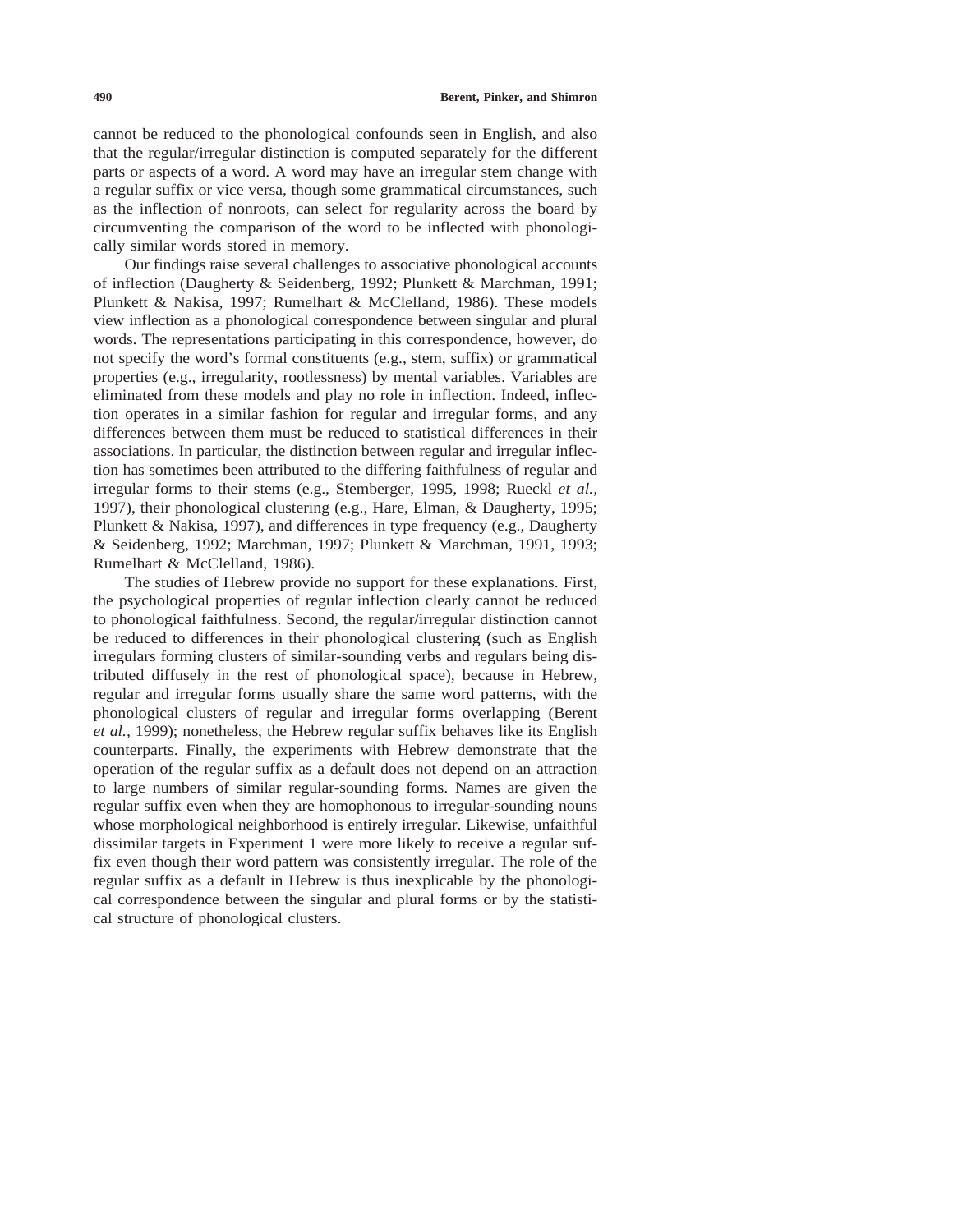In addition, if inflection consisted of a modification to an unstructured phonological representation of the base, as associative accounts propose, then, other things being equal, any two nouns sharing a singular form should have the same plural form, both suffix and stem. But names and their native Hebrew nouns disagree on their plural forms despite the homophony of the singular base. Proponents of phonological associative accounts of inflection point out that names and nouns have different semantic properties (e.g., MacWhinney & Leinbach, 1991; Plunkett & Juola, 1999). However, mere semantic mismatch does not, in general, turn an irregular word into a regular one, neither in English (Kim *et al.,* 1991, 1994; Pinker, 1999, Chapter 6), nor in Hebrew, where metaphors based on irregular nouns remain irregular both in stem and suffix. Moreover, the existence of a semantic difference cannot explain the novel form people produce for pluralized names. If the plurals of names are produced by associating unstructured representations, then why do regular sounding names analogize the suffix but not stem of their source nouns (e.g., *brakim-Barakim,* lightning); irregular sounding faithful names analogize the stem, but not the suffix (e.g., *sodot-Sodim,* secret); regular sounding faithful nouns analogize both stem and suffix (e.g., *Sir-Sirim,* pots); and irregular sounding unfaithful names analogize neither (e.g., *znavot-Zanavim,* tail)? Furthermore, why do speakers opt for such plurals despite no statistical support (for either stem or suffix) from similar plural forms?

The words-rules theory readily predicts this pattern by the proposal that the suffix and stems are distinct variables; hence they can independently revert to the singular base and regular suffix that acts as the default (as demonstrated by an independent test, namely its tendency to be applied to unusual-sounding nouns) regardless of the phonological properties of the resulting form and its familiarity. Associative phonological accounts have trouble explaining these findings and sometimes may fail to compute plural forms altogether. First, it is uncertain whether existing connectionist accounts can accurately capture the dissociation between the reversion to the default suffix and the base. Second, a reversion to the singular base is an identity mapping: It requires the ability to freely copy the base, regardless of its phonological contents. Marcus (1998, 2001) demonstrated that the elimination of mental variables prevents multilayer perceptrons from freely generalizing an identity function outside the model's training space. Contrary to the behavior observed in our experiments (see also Berent *et al.,* 1999; Prasada & Pinker, 1993), such models may be unable to produce the plural forms of stems that are phonologically idiosyncratic.

Hebrew nominal inflection thus presents several dissociations between the ways people generalize regular and irregular inflection and the phonological properties of regular and irregular inflection. Regular forms are generalized as a default, whenever access to memorized forms, or analogy to similar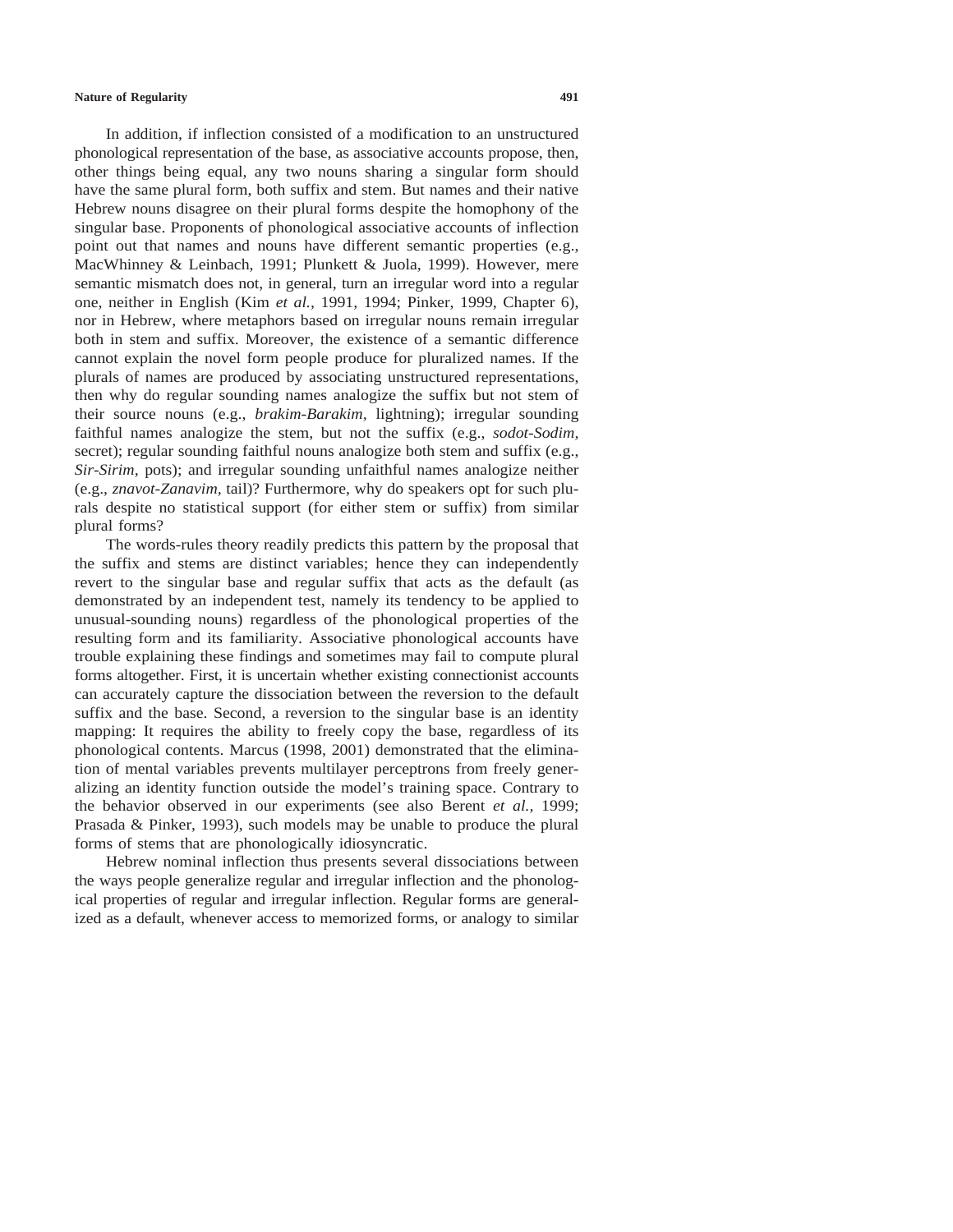memorized forms, fails. This default operation in turn suggests a cognitive architecture that can manipulate symbolic variables, and thus apply to all exemplars in a category regardless of their phonological content, and that can manipulate structures composed of such symbols, and thus can differentiate between phonologically identical words with different grammatical properties (Marcus, 2001; Pinker, 1991, 1999).

| Source           | Similar  | Moderate | Dissimilar |
|------------------|----------|----------|------------|
| <i>Irregular</i> |          |          |            |
| bitaxon          | bidaxon  | bimaxon  | xitamon    |
| zikaron          | zikalon  | zikabon  | rizagon    |
| kishalon         | gishalon | tishalon | shilafon   |
| nitsaxon         | nizaxon  | nipaxon  | xizanon    |
| rikavon          | rikafon  | rikazon  | bimakon    |
| shiga?on         | shika?on | shida?on | ?igashon   |
| shitafon         | shitamon | shitagon | pikashon   |
| shikaron         | sikaron  | pikaron  | kimabon    |
| timahon          | timaxon  | timadon  | mixaton    |
| dika?on          | diga?on  | diba?on  | kilabon    |
| kipa?on          | kima?on  | kila?on  | shimakon   |
| gilayon          | ginayon  | gibayon  | dimakon    |
| xisxon           | xizaron  | xibaxon  | kilason    |
| ?iparon          | ?ipalon  | ?ipakon  | kima?on    |
| ?ikaron          | ?igaron  | ?imaron  | ripakon    |
| Regular          |          |          |            |
| beged            | beget    | begem    | gelev      |
| berez            | beres    | herem    | melev      |
| gezer            | geser    | geper    | repeg      |
| gesher           | geshel   | geshed   | sheged     |
| zemer            | semer    | lemer    | lesem      |
| neshef           | nesef    | neref    | meret      |
| seret            | sered    | serem    | getel      |
| pesel            | besel    | nesel    | seleb      |
| derex            | denek    | deshex   | pekesh     |
| kesher           | kezel    | keshem   | lekey      |
| shekel           | sekel    | bekel    | belek      |
| gefen            | kefen    | befen    | nefeg      |
| kelev            | kelef    | keled    | zefen      |
| melek            | menek    | mebek    | revesh     |
| sheleg           | shelek   | shelen   | reshek     |

**APPENDIX A: THE PHONOLOGICAL UNFAITHFUL TARGETS USED IN EXPERIMENT 1<sup>17</sup>** 

<sup>17</sup>? stands for a glottal stop; X stands for the initial phoneme in *chanuka*; sh and ts each correspond to a single Hebrew phoneme captured by a single-letter grapheme.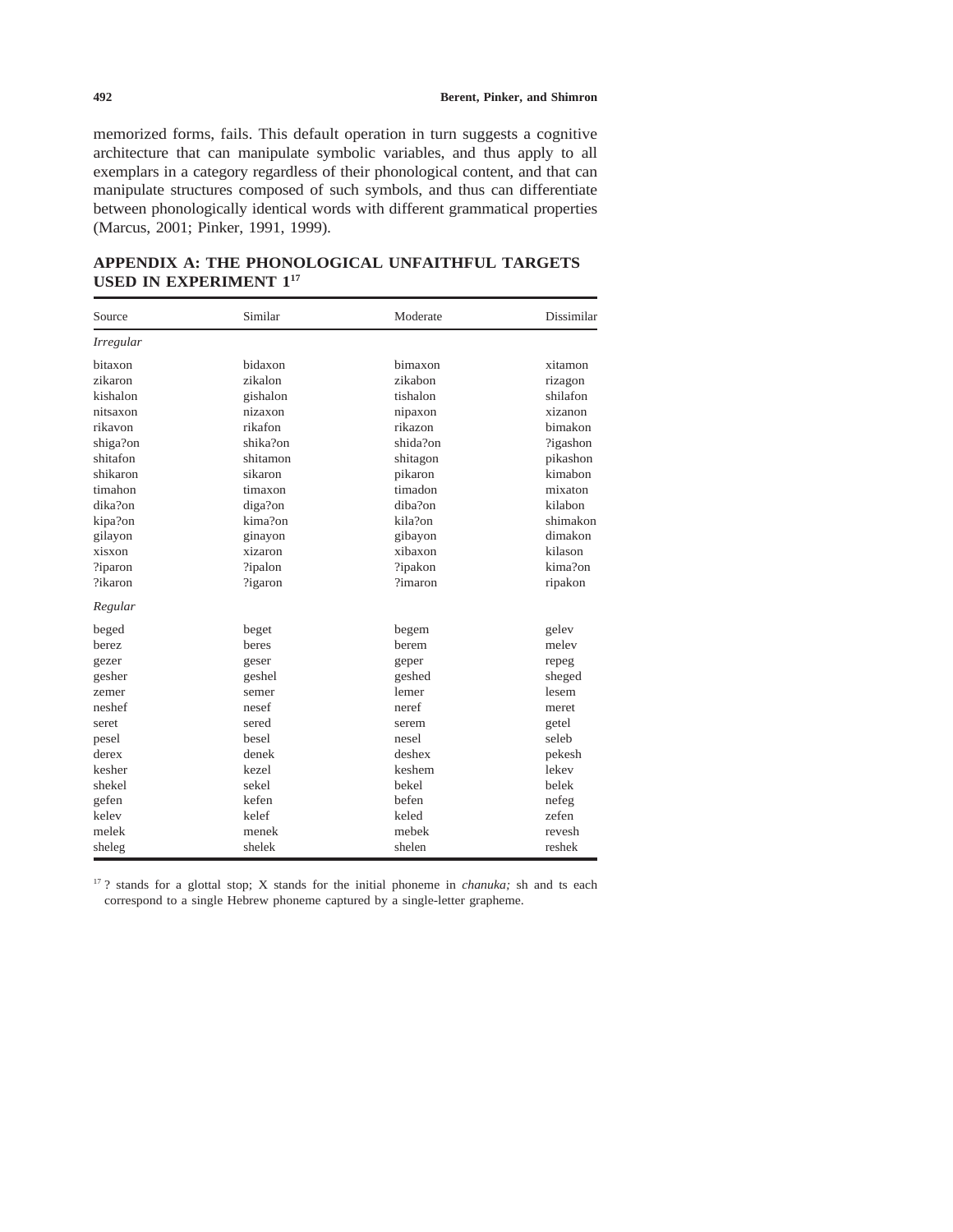## **APPENDIX B: THE PHONOLOGICALLY FAITHFUL TARGETS USED IN EXPERIMENT 2**

| Source           | Similar<br>Moderate |             | Dissimilar |
|------------------|---------------------|-------------|------------|
| <b>Irregular</b> |                     |             |            |
| vilon            | vinon               | vikon       | pikon      |
| gvul             | gful                | grul        | pruf       |
| rxov             | rxof                | rxod        | plod       |
| tsror            | sror                | <b>lror</b> | ldov       |
| xalom            | xanom               | xashom      | gashod     |
| xalon            | xalor               | xalog       | gamof      |
| kinor            | ginor               | binor       | binosh     |
| tsinor           | tsilor              | tsikor      | bikok      |
| tinok            | tinog               | tinob       | pixob      |
| miktso?          | mikso?              | mikno?      | mirpol     |
| ?ason            | ?ason               | daxon       | pason      |
| xesron           | xezron              | xemron      | shemgon    |
| xesbon           | xeshpon             | xeshgon     | lemkon     |
| yitron           | yidron              | yimron      | pidgon     |
| kishron          | kisron              | kipron      | bildon     |
| pitron           | pidron              | pikron      | biklon     |
| shilton          | shinton             | shixton     | mixpon     |
| dimyon           | dibyon              | digyon      | migshon    |
| ra?yon           | raxyon              | ralyon      | palkon     |
| Regular          |                     |             |            |
| xidon            | xiton               | xibon       | dibon      |
| dfus             | dbus                | dlus        | kluk       |
| kfor             | kfon                | kfom        | shlod      |
| dror             | tror                | nror        | nkol       |
| xamor            | xamon               | xamob       | kasob      |
| ?alon            | ?alor               | ?alok       | shabok     |
| ?iton            | xiton               | shiton      | shimof     |
| shikor           | shigor              | shimor      | limog      |
| mishor           | mishol              | mishog      | birog      |
| mishlox          | mishnox             | mishgox     | milgof     |
| ?adon            | ?adon               | gadon       | gafon      |
| xelbon           | xenbon              | xedbon      | ?edgon     |
| yarxon           | xarhon              | yarzon      | shapzon    |
| timron           | tibron              | tishron     | lishbon    |
| kilshon          | kinshon             | kimshon     | nimpon     |
| tsiklon          | tsiglon             | tsirgon     | tsibmon    |
| shiryon          | shinyon             | shizion     | pizkon     |
| biryon           | binyon              | bipyon      | mipron     |
| ?armon           | ?almon              | ?agmon      | ragson     |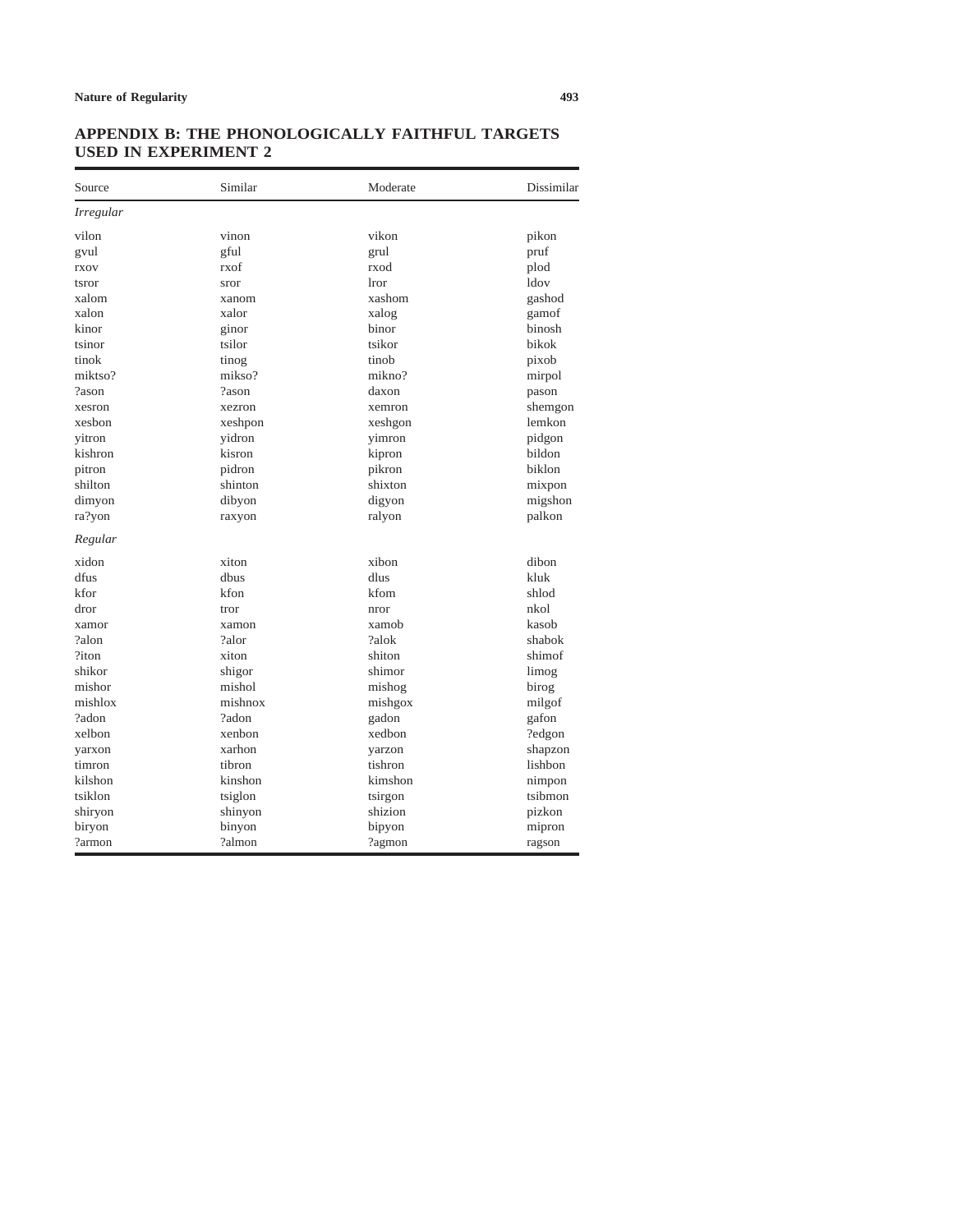|          | Regular  |         |          | Irregular  |           |
|----------|----------|---------|----------|------------|-----------|
| Singular | Gloss    | Plural  | Singular | Gloss      | Plural    |
| tamar    | date     | tmarim  | nahar    | river      | nharot    |
| mashal   | proverb  | mshalim | zanav    | tail       | znavot    |
| naxal    | river    | nxalim  | ya?ar    | wood       | y?arot    |
| gesher   | bridge   | gsharim | regesh   | emotion    | rgashot   |
| matos    | airplane | mtosim  | ratson   | will       | rtsonot   |
| shatil   | plant    | shtilim | mazon    | food       | mzonot    |
| sarid    | remnant  | sridim  | $ma?$ on | residence  | m?onot    |
| ratsif   | dock     | rtsifim | makom    | place      | mkomot    |
| tsamig   | tire     | tsmigim | karon    | wagon      | kronot    |
| sha?on   | clock    | sh?onim | malon    | hotel      | mlonot    |
| seret    | movie    | sratim  | gilayon  | sheet      | gilyonot  |
| neshef   | party    | nshafim | zikaron  | memory     | zikronot  |
| pesel    | statue   | psalim  | kishalon | failure    | kishlonot |
| gefen    | vine     | gfanim  | ?ikaron  | principle  | ?ekronot  |
| geshem   | rain     | gshamim | shitfaon | flood      | shitfonot |
| sheleg   | snow     | shlagim | dika?on  | depression | dik?onot  |

## **APPENDIX C: THE REGULAR AND IRREGULAR TARGETS USED IN EXPERIMENT 3—THEIR GLOSS AND PLURAL FORMS**

## **APPENDIX D: THE SENTENTIAL CONTEXTS FOR THE REGULAR AND IRREGULAR TARGETS USED IN EXPERIMENT 3**

## **Regular Nouns**

## 1. tamar

For dessert, I served my guests *tmrim/tmrot* and almonds.

Joseph and Irit Tamar live upstairs. The *tmrim/tmrot* tend to make lots of noise at night and wake me up from my sleep.

## 2. mashal

The prime minister gave a long speech full of examples and *mshlot/ mshlim*.

Dan and Michal Mashal are known for their strange taste in clothing. The *mshlot/mshlim* often wear one black shoe and one white shoe.

## 3. naxal

Because of the heavy rains, the *nxlim/nxlot* were overflown.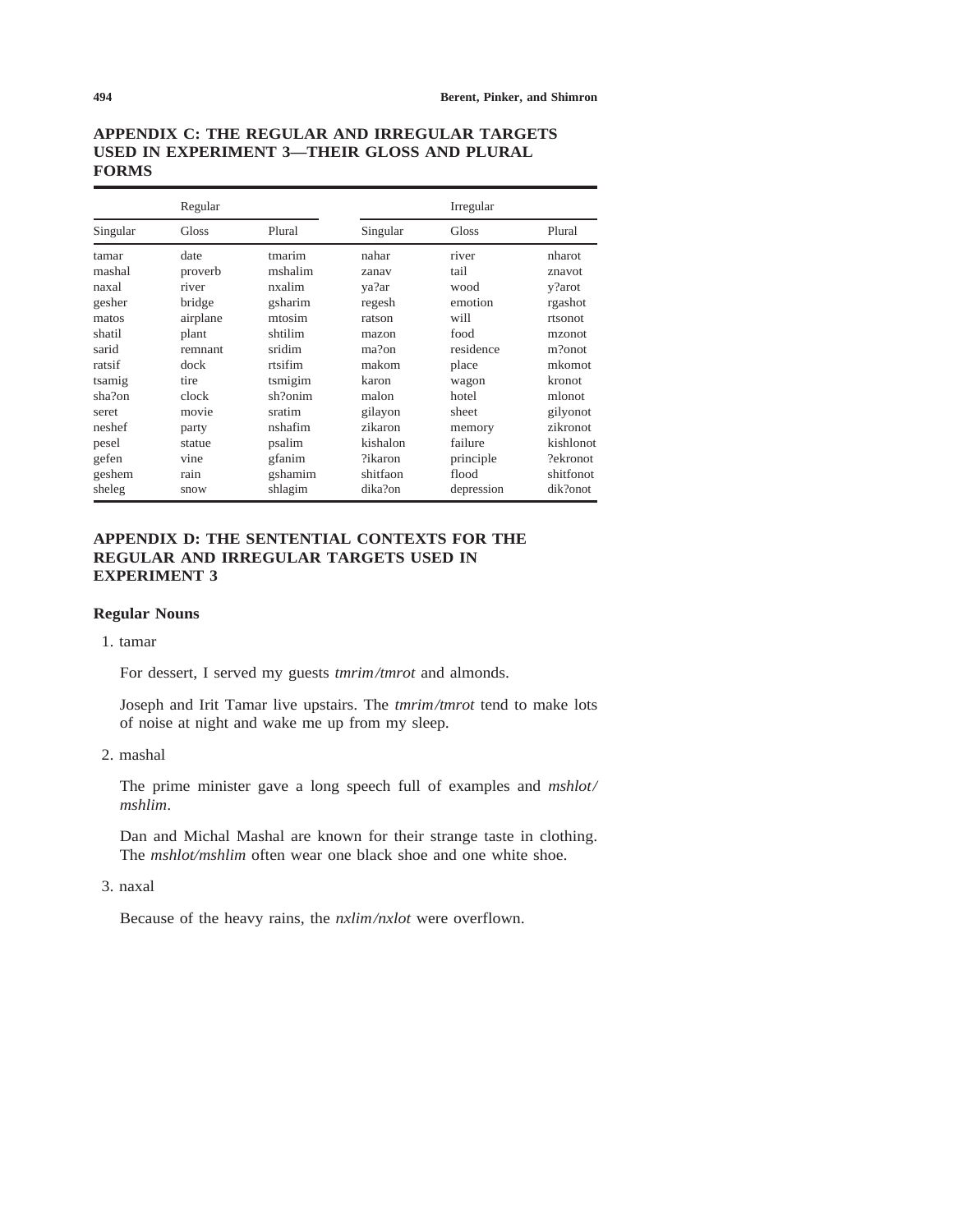The Naxal family includes eight children. The *nxlim/nxlot* like to dine in restaurants, but they are often unable to find a table for 10 people.

## 4. gesher

Due to the air strikes in Yugoslavia, many *gshrot/gshrim* on the Danube river were destroyed.

The famous Israeli pianist Dan Gesher and his wife, the violinist Esther, had a concert tour in Europe. The *gshrot/gshrim* will perform in Paris, Berlin, and London.

## 5. Matos

The aerial show displayed for the first time three new *mtosim/mtosot* produced by the Aerial Industry

Dan and Yael Matos got married in a widely attended ceremony. After the wedding, the *mtosim/mtosot* went on a honeymoon.

#### 6. shatil

In the Tu Bishvat holiday, the kinder gardeners planted *shtilot/shtilim.*

The French Jazz singer Paul Shatil and his wife, the pianist Marie, arrived to the country for a concert tour. The *shtilot/shtilim* will perform in an open concert in Gan Ha'paamon in Jerusalem.

## 7. Sarid

The archeological excavations revealed amazing *sridim/sridot* dated from the first temple.

Yossi Sarid and his wife were last seen in a fancy Tel Aviv restaurant. The *sridim/sridot* raised a toast and looked happy.

## 8. ratsif

On Fridays, there are many passengers in the Israeli train, and the *rtsifot/rtsifim*.

The couple Edna and Joseph Ratsif are well-known scientist. To date, the *rtsifot/rtsifim* published hundreds of papers in common.

#### 9. tsamig

In preparation for the winter, I changed the four *tsmigim/tsmigot* in my car.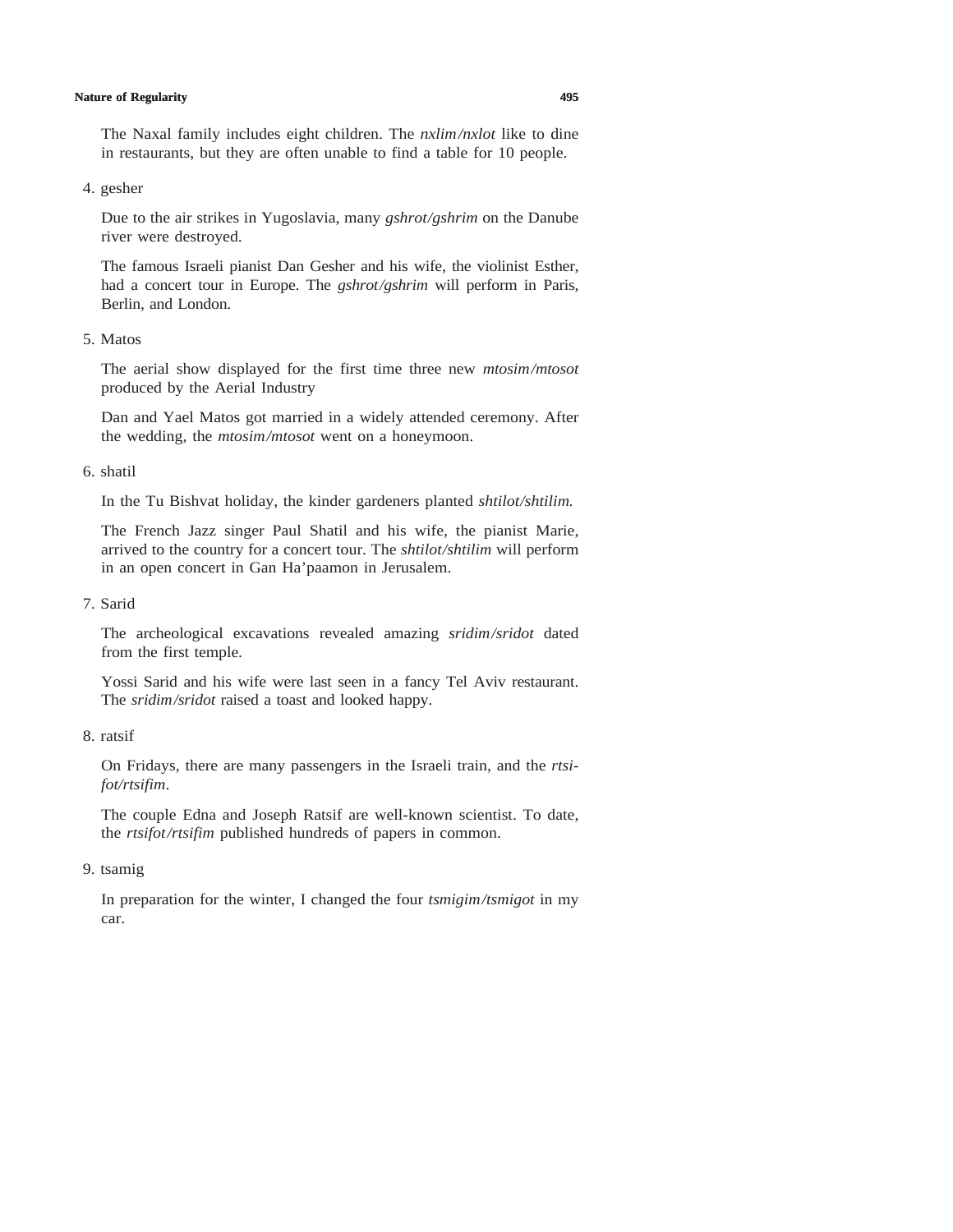#### **496 Berent, Pinker, and Shimron**

During my visit to Italy, I became very friendly with the Tsamig family. The *tsmigim/tsmigot* are wonderful hosts, and I will never forget their generosity.

## 10. sh?on

Joseph Alon has never been late for a meeting since he keeps a collection of 10 *sh?onot/sh?onim* in his house.

The French scientists Jean and Marie Sha?on won the Nobel prize. The *sh?onot/sh?onim* discovered a gene controlling cell division.

## 11. seret

The Armon movie theater is presenting two foreign *srtim/srtot* and one Israeli movie.

The children of the Secret family are known for their musical talent. The *srtim/srtot* established a musical trio that was enthusiastically hailed by the press.

## 12. neshef

Despite their advanced age, my parents love to go on *nshfot/nshfim* until the late hours of the night.

The children of the Neshef family excel at math. Recently, the *nshfot/ nshfim* have won the youth tournament of the North.

## 13. pesel

Several valuable *pslim/pslot* are displayed at the garden of the Israel Museum.

Tali and Ran Pesel are celebrating their twentieth anniversary. To celebrate the event, the *pslim/pslot* went on a month tour in the Far East.

## 14. gefen

The Napa valley in California is known for its fertile soil that is especially fit for growing *gfnot/gfnim*.

Even though Yossi and Michal Gefen live upstairs, I have not met them yet. The *gfnot/gfnim* leave their home early in the morning and come back after midnight.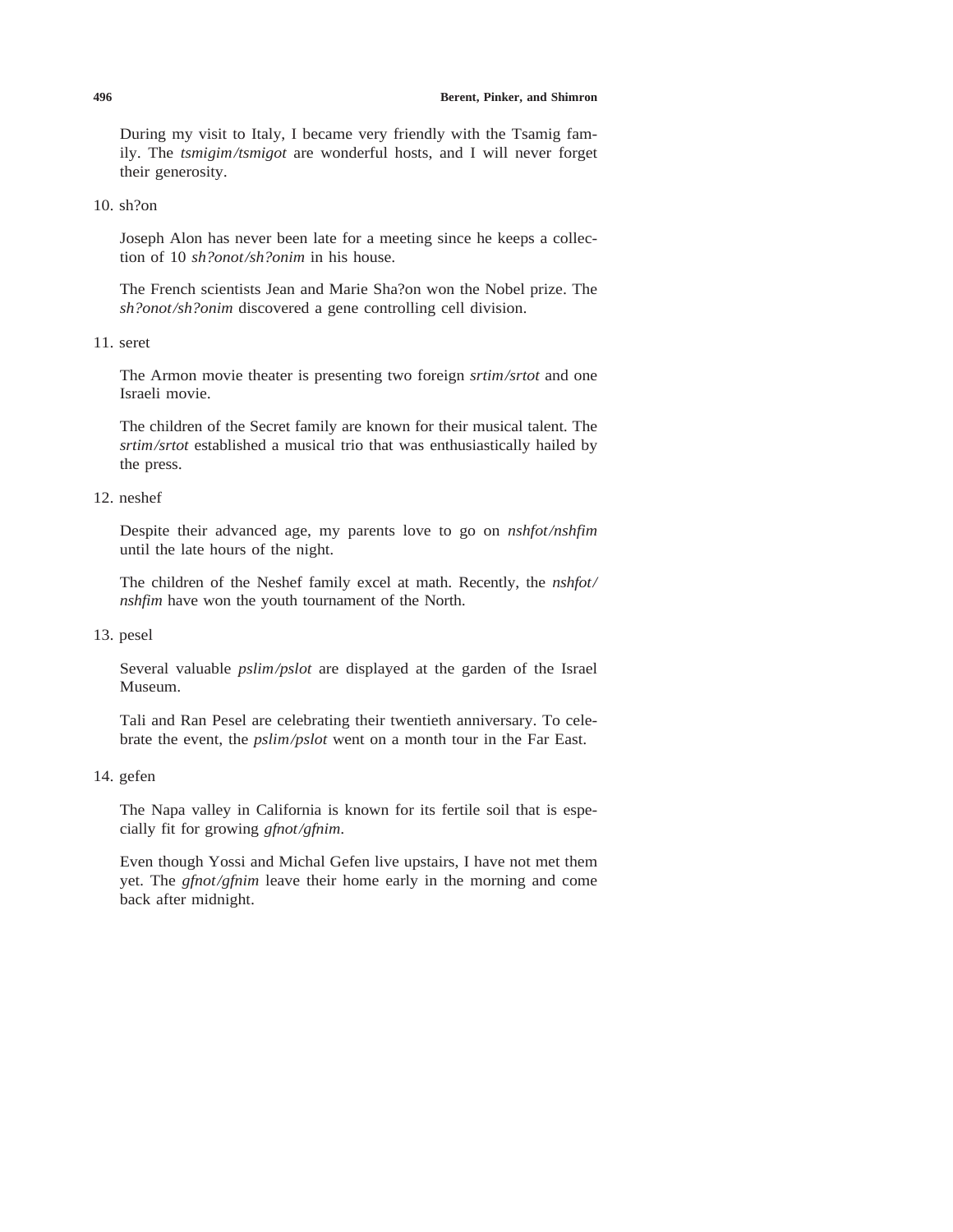#### 15. geshem

Last winter there were many *gshmim/gshmot* in the Galilee.

Alon and Rina Geshem live in the Galilee. About a year earlier, the *gshmim/gshmot* lived in Tel Aviv, but they had to leave due to the high cost of rent.

## 16. sheleg

In the spring, the *shlgot/shlgim* melted and the earth was covered with flowers.

The three sons in the Sheleg family are known for their misbehavior. Last year the *shlgot/shagim* were suspended from school five times.

#### **Irregular Nouns**

## 1. nahar

The Nile is among the longest *nhrim/nhrot* in the world.

Joseph and Irit Nahar live upstairs. The *nhrim/nhrot* tend to make lots of noise at night and wake up from my sleep.

## 2. zanav

A cow with two *znvot/znvim* was born in Kibbutz Eilon.

Dan and Michal Zanav are known for their strange taste in clothing. The *znvot/znvim* often wear one black shoe and one white shoe.

#### 3. ya?ar

The Piraha is an Indian tribe living in the Brazilian *y?rim/y?rot.*

The Ya?ar family includes eight children. The *y?rim/y?rot* like to dine in restaurants, but they are often unable to find a table for 10 people.

4. regesh

The meeting with my ex-husband triggered in me some strong *rgsht/ rgshim.*

The famous Israeli pianist Dan Regesh and his wife, the violinist Esther, had a concert tour in Europe. The *rgsht/rgshim* will perform in Paris, Berlin and London.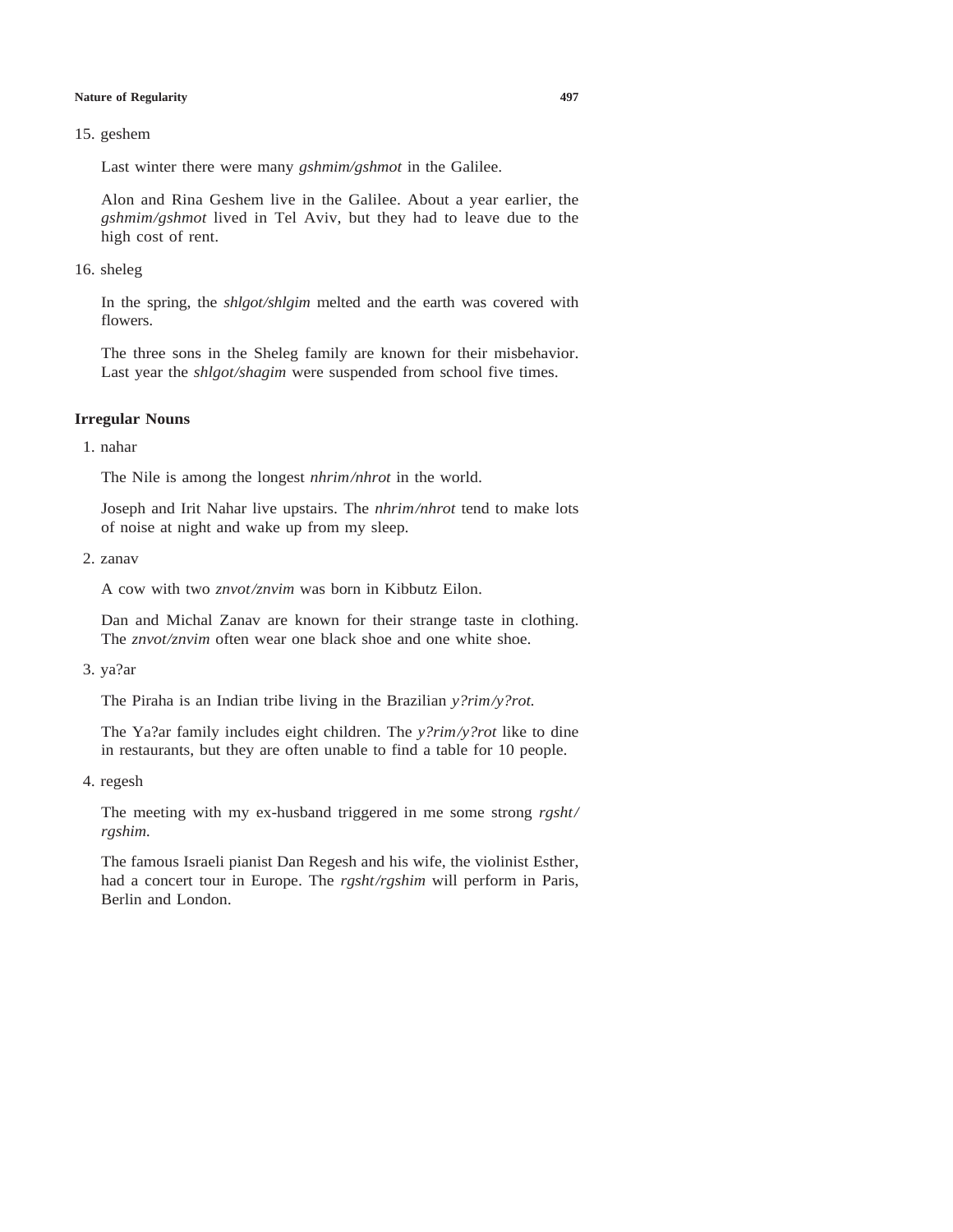#### **498 Berent, Pinker, and Shimron**

## 5. ratson

The collective ratson is the combination of a group of people's *rtsonim/ rtsonot.*

Dan and Yael Ratson got married in a widely attended ceremony. After the wedding, the *rtsonim/rtsonot* went on a honeymoon.

## 6. mazon

In the Deli, one can find a variety of *mzonot/mzonim* and drinks.

The French Jazz singer Paul Mazon and his wife, the pianist Marie, arrived to the country for a concert tour. The *mzonot/mzonim* will perform in an open concert in Gan Ha'paamon in Jerusalem.

## 7. Maon

Na?amat organization opened three *m?onot/m?onim* for young children in the Tel Aviv area.

Yossi Ma?on and his wife were last seen in a fancy Tel Aviv restaurant. The *m?onot/m?onim* raised a toast and looked happy.

## 8. makom

To my great surprise, I found several free *mkomin/mkomot* to park my vehicle.

The couple Edna and Joseph Makom are well known scientists. To date, the *mkomim/mkomot* published hundreds of papers in common.

## 9. Karon

The locomotor is connected to four *Kronot/kronim.*

During my visit to Hungary, I became very friendly with the Karon family. The *kronot/kronim* are wonderful hosts, and I will never forget their generosity.

## 10. malon

The *mlonim/mlonot* strip on Tel Aviv beach prevents the winds from reaching the city.

The French scientists Jean and Marie Malon won the Nobel prize. The *mlonim/mlonot* discovered a gene controlling cell division.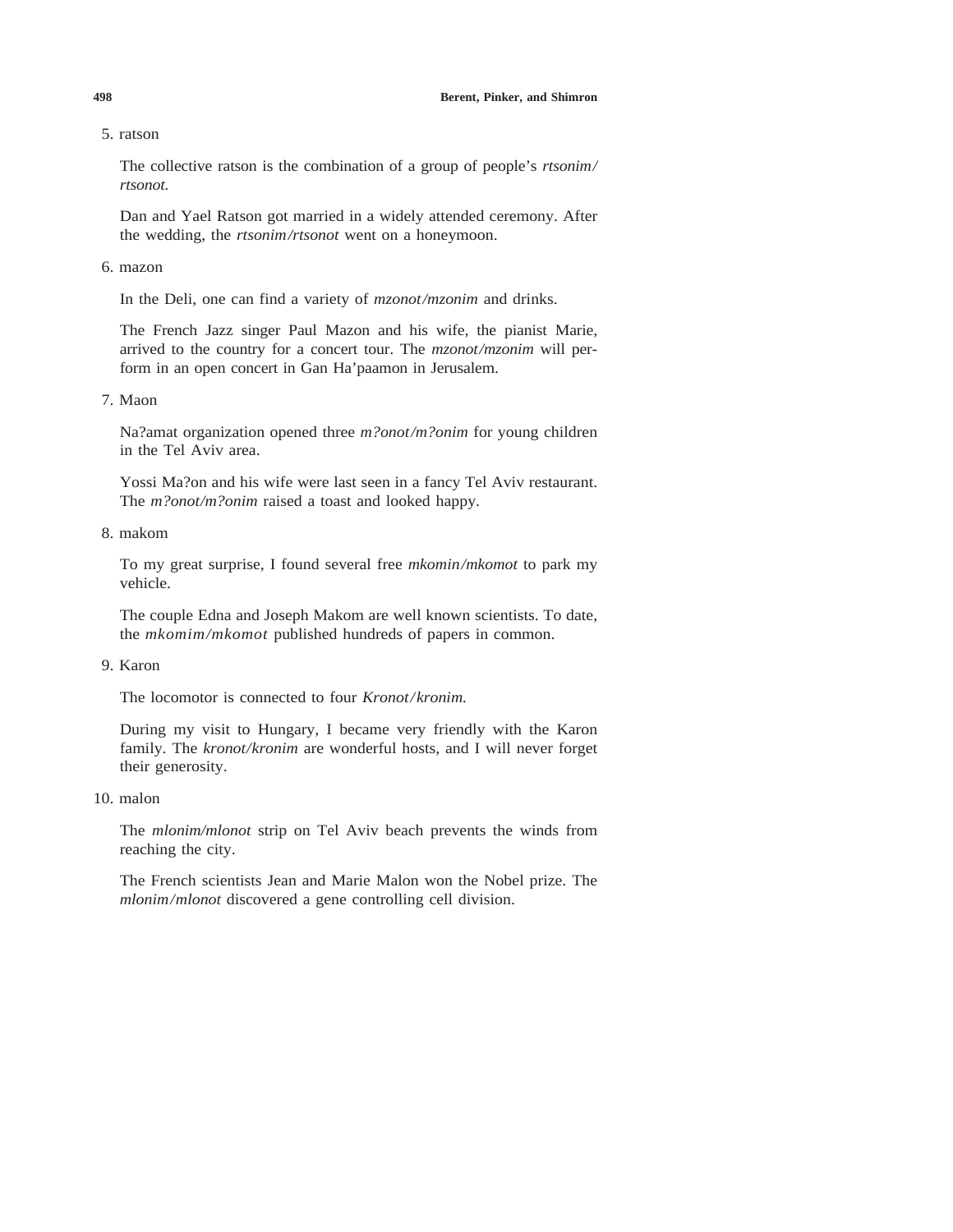## 11. Gilayon

I bought in the store four *glyonot/glyonim* and three pens.

The children of the Gilayon family are known for their musical talent. The *glyonot/glyonim* established a musical trio that was enthusiastically hailed by the press.

## 12. zikaron

The first day at school is one of my first *zkronim/zkronot.*

The children of the Zikaron family excel at math. Recently, the *zkronim/ zkronot* have won the youth tournament of the North.

## 13. kishlaon

After three successive *kshlonot/kshlonim* in the driving test, I decided to move to biking.

Despite their name, Michal and Yossi Kishalon are excellent students. The *kshlonot/kshlonim* skipped two classes and began their studies at the university at the age of 16.

## 14. ?ikaron

My parents are known for their strong moral *?kronim/kronot.*

Even though Yossi and Michal ?ikaron live upstairs, I have not met them yet. The *?kronim/kronot* leave their home early in the morning and come back after midnight.

## 15. shitfaon

The sudden rains caused *shtfonot/shtfonim* in the Negev.

Alon and Rina Shitafon live in the Galilee. About a year earlier, the *shtfonot/shtfonim* lived in Tel Aviv, but they had to leave due to the high cost of rent.

## 16. Dika?on

Patients suffering from depression undergo prolonged *dk?onim/dk?onot.*

Despite their serious surname, the members of the Dikaon family are quite naughty. Last year the *dk?onim/dk?onot* were suspended from school five times.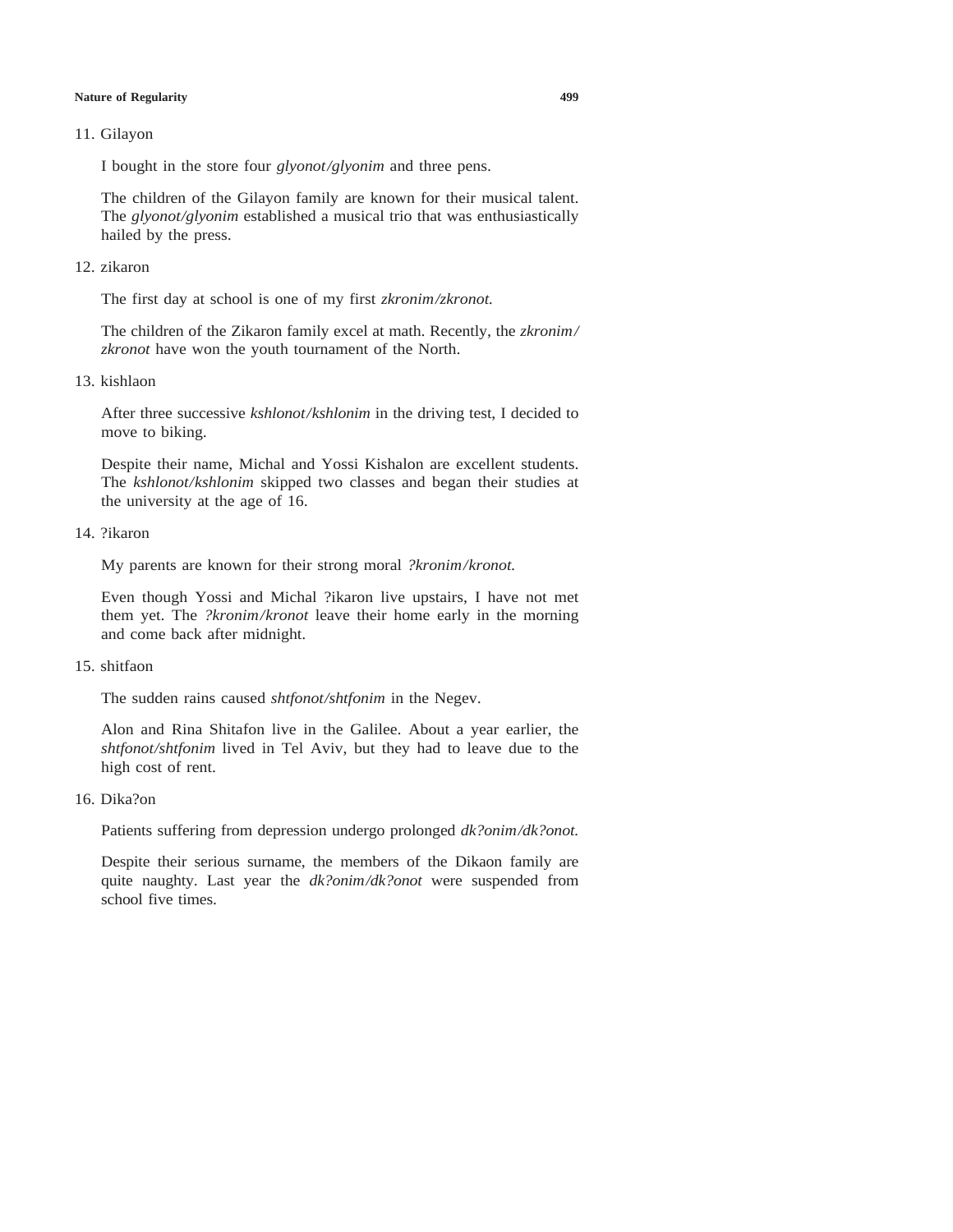#### **REFERENCES**

- Alegre, M., & Gordon, P. (1996). Red rats eater exposes recursion in children's word formation. *Cognition, 60,* 65–82.
- Aronoff, M. (1994). *Morphology by itself.* Cambridge: MIT Press.
- Bat-El, O. (1994). Stem modification and cluster transfer in modern Hebrew. *Natural Language & Linguistic Theory, 12,* 571–596.
- Bat-El, O. (1996). Selecting the best of the worst: The grammar of Hebrew blends. *Phonology, 13,* 283–328.
- Benua, L. (1997). Transderivational identity: Phonological relations between words. Doctoral dissertation, University of Massachusetts, Amherst. (Available as ROA-235 on http://ruccs. rutgers.edu/roa.html)
- Berent, I., Pinker, S., & Shimron, J. (1999). Default nominal inflection in Hebrew: Evidence for mental variables. *Cognition, 72,* 1–44.
- Bolozky, S. (1978). Some aspects of modern Hebrew phonology. In R. A. Berman (Ed.), *Modern Hebrew Structure* (11–67). Tel Aviv: Universities Publishing Projects.
- Bybee, J. (1985). *Morphology: A study of the relation between meaning and form.* Philadelphia: Benjamins.
- Bybee, J., & Moder, C. (1983). Morphological classes as natural categories. *Language, 59,* 251–270.

Chomsky, N., & Halle, M. (1968). *The sound pattern of English.* New York: Harper and Row.

- Clahsen, H., & Almazen, M. (1998). Syntax and morphology in Williams syndrome. *Cognition, 68,* 167–198.
- Daugherty, K., & Seidenberg, M. (1992). *Rules or connections? The past tense revisited.* Proceedings of the 14th Annual Conference of Cognitive Science Society, Hillsdale, NJ. Gordon, P. (1985). Level ordering in lexical development. *Cognition, 21,* 73–93.
- 
- Gordon, P., & Alegre, M. (1999). Is there a dual system for regular inflections? *Brain and Languages, 68*(1), 212–218, doi: 10.1006/brln.1999.2082.
- Goshen, M., Livne, Z., & Shafan, S. (1970). *Hadikduk ha'Ivri hashimushi.* (Hebrew grammar). Jerusalem: Shoken.
- Hare, M., Elman, J., & Daugherty, K. (1995). Default generalization in connectionist networks. *Language & Cognitive Processes, 10,* 601–630.
- Kempley, S. T., & Morton, J. (1982). The effects of priming with regular and irregular related words in auditory word recognition. *British Journal of Psychology, 73,* 441–454.
- Kim, J., Marcus, G., Pinker, S., Hollander, M., & Coppola, M. (1994). Sensitivity of children's inflection to grammatical structure. *Journal of Child Language, 21,* 179–209.
- Kim, J., Pinker, S., Prince, A., & Prasada, S. (1991). Why no mere mortal has ever flown out to center field. *Cognitive Science, 15,* 173–218.
- Lieber, R. (1980). On the organization of the lexicon. Doctoral dissertation, Department of Linguistics and Philosophy, MIT, Cambridge. Distributed by the Indiana University Linguistics Club.
- MacWhinney, B., & Leinbach, J. (1991). Implementations are not conceptualizations: Revising the verb learning model. *Cognition, 40,* 121–171.
- Marchman, V. (1997). Children's productivity in the English past tense: The role of frequency, phonology, and neighborhood structure. *Cognitive Science, 21*(3), 283–305.
- Marcus, G. (1998). Rethinking eliminative connectionism. *Cognitive Psychology, 37,* 243–282, doi: 10.1006/cogp.1998.0694.
- Marcus, G. (2001). *The algebraic mind: Integrating connectionism and cognitive science.* Cambridge: MIT Press.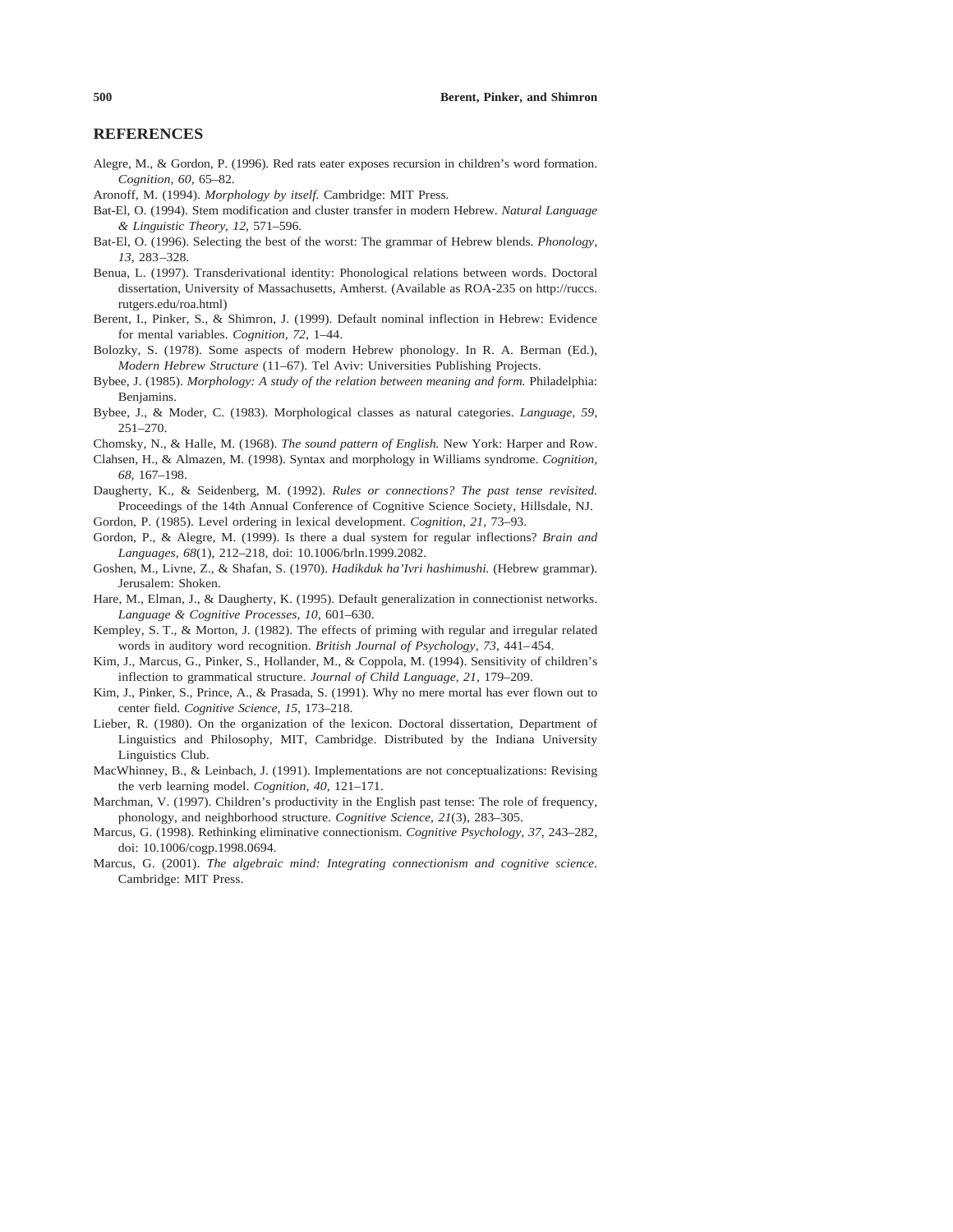- Marcus, G., Brinkmann, U., Clahsen, H., Wiese, R., & Pinker, S. (1995). German inflection: The exception that proves the rule. *Cognitive Psychology, 29,* 189–256, doi: 10.1006/ cogp.1995.1015.
- Marcus, G. F., Pinker, S., Ullman, M., Hollander, M., Rosen, T. J., & Xu, F. (1992). Overregularization in language acquisition. *Monographs of the Society for Research in Child Development, 57*(4), 181.
- Marslen-Wilson, W. D., & Tyler, L. K. (1997). Dissociating types of mental computation. *Nature, 387,* 592–594.
- McCarthy, J., & Prince, A. (1990). Foot and word in prosodic morphology: The Arabic broken plural. *Natural Language & Linguistic Theory, 8,* 209–283.
- McCarthy, J., & Prince, A. (1995a). Prosodic morphology. In J. A. Goldsmith (Ed.), *Phonological theory* (318–366). Oxford: Basil Blackwell.
- McCarthy, J., & Prince, A. (1995b). *Faithfulness and reduplicative identity.* ROA-60, http://ruccs. rutgers.edu/roa.html
- Orsolini, M., & Marslen-Wilson, W. (1997). Universals in morphological representation: Evidence from Italian. *Language & Cognitive Processes, 12*(1), 1–48.
- Pastizzo, M. J., & Feldman, L. B. (2002). Discrepancies between orthographic and unrelated baselines in masked priming undermine a decompositional account of morphological facilitation. *Journal of Experimental Psychology: Learning, Memory, and Cognition, 28, 244–249.*
- Pinker, S. (1991). Rules of language. *Science, 253,* 530–535.
- Pinker, S. (1999). *Words and rules: The ingredients of language.* New York: Basic Books.
- Pinker, S., & Prince, A. (1988). On language and connectionism: Analysis of parallel distributed processing model of language acquisition. *Cognition, 28,* 73–193.
- Plunkett, K., & Juola, P. (1999). A connectionist model of English past tense and plural morphology. *Cognitive Science, 23*(4), 463–490.
- Plunkett, K., & Marchman, V. (1991). U-shaped learning and frequency effects in a multilayered perceptron: Implications for child language acquisition. *Cognition, 38,* 43–102.
- Plunkett, K., & Marchman, V. (1993). From rote learning to system building. *Cognition, 48,* 21–69.
- Plunkett, K., & Nakisa, C. (1997). A connectionist model of Arabic plural system. *Language & Cognitive Processes, 12,* 807–836.
- Prasada, S., & Pinker, S. (1993). Generalization of regular and irregular morphological patters. *Language & Cognitive Processes, 8,* 1–56.
- Prince, A., & Smolensky, P. (1997). Optimality: From neural networks to Universal Grammar. *Science, 275,* 1604–1610.
- Rueckl, J., Mikolinski, M., Raveh, M., Miner, C., & Mars, F. (1997). Morphological priming, fragment completion, and connectionist networks. *Journal of Memory & Language, 36,* 382–405, doi: 10.1006/jmla.1996.2489.
- Rumelhart, D. E., & McClelland, J. L. (1986). On learning past tense of English verbs: Implicit rules or parallel distributed processing? In J. L. McClelland, D. E. Rumelhart, & T. P. R. Group (Eds.), *Parallel distributed processing: Explorations in the microstructure of cognition* (Vol. 2 Psychological and biological models, 216–271). Cambridge MA: MIT Press.
- Senghas, A., Kim, J. J., Pinker, S., & Collins, C. (1991). *Plurals-inside-compounds: Morphological constraints and their implications for acquisition.* Paper presented at the Sixteenth Annual Boston University Conference on Language Development, October 18– 20, Boston, MA.
- Sonnenstuhl, I., Eisenbeiss, S., & Clahsen, H. (1999). Morphological priming in the German mental lexicon. *Cognition, 72*(3), 203–237.